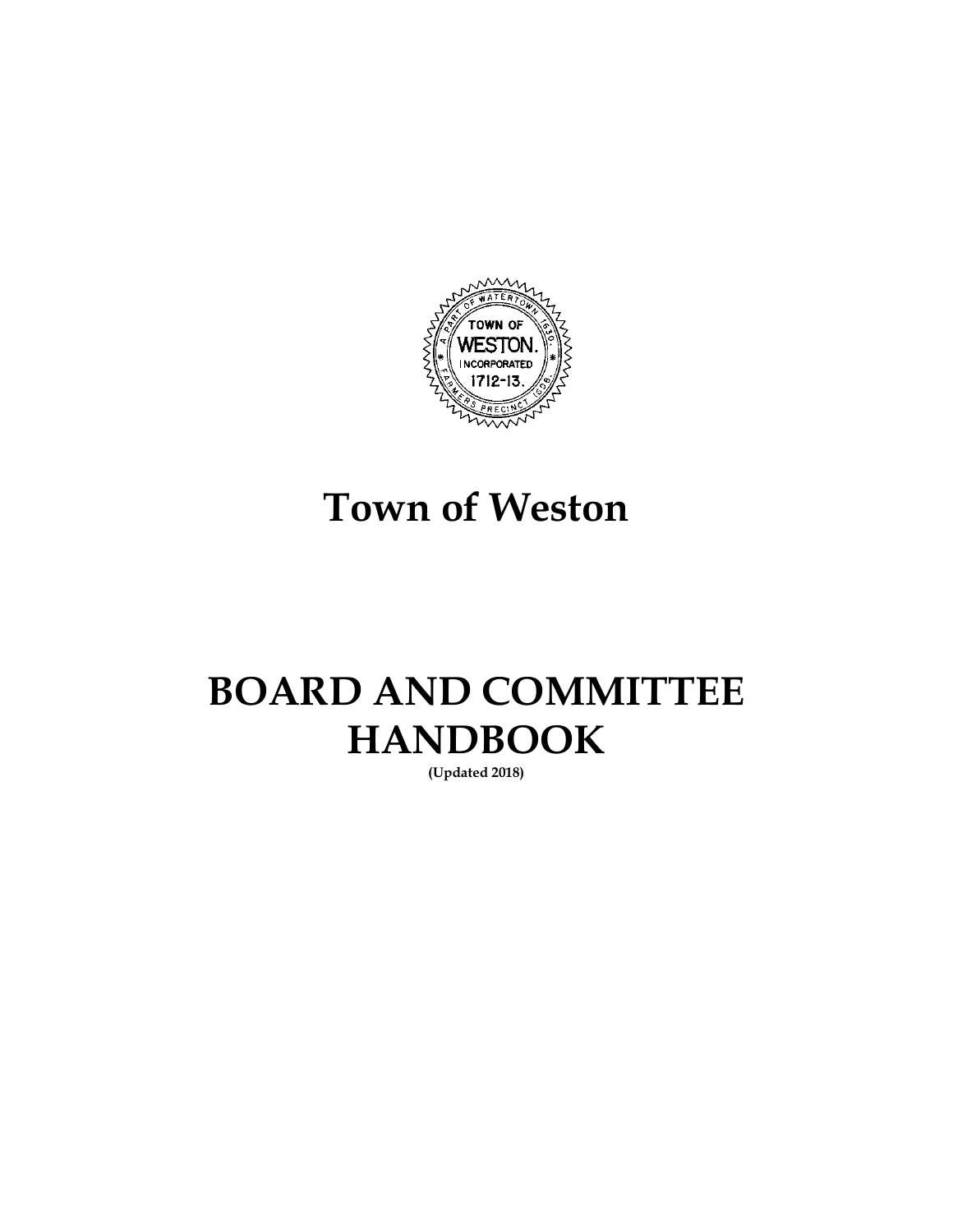## **Town of Weston**

# **BOARD AND COMMITTEE HANDBOOK**

| <b>I. INTRODUCTION</b><br>1 |                                                               |                |
|-----------------------------|---------------------------------------------------------------|----------------|
|                             | II. BECOMING A COMMITTEE OR BOARD MEMBER                      | $\mathbf{1}$   |
|                             | A. ELECTED OR APPOINTED?                                      | $\mathbf{1}$   |
| B.                          | <b>RUNNING FOR OFFICE</b>                                     | $\overline{2}$ |
|                             | C. SWEARING IN                                                | 2              |
|                             | D. RESIGNATION FROM OFFICE                                    | 3              |
|                             | E. APPOINTED BY THE BOARD OF SELECTMEN                        | 3              |
|                             | <b>III. LEGAL RESPONSIBILITIES OF MEMBERS</b>                 | 3              |
|                             | A. CONFLICT OF INTEREST                                       | 3              |
| B.                          | CAMPAIGN AND POLITICAL FINANCE                                | 5              |
|                             | C. USE OF TOWN FUNDS FOR BALLOT QUESTIONS                     | 5              |
|                             | D. SETTING FEES                                               | 6              |
| E.                          | DISCRIMINATION                                                | 6              |
| $F_{\perp}$                 | DISABILITY ACCOMMODATION                                      | 7              |
|                             | G. INDEMNIFICATION                                            | 7              |
|                             | <b>IV. COMMITTEE ORGANIZATION</b>                             | 7              |
|                             | A. OFFICERS                                                   | 7              |
| B.                          | ESTABLISHING GOALS, POLICIES AND PROCEDURES                   | 8              |
| C.                          | <b>BUDGET AND EXPENDITURE OF FUNDS</b>                        | 8              |
|                             | D. SUB-COMMITTEES, SPECIAL COMMITTEES & TASK<br><b>FORCES</b> | 9              |
| Е.                          | USE OF TOWN COUNSEL                                           | 10             |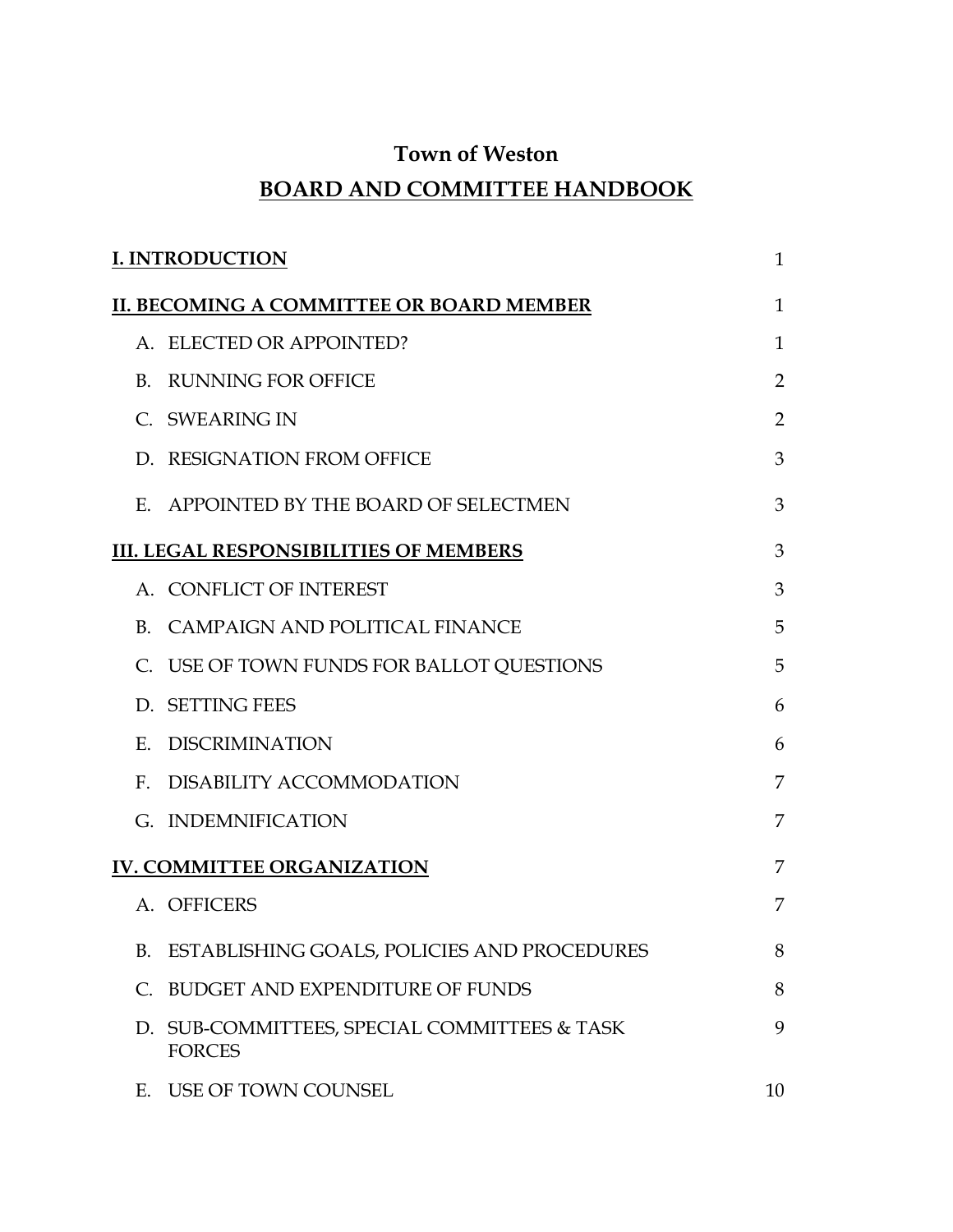|           | <b>V. MEETINGS AND HEARINGS</b>      | 10 |
|-----------|--------------------------------------|----|
|           | What Constitutes a Deliberation      | 10 |
|           | Remote Participation                 | 11 |
|           | A. LOGISTICS                         | 12 |
| (a)       | Calling a meeting                    | 12 |
| (b)       | Canceling a meeting                  | 13 |
| (c)       | Arranging a location                 | 13 |
| <b>B.</b> | <b>CONDUCTING A MEETING</b>          | 13 |
| (a)       | The Massachusetts Open Meeting law   | 13 |
| (b)       | Quorum                               | 14 |
| (c)       | Agenda                               | 14 |
| (d)       | Minutes                              | 15 |
| (e)       | Conducting a meeting                 | 16 |
| (f)       | Disruption                           | 16 |
| (g)       | <b>Executive Session</b>             | 17 |
| C.        | <b>HEARINGS</b>                      | 18 |
| (a)       | Conducting a hearing                 | 18 |
| (b)       | Adjudicatory hearings                | 18 |
| (c)       | Continuing or Postponing Hearings    | 19 |
|           | <b>VI. COMMUNICATIONS</b>            | 19 |
| А.        | ELECTRONIC COMMUNICATIONS            | 19 |
| (a)       | <b>Town Website</b>                  | 20 |
| (b)       | <b>Email Subscription Service</b>    | 20 |
| (c)       | Facebook and Twitter                 | 20 |
| <b>B.</b> | <b>COMMUNICATING WITH THE PUBLIC</b> | 20 |
| C.        | <b>COMMUNICATING WITH THE PRESS</b>  | 21 |
| D.        | <b>ANNUAL TOWN REPORT</b>            | 22 |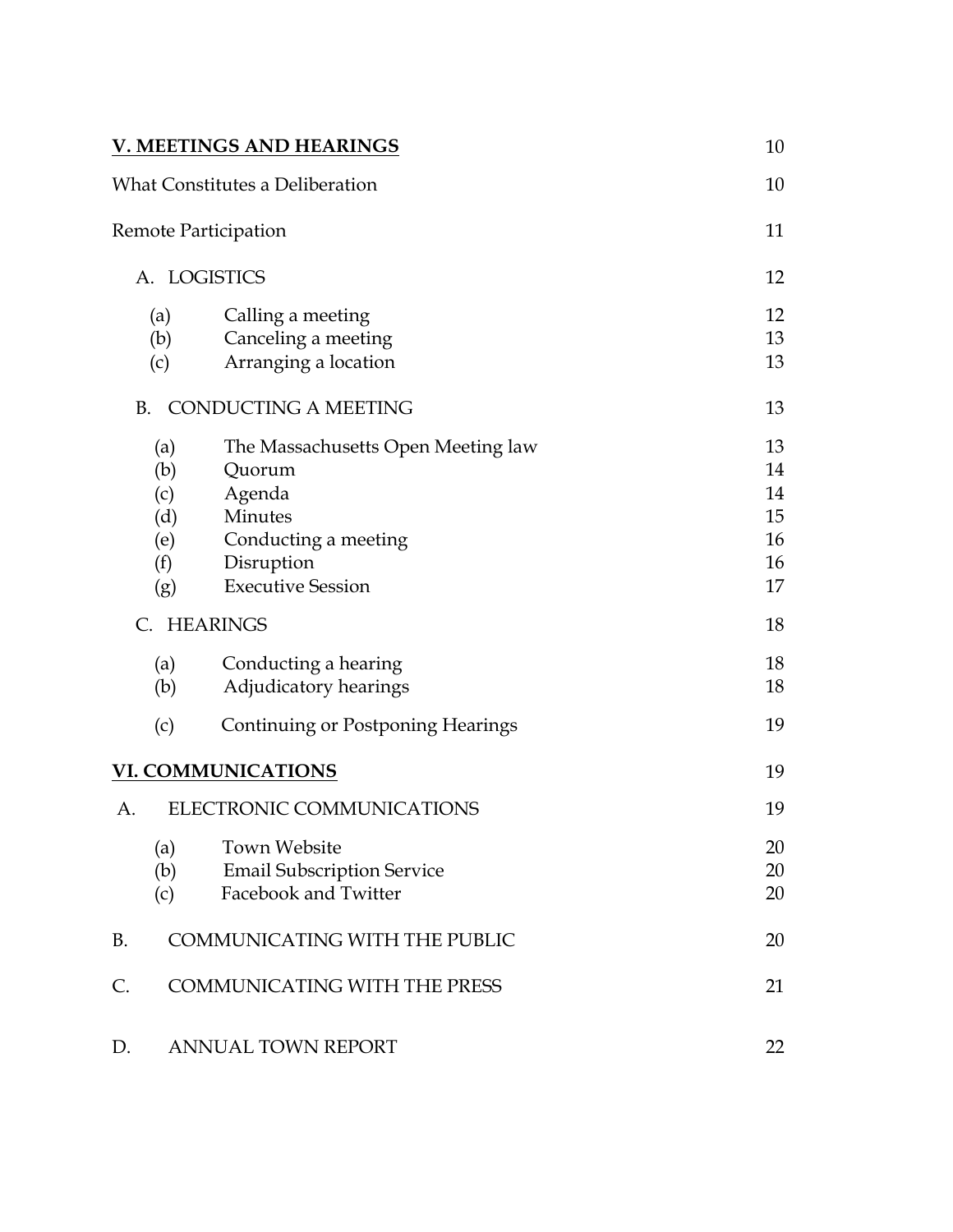| <b>VII. PUBLIC RECORDS</b><br>22               |    |  |
|------------------------------------------------|----|--|
| A. E-MAIL                                      | 23 |  |
| B. PUBLIC ACCESS TO RECORDS                    | 24 |  |
| C. FEES                                        | 24 |  |
| D. CONFIDENTIALITY                             | 24 |  |
| <b>VIII. ADMINISTRATION</b>                    | 25 |  |
| A. STATIONERY                                  | 25 |  |
| B. USE OF PHOTOCOPYING EQUIPMENT               | 25 |  |
| C. MAILING                                     | 25 |  |
| D. CLERICAL ASSISTANCE                         | 25 |  |
| <b>EXPENDITURE OF FUNDS</b><br>E.              | 25 |  |
| F. REQUESTS FOR TOWN MEETING ARTICLES          | 25 |  |
| G. PERSONNEL MATTERS                           | 26 |  |
| IX. WESTON CONTACT INFORMATION                 | 26 |  |
| <b>X. SELECTED REFERENCES</b>                  | 26 |  |
| <b>ON-LINE</b>                                 | 26 |  |
| <b>PRINT</b>                                   | 27 |  |
| <b>APPENDIX</b>                                |    |  |
| THE TEN PURPOSES FOR EXECUTIVE SESSION         | 28 |  |
| <b>INTRODUCTION TO ROBERT'S RULES OF ORDER</b> | 32 |  |
| MEETING POSTING TEMPLATE                       | 35 |  |
| LEGAL HOLIDAYS OBSERVED BY TOWN DEPARTMENTS    | 36 |  |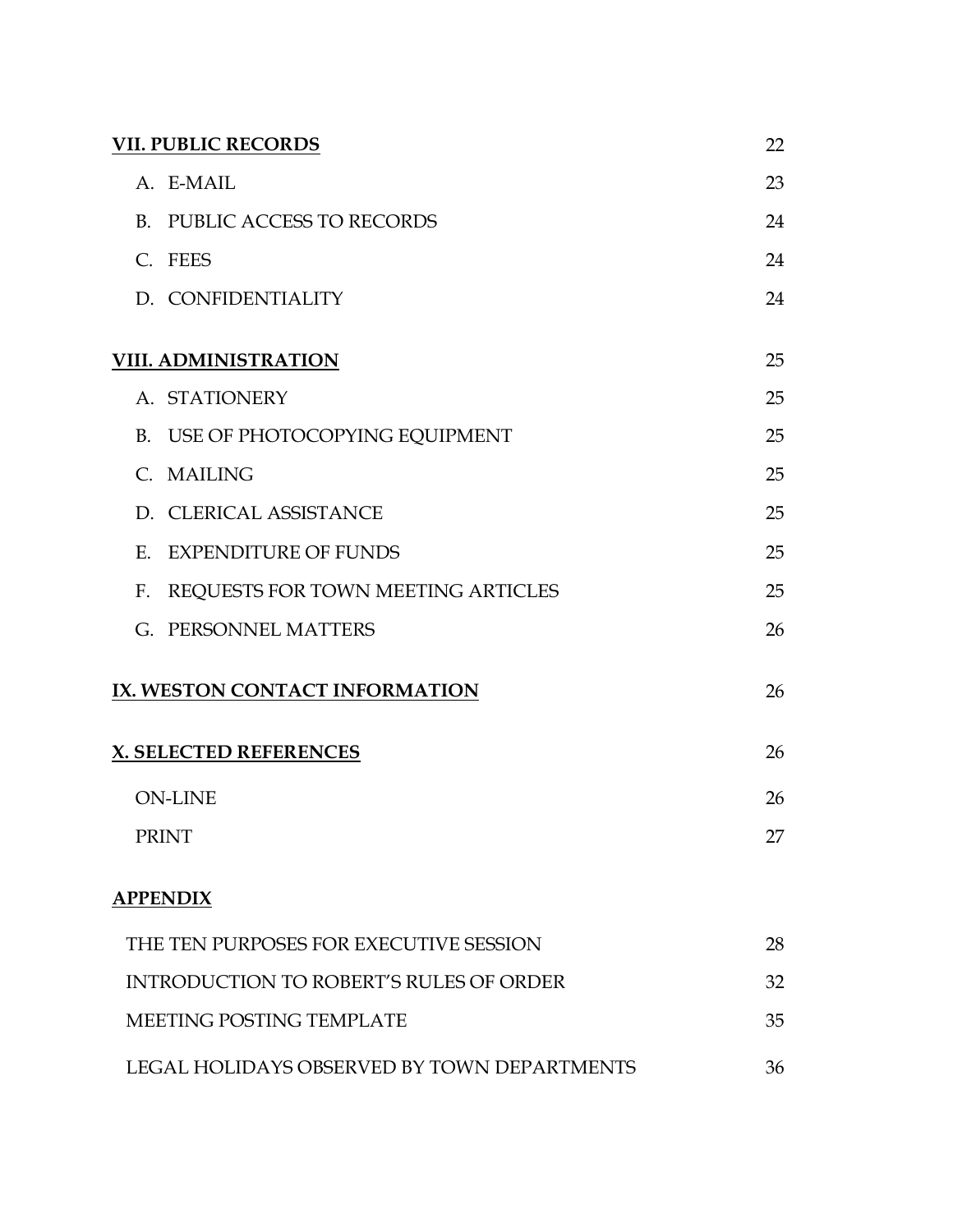| EMPLOYEE POLICY: PROFESSIONAL CONDUCT            | 37 |
|--------------------------------------------------|----|
| EMPLOYEE POLICY: SEXUAL HARASSMENT               | 38 |
| EMPLOYEE POLICY: HARASSMENT                      | 43 |
| EMPLOYEE POLICY: NON-DISCRIMINATION              | 46 |
| EMPLOYEE POLICY: WORKPLACE VIOLENCE              | 51 |
| POLICY ON ASSOCIATE MEMBERS, BOARDS & COMMITTEES | 53 |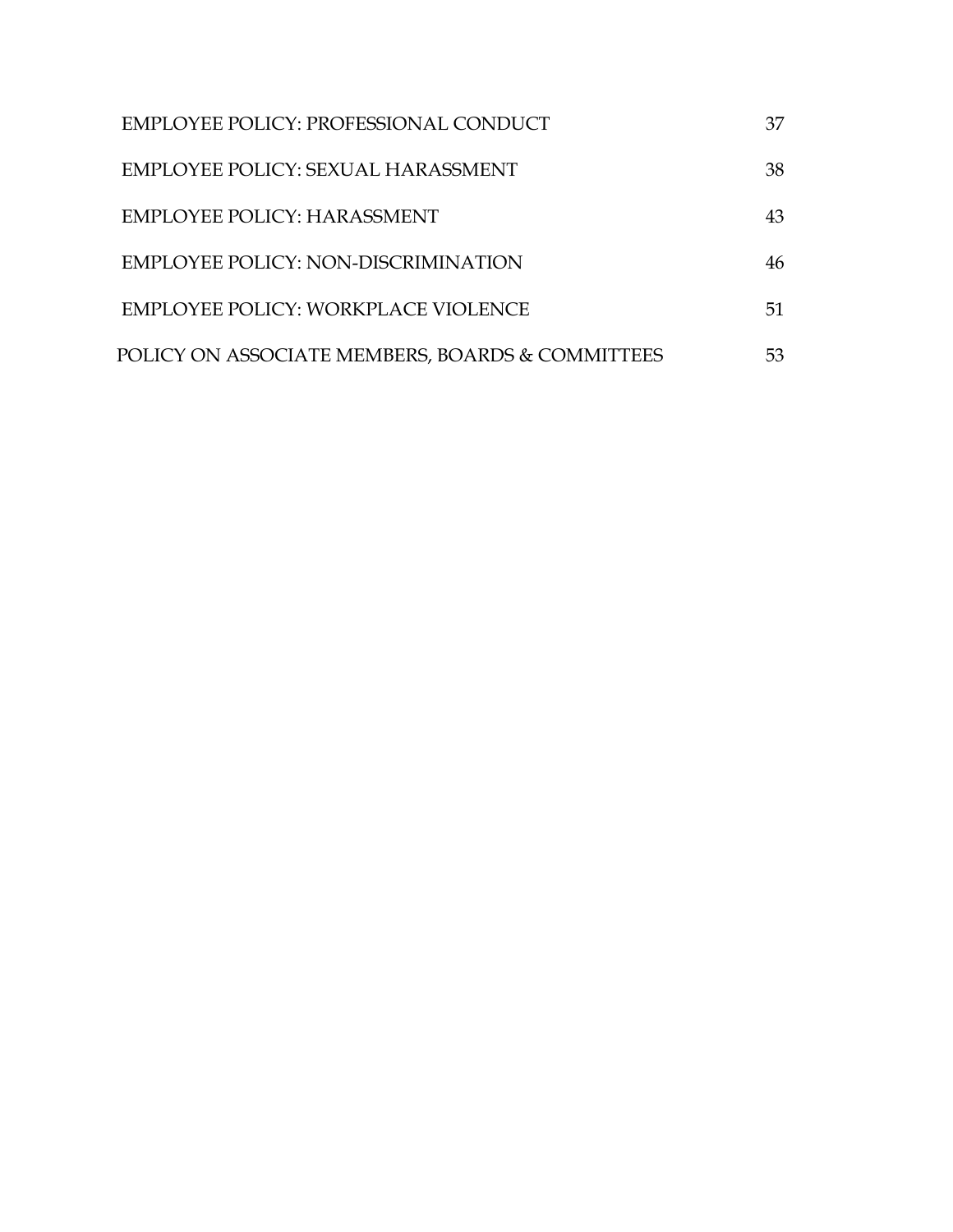# **I. INTRODUCTION**

In Weston, as in most municipalities in Massachusetts, local government is based on strong citizen participation. The Town of Weston is fortunate to have the care and dedication of so many of its citizens who volunteer their time in town service on a host of elected and appointed boards and committees that meet regularly throughout the year.

This handbook is intended to provide a guide for many of the aspects of serving on Town boards and committees. While it will be especially useful to newly elected or appointed officials, it also provides a reference for experienced officials who may face new issues in the conduct of Town business.

The information in the handbook is for the most part in summary form, with selected supplementary material. It cannot, however, provide authoritative answers to every question. Much additional information about Weston and about town government can be found in the selected references provided and on the Weston Town Website at:

#### [www.weston.org](http://www.weston.org/)

The Town Manager, Assistant Town Manager, Town Clerk or Assistant to the Town Manager/Public Information Officer (PIO) may be consulted for additional assistance.

# **II. BECOMING A COMMITTEE OR BOARD MEMBER**

#### **A. ELECTED OR APPOINTED?**

Under Massachusetts law, many boards or committees can either be elected or appointed; this is generally a policy decision for Town Meeting. In Weston, the Board of Selectmen, Board of Assessors, School Committee, Recreation Commission, Planning Board, Board of Health, Board of Library Trustees, and Commissioners of Trust Funds are elected by the voters. Others are appointed, either by the Board of Selectmen, School Committee, or by the Moderator.

Candidates for elected office must be town residents, eighteen years of age or older, and registered voters in Weston. Appointed members, by contrast, need not be town residents, eighteen years of age or older, or registered voters in the Town, although most are. In addition, U.S. citizenship is not a prerequisite.

For those positions that by law can be either elected or appointed, there has been much debate about which method of selection is best. Capable people have served their towns in various offices under either method of selection. Municipalities that choose to elect these positions generally prefer to have the positions directly accountable to the voters and independent of any appointing authority. Those that choose to appoint prefer, generally, to be able to recruit individuals with the required qualifications and not be limited to those who are willing to run for office.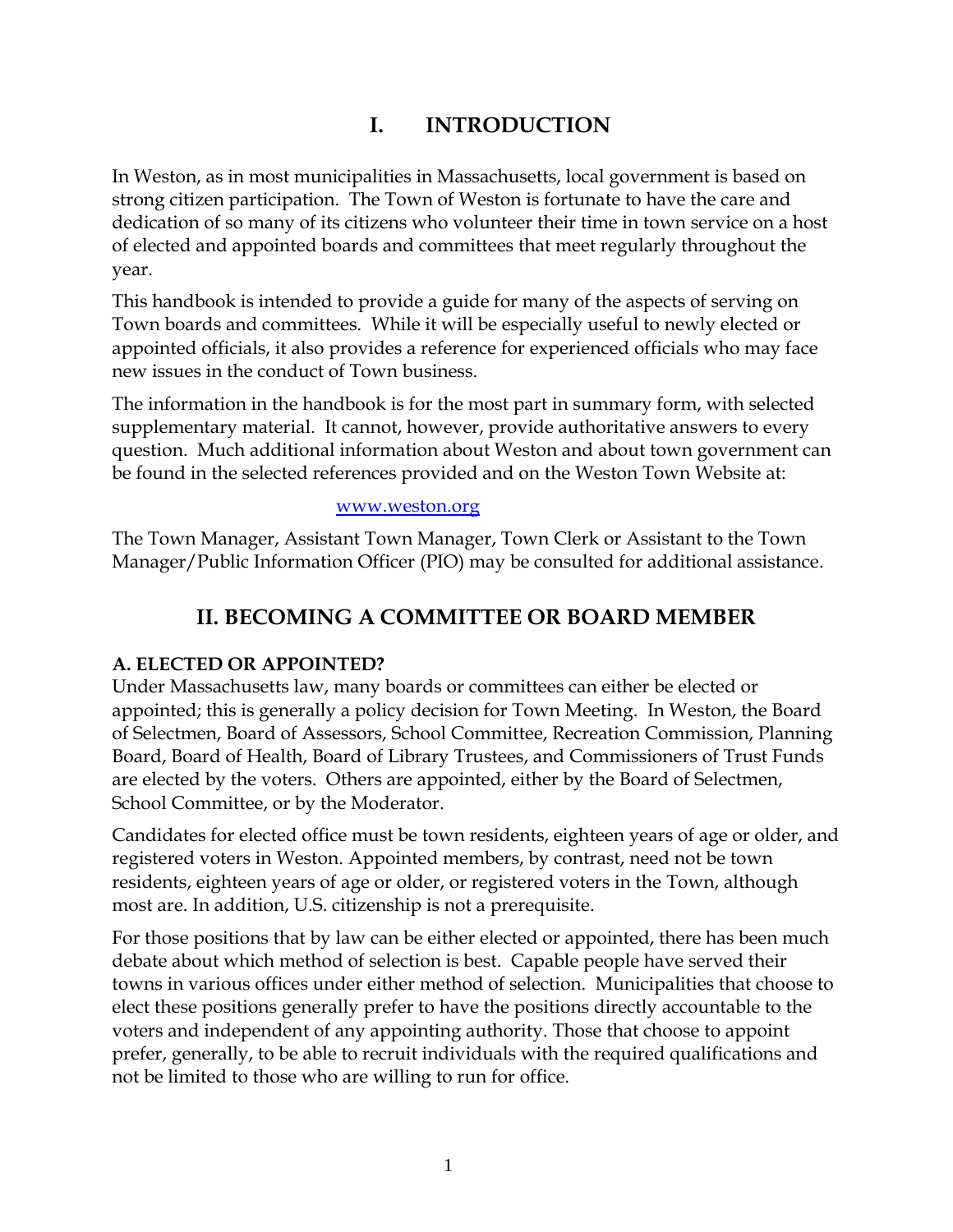#### **B. RUNNING FOR OFFICE**

In Weston, candidates for office are typically nominated at a Town Caucus, an open meeting of all registered voters called by the Board of Selectmen, usually held in March. Nominations, duly seconded, are made from the floor, and the two candidates for each open position receiving the largest number of votes are designated on the annual election ballot as "Caucus Nominees." If there is only one nominee for an office, that person will automatically be the Caucus Nominee. Each Caucus Nominee must receive a minimum of 8% of the votes cast.

If not nominated at a Town Caucus, any qualified candidate may have his or her name placed on the ballot by filing nomination papers, available from the Town Clerk's office, bearing signatures of at least 50 registered Weston voters. The nomination papers must be filed with the Board of Registrars of Voters at least 42 days before the Town Election and with the Town Clerk (after verification of signatures by the Registrars) at least 35 days before the Town Election.

All candidates for elected office must keep records of any monies spent, and of any campaign donations received. A series of Campaign Finance Reports must be filed with the Town Clerk. Forms for this report are mailed by the Town Clerk's office to all candidates prior to the filing deadlines. Candidates who fail to complete and file these Campaign Finance Reports are subject by law to monetary penalties.

Detailed information for candidates as well as downloadable forms may be found online at: <http://www.ocpf.us/Home/>

## **C. SWEARING IN**

Appointed board and committee members receive written notification of their appointment from their appointing authority, while elected members receive formal notification of election results from the Town Clerk's office. Prior to serving on any board or committee, newly elected and appointed board and committee members must be sworn in to office.

Typically, in Weston, the Town Clerk is available immediately after the close of Annual Town Meeting to swear in new members. Alternatively, new members may make arrangements with the Town Clerk, at (781) 786-5010, to be sworn in to office at a mutually convenient time.

When a member is sworn in to office, that person will be asked by the Town Clerk to sign the Weston Town Record. The member will be provided with reference materials on the Massachusetts Open Meeting and State Conflict of Interest laws, and must sign an acknowledgment of receipt. Information on these laws is also provided in this handbook as well as information about an online Ethics Commission test members will need to take and pass prior to taking the oath of office. (Information about the test can be found in Section III of this handbook, *Legal Responsibilities of Members*.)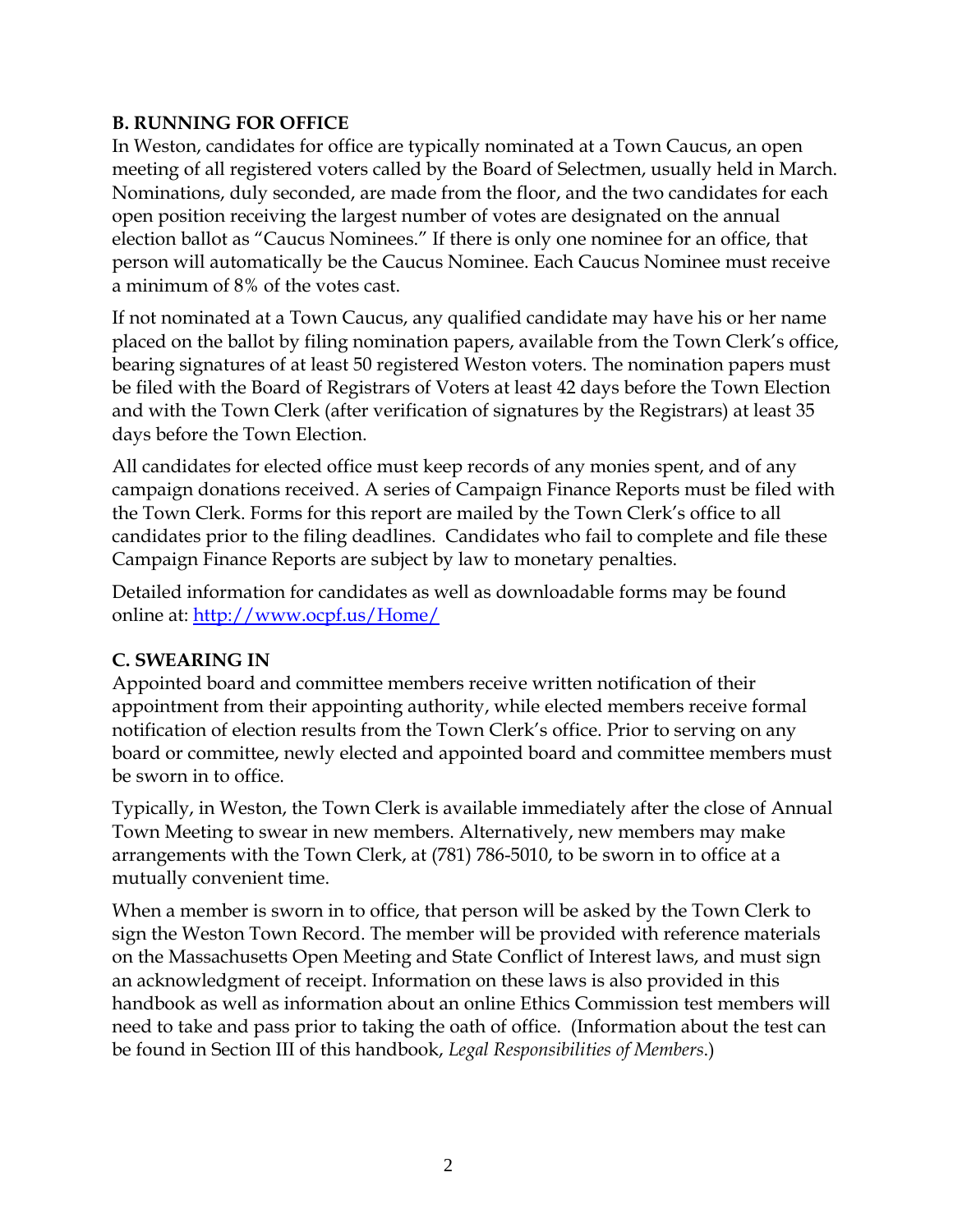#### **D. RESIGNATION FROM OFFICE**

An **elected** town officer who chooses not to run for re-election does not have a legal requirement to notify the Town Clerk or take any other action. However, in the interest of providing new candidates sufficient time to seek election to the position, it is highly desirable that such persons inform the Town Clerk, Assistant to the Town Manager/PIO and the *Town Crier,* so the incumbent's intention not to run can be disseminated. Equally important is to provide notice to those committees, boards and civic groups whose members might be likely candidates.

An **appointed** town officer who does not wish to be re-appointed at the end of a term should notify the chair of the board or committee on which he or she is serving as well as the appointing authority (Board of Selectmen, Moderator, etc.)

A Town officer, whether elected or appointed, who resigns before the end of his or her term must do so in writing to the Town Clerk, to the chair of the board or committee on which the officer is serving, and if appointed, to the appointing authority.

## **E. BOARDS & COMMITTEES APPOINTED BY THE SELECTMEN**

- 1. The Board of Selectmen has adopted an appointment policy in order to encourage and broaden participation in town government by qualified and interested residents. The policy includes the following steps:
	- a. advertisement of vacancies on any board or committee;
	- b. solicitation of letters of interest;
	- c. review of letters of interest by current members of the board or committee;
	- d. interview at an open meeting of all candidates to be considered; and
	- e. appointment at that meeting or the next regularly scheduled meeting after interviews are conducted.
- 2. Members of boards or committees whose term is expiring will be asked if they wish to be reappointed. The Board of Selectmen, at their discretion, may choose not to reappoint a member or may request that a member apply for reappointment.

# **III. LEGAL RESPONSIBILITIES OF MEMBERS**

#### **A. CONFLICT OF INTEREST**

Massachusetts General Laws Chapter 268A, the Massachusetts Conflict of Interest Law, sets forth basic ethical standards of conduct applicable to all "municipal employees." Under the law, the term "municipal employees" includes any person performing services for or holding an office, position, employment or membership in any municipal agency, whether by election, appointment, or contract, and whether serving with or without compensation, on a full, regular, part-time, intermittent or consultant basis.

The appearance of a conflict will often be created when a public official or employee's personal interests or relationships overlap with that public official or employee's official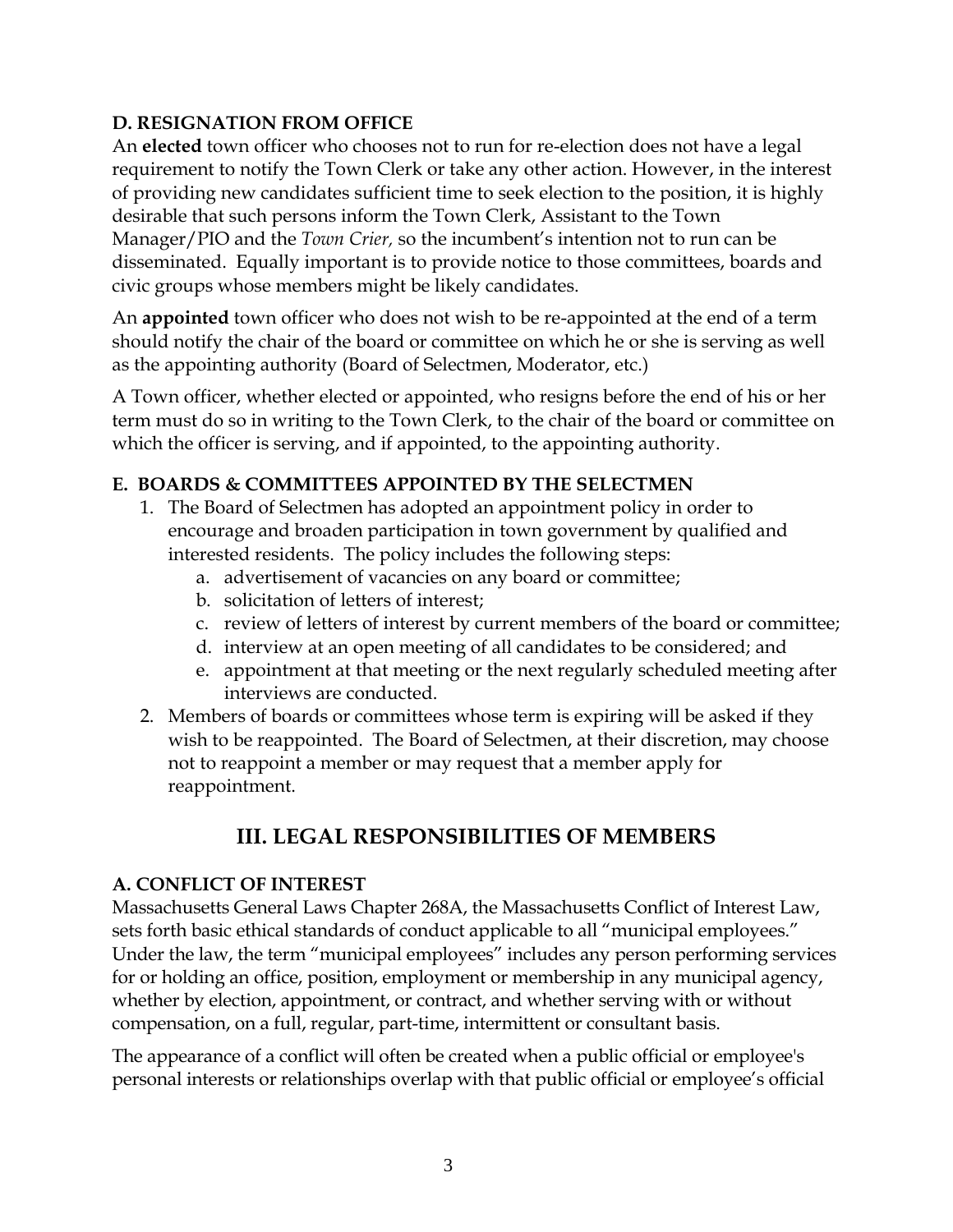obligations. In summary, the law prohibits actions including, but not limited to, the following:

- requesting or accepting gifts in return for official acts;
- participating in any matter in which the person, their immediate family, or business, has an interest.
- having an interest in a contract made with the Town of Weston (with limited exceptions);
- working as a Weston Town employee in any position under the supervision of the committee on which the individual is currently serving, or for 30 days after the individual's service on that committee is terminated;
- receiving compensation from, or acting as an agent for, any business or individual with regard to any particular item with which they are currently involved, or were involved, during the previous year;
- engaging in any activity that would impair their judgment with respect to Town of Weston business;
- using their official position for private gain; and
- acting as an agent or attorney for anyone on any item in which they directly participated as a former committee member, and from appearing as agent or attorney before the Town or a Town board for two years on any matter which was under their official responsibility as a committee member.

A summary of the Massachusetts Conflict of Interest Law and other educational information concerning the application of the law is available online at [https://www.mass.gov/orgs/state-ethics-commission.](https://www.mass.gov/orgs/state-ethics-commission) If you read and understand the materials, but are still unclear whether or not your situation rises to a conflict of interest, you may talk to the Town Manager and decide whether it makes sense to call the "Attorney-of-the-Day" at the State Ethics Commission Legal Division at (617) 371-9500 or (888) 485-4766.

Prior to being sworn in, public officials will need to be well versed in the Conflict of Interest Law and complete and pass within 30 days an online training program for employees of cities and towns. As indicated, significant educational resources, and the training program, are available at the State Ethics Commission website at [https://www.mass.gov/online-conflict-of-interest-law-training.](https://www.mass.gov/online-conflict-of-interest-law-training) A print-out of the certification of successful completion of the program should be presented to the Town Clerk by appointed and elected officials and others meeting the definition of "municipal officials" upon taking oath of office. Currently, the training needs to be completed every two years.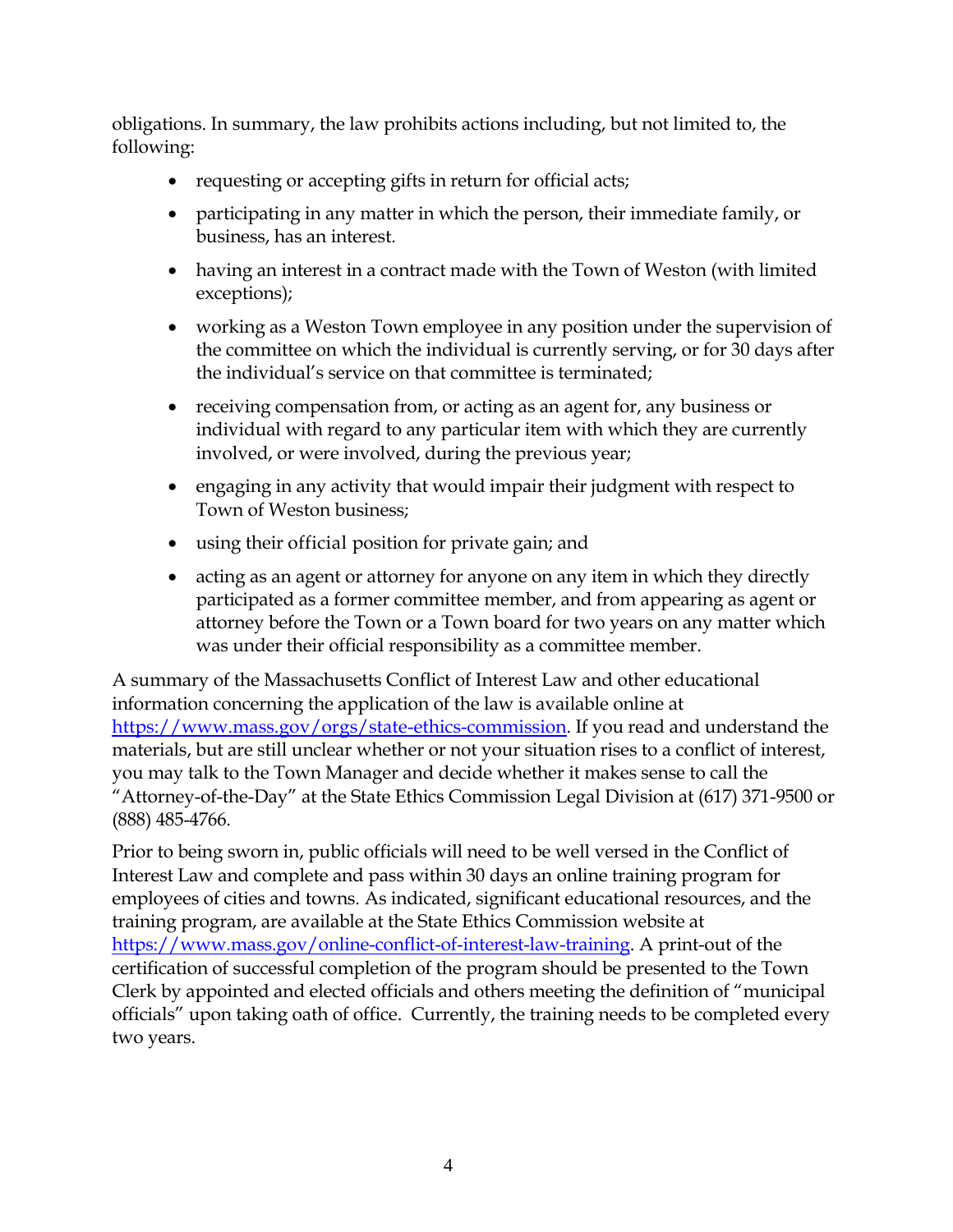#### **B. CAMPAIGN AND POLITICAL FINANCE**

Massachusetts General Laws Chapter 55 regulates political activity and solicitation of campaign funds by public employees. This chapter also sets forth the requirements for campaign contribution and expense reporting for candidates and political committees, and for any person or group which spends more than \$50 for the purpose of promoting the election or defeat of a candidate or candidates.

Board and committee members should be aware that appointed municipal employees may not use their official authority directly or indirectly to: coerce, attempt to coerce, command, advise, or prevent any person or body to pay, lend, or contribute anything of value to any party candidate or political committee; solicit or accept funds or anything of value for any party, political committee, agency, person, or organization for political purposes, including using their homes for political fundraisers, selling tickets to events, or listing their name on fundraising materials; campaign for political office for themselves or others during normal working hours, including using office time or office facilities, such as copiers, computers, etc.; or wear political or campaign buttons while on official Town business.

Appointed municipal employees may contribute to the campaign committees for the nomination or election of any individual running for public office, or to any political action committee; serve as a member of a political organization or committee; volunteer for political candidates or committees on their own time; refuse to contribute to any political fund or render any political service, without any risk to their jobs or career growth; and hold elective office. Appointed municipal employees may not solicit or receive any gift or contribution for any political purpose, even for their own campaigns for elected office, although they may list their names on fundraising materials as part of the name of the political committee organized on their behalf.

## **C. USE OF TOWN FUNDS FOR BALLOT QUESTIONS**

Although municipalities are prohibited from using taxpayer money to influence the outcome of a ballot question, including Proposition 2 ½, so-called, overrides or debt exclusions, Town boards and committees may wish to communicate factual information on the subject to the voters.

Possible ways of disseminating information include:

- voting on a matter at an open meeting;
- sending a press release to the *Town Crier*, *Weston Patch* or other periodical;
- speaking at community meetings sponsored by non-governmental groups, such as the League of Women Voters, or PTO;
- submitting a project page to the Assistant to the Town Manager/PIO for the Town's website for pertinent information to educate the voter;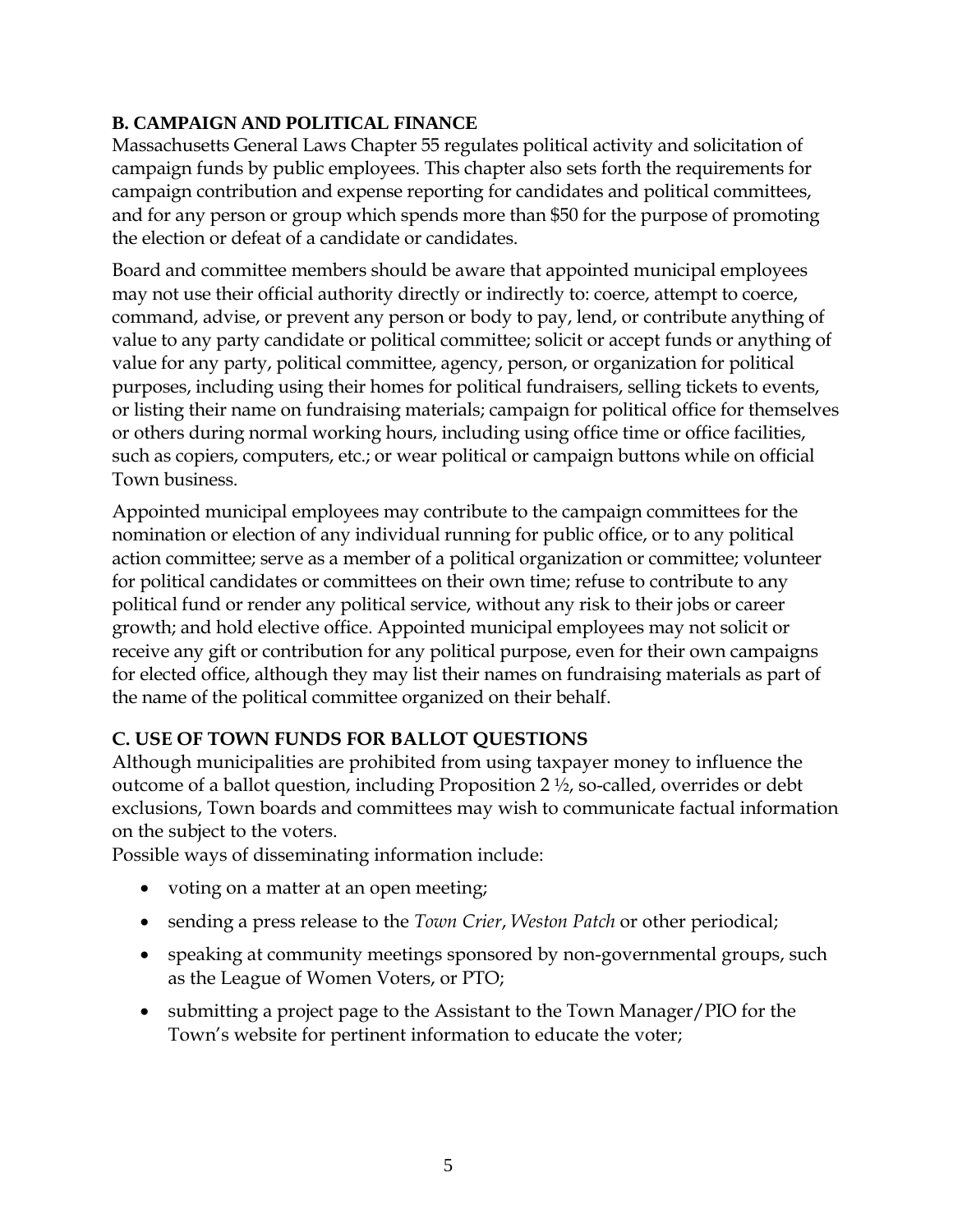- providing copies of architectural drawings or other explanatory information, including making such materials available at public places, e.g., the Weston Public Library or Town Clerk's office; or
- Hosting or speaking at public or private forums on such matters, including informal gatherings.

More information on what constitutes the acceptable use of Town funds is available from the Town Manager and online at <http://www.ocpf.us/Home/>

## **D. SETTING FEES**

Under Massachusetts General Law chapter 40, §22F, any Town board that issues a license, permit, certificate, or provides a service may fix reasonable fees or charges for the work performed. Among other legal tests, a fee is considered "reasonable" if it seeks to reimburse the Town for the actual cost to the Town of the work, including applicable overhead, rather than simply to raise revenue for the Town.

Some boards and committees are regularly responsible for establishing fees for specific Town services. Most commonly, this issue is relevant to the Board of Selectmen, School Committee, Recreation Commission, Library Trustees, Board of Health, and Planning Board, all of which have professional staff to assist them in this process. However, occasionally other boards may recommend establishing fees, in which case the chair should contact the Town Manager at (781) 786-5020 for assistance.

As with all service fees, the revenue anticipated to be generated is incorporated into the Town's budget, which budget is subject to approval by the voters at Town Meeting.

## **E. DISCRIMINATION**

The act of discriminating against any resident, employee or visitor to Weston is unacceptable, as well as illegal. Further, no person should be disadvantaged on account of inherent personal characteristics such as race, color, religion, gender, national origin, age, membership in or application for uniformed military service, disability, genetic information, sexual orientation or any other status protected by law.

Harassment does not have to be of a physical and/or an individual nature, whether real **or perceived**. Harassment can include offensive remarks about a particular protected class. For example, it is unacceptable, and in some cases illegal, to harass a woman by making offensive comments about women in general. Committee members are strongly advised to refrain from teasing, making offhand comments, or otherwise engaging in conduct that could be perceived as bullying with respect to other board and committee members, Town staff or the general public.

As is evidenced in the Town's By-laws, Article XXXVII Weston Human Rights Policy, harassment shall not be tolerated in the interactions of board and committee members between and among themselves, or with anyone with whom they come into contact in the course of their Town responsibilities, whether or not the harassment is aimed at a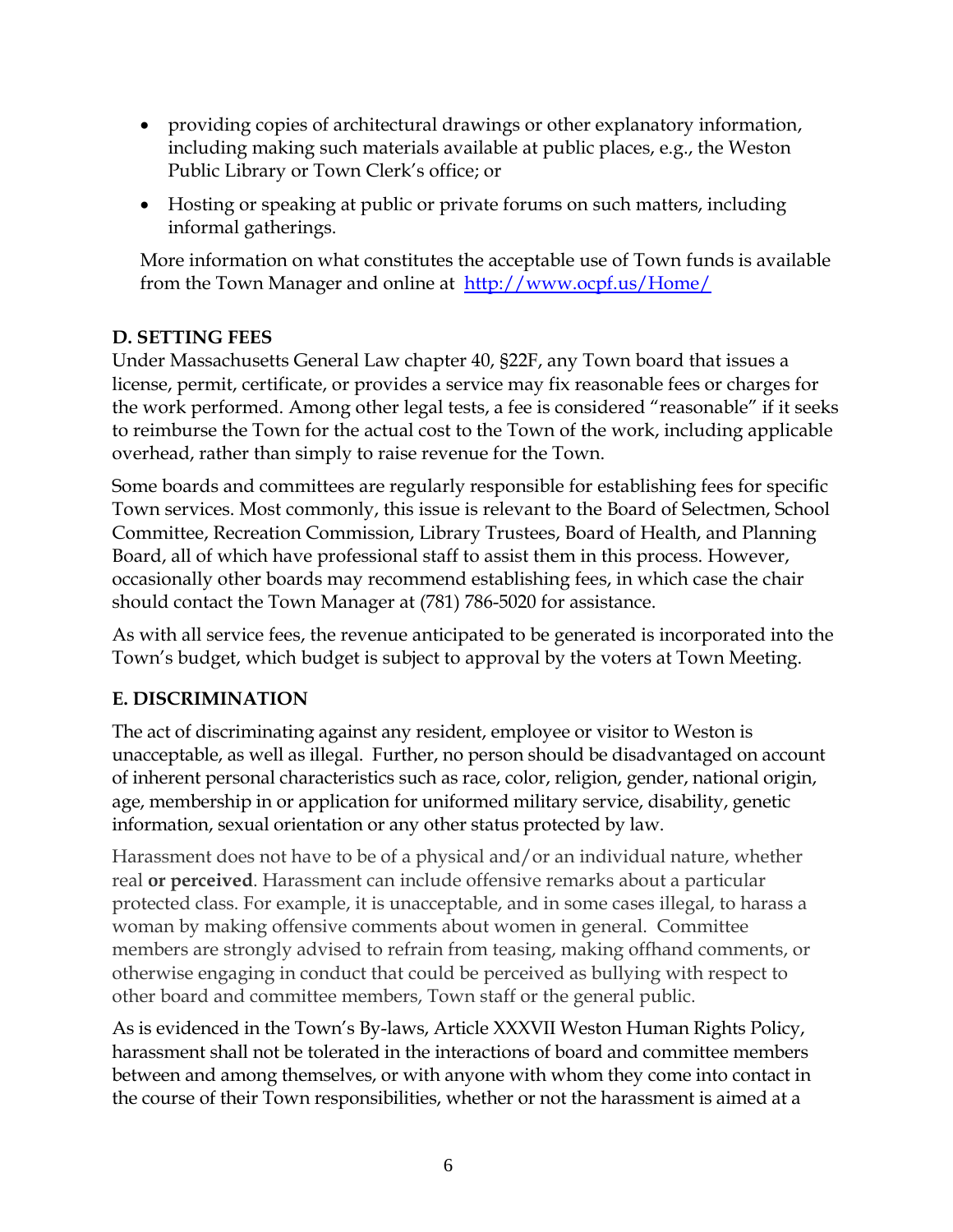member or group in a protected class. (See anti-harassment and mandatory conduct policies contained in the appendix on pages 37 to 51.)

## **F. DISABILITY ACCOMMODATION**

The Town of Weston makes reasonable accommodation with respect to the known physical or mental limitations of a qualified applicant, appointed or elected official, or employee with a disability unless such action would cause an undue hardship to the Town, as required by law.

All programs, services, and activities provided or made available by the Town through its departments, boards, or committees, must be accessible to persons with disabilities, in accordance with the provisions of the Americans with Disabilities Act.

Any questions about how to make reasonable accommodations for persons requesting the same should be referred to the Town Manager's office.

Upon receiving a request for an interpreter for deaf or hard-of-hearing meeting participants, contact [MCDHHReferrals@massmail.state.ma.us](mailto:MCDHHReferrals@massmail.state.ma.us) in advance of the scheduled meeting or fill out a request form at the following link: [http://www.mass.gov/eohhs/gov/departments/mcdhh/request-an-interpreter.html.](http://www.mass.gov/eohhs/gov/departments/mcdhh/request-an-interpreter.html)

## **G. INDEMNIFICATION**

Board and committee members, as public officials, are indemnified against liability for any act or omission except for intentional violations of civil rights, in accordance with Massachusetts General Laws chapter 258, § 13.

# **IV. COMMITTEE ORGANIZATION**

## **A. OFFICERS**

Each committee shall annually elect a chair from among its members, unless a chair for an appointed committee was designated by the appointing authority. Certain committees may also find it desirable to elect a vice-chair who can act in the absence of the chair. Boards and committees shall also elect a secretary or clerk to be responsible for the minutes of meetings; provided however, that a vice-chair or staff person may be designated to perform these functions. Occasionally, offices for some committees are held jointly by two members.

After the election, the board or committee must provide the Town Manager's and Town Clerk's offices with a list of officers. Elected boards and committees re-organize in May after the Town election, and if ongoing, appointed boards and committees should also reorganize at that time. Reorganization may also, of course, occur at any time needed, such as following the resignation of a board or committee chair.

The chair of a board or committee is responsible for planning the agenda, providing for the posting of notice of a meeting, calling and running meetings, and overseeing committee operations. Customarily, the chair is the spokesperson for the committee. In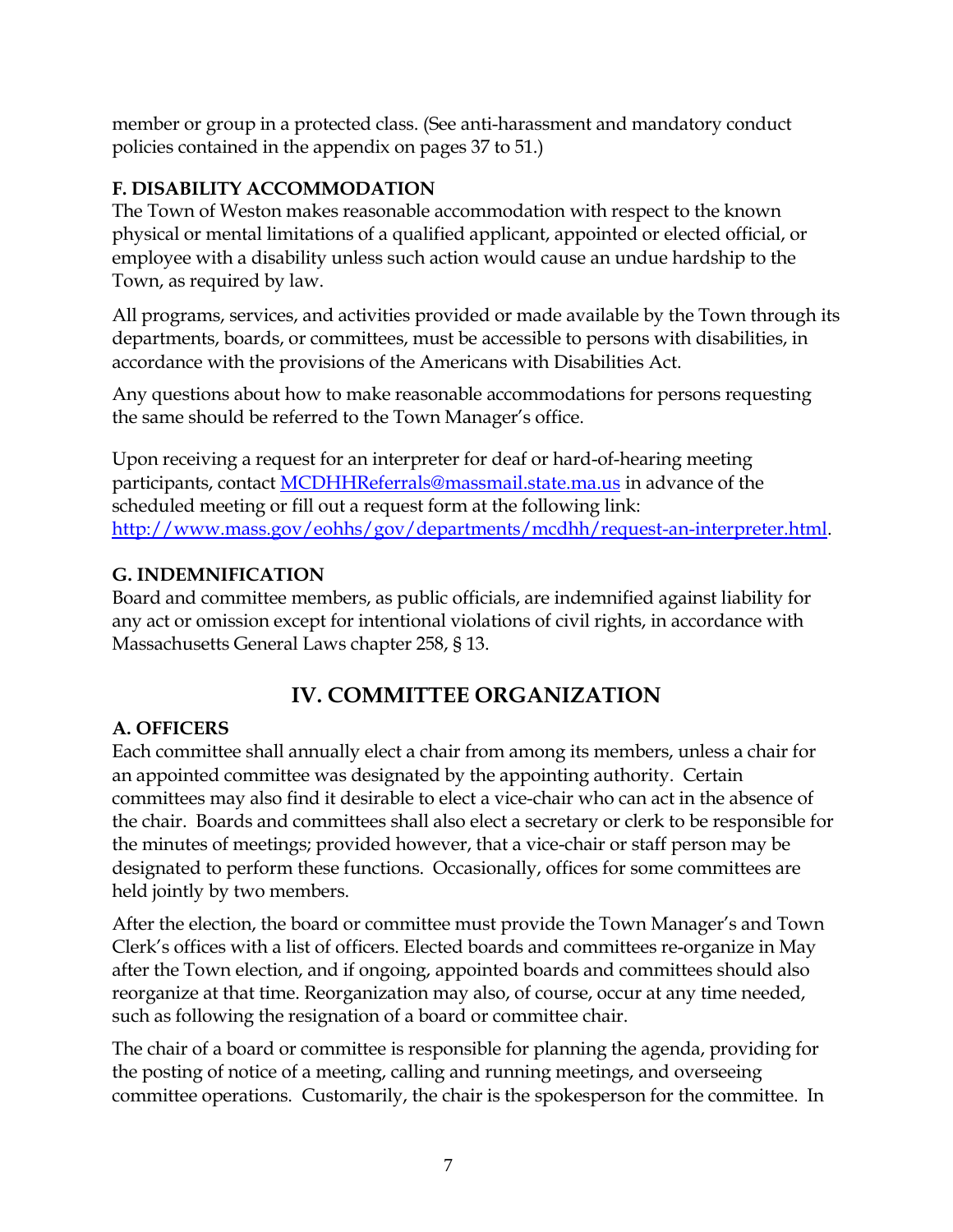addition, under the Open Meeting Law, the chair is responsible for periodically reviewing executive session meeting minutes.

For many Weston boards and committees, in particular the Board of Selectmen and School Committee the practice has been to have the office of chair rotate among the members. This practice has the advantage of reinforcing the perception that no one individual dominates any board or committee's policy-making role. This is recommended as a best practice to all boards and committees.

## **B. ESTABLISHING GOALS, POLICIES AND PROCEDURES**

For some boards and committees, objectives and responsibilities are prescribed by state law or the Town of Weston By-laws. The charge of other appointed boards and committees is set forth in a letter from the appointing authority, and boards and committees established by vote of Town Meeting may have their responsibilities set out in the warrant article under which the board or committee was created. Brief summaries of the roles and responsibilities of Weston's current boards and committees are provided on the Town of Weston website.

In meeting their responsibilities, some boards and committees set annual goals. Other boards and committees may adopt policies and procedures governing their operations. The setting of goals and adoption of policies and procedures is not mandatory, and depends on the nature of the work performed by the board or committee.

## **C. BUDGET AND EXPENDITURE OF FUNDS**

Boards that receive pay, purchase services, and/or have expense budgets, or that wish to have such, must submit annual budget requests to the Town Manager. Budget requests are due in the fall of each year, by such dates as established and announced by the Town Manager**.**

Funds may be appropriated by Town Meeting for board and committee operations. Typically, budget appropriations are for a single fiscal year, but certain special funds are in existence for more than one year. Boards and committees are required by law to stay within their appropriated budgets. Any additional funding for board and committee operations or initiatives, if deemed necessary, should be discussed with the Town Manager. Note further that funding for unforeseen emergencies can be provided from the Reserve Fund by vote of the Finance Committee.

Generally, the expenditure of funds requires authorization by majority vote of a board or committee. However, a board or committee may choose to delegate limited and circumscribed authority in this matter to the chair.

Massachusetts General Laws Chapter 30B establishes three threshold levels for procedures to be used in awarding supply and service contracts to municipalities based upon the value of the contract: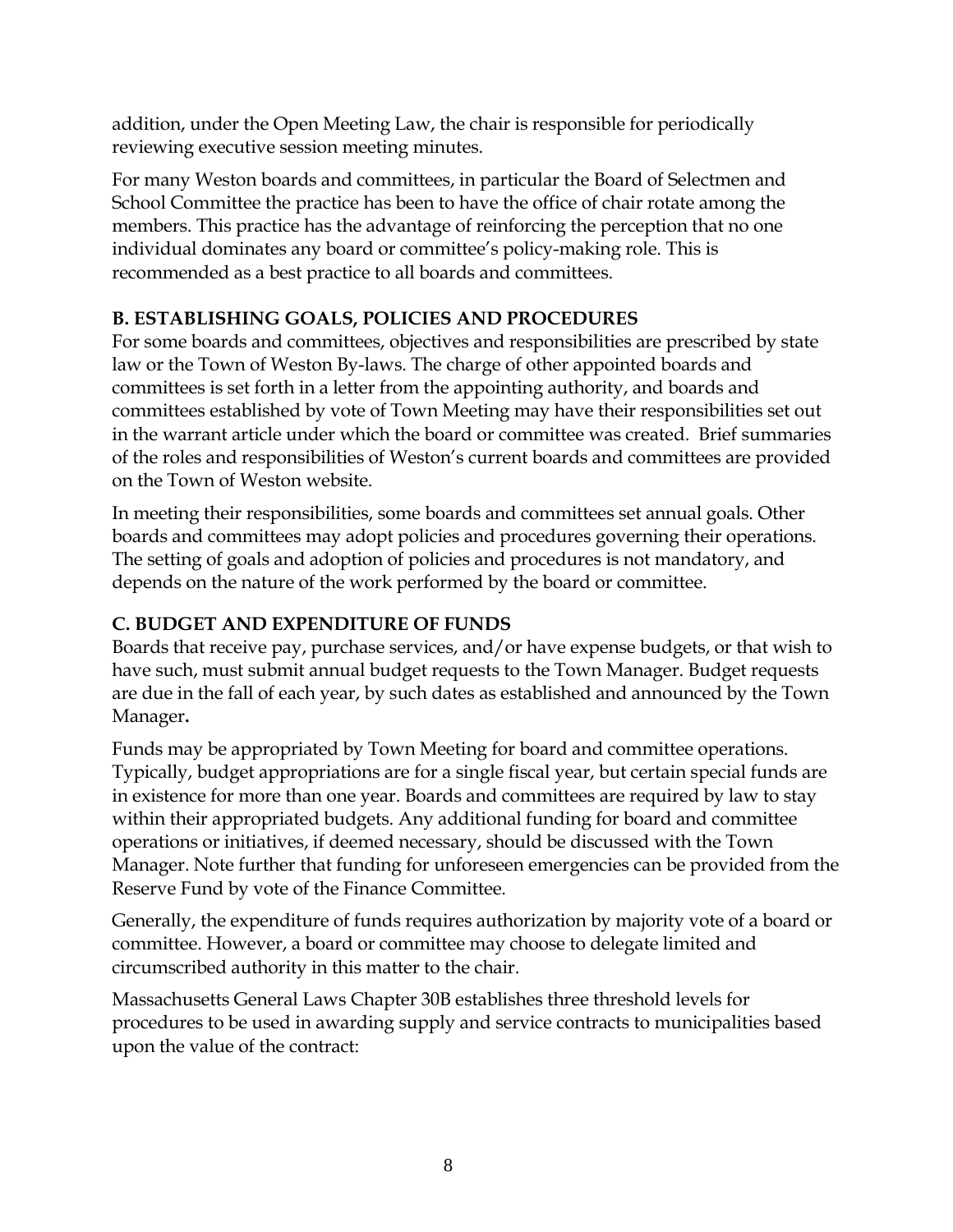- Contracts under \$10,000 require no formality for entering into, other than sound business practices. No formal competition is required, but it may be a good idea to periodically solicit price lists or quotations to ensure favorable prices.
- Contracts from \$10,000 to \$50,000 require solicitation of price quotations from no fewer than three vendors (RFQ). The contract is then awarded to the *responsible* vendor offering the supply or service needed for the lowest price.
- Contracts greater than \$50,000 require a formal advertised competition using sealed bids or proposals (RFP). Utilizing a sealed bid process, the contract is awarded to the lowest *responsible and responsive* bidder. Utilizing a proposal process upon determining in writing that comparative judgment factors, in addition to price, are required for consideration, the contract is awarded to the bidder submitting the most advantageous proposal taking into consideration specified evaluation criteria as well as price.

Any board or committee that wishes to purchase supplies or services valued at more than \$10,000 should first consult with the Town Manager, who serves under applicable law as the Chief Procurement Officer of the Town. In that capacity, all contracts must be signed by the Town Manager. After the contract has been executed and work has begun, the chair of the board or committee must review and sign all proper invoices, and then send them to the Town Accountant's office for payment. In some cases, a board or committee may choose to adopt a policy that invoices be signed prior to payment by the chair and one or more additional member.

#### **D. SUB-COMMITTEES, SPECIAL COMMITTEES AND TASK FORCES**

Occasionally, a board or committee finds it necessary or desirable to appoint a subcommittee or task force of its own. Subcommittees and task forces of two or more people that are given an assignment to work collectively, even if only to gather information and make a recommendation to the parent board or committee, must comply with the Open Meeting Law. In essence, this means that meetings and agendas must be posted, no action or vote can be taken nor decision reached outside a posted meeting, and minutes must be kept and filed. However, members assigned to gather similar information individually for presentation to the full board or committee need not comply with Open Meeting Law. (The Open Meeting Law is more fully discussed in the next section on "Meetings.")

The parent appointing board or committee should first agree on a charge for the appointed group, such as, how many members, and who should serve. The appointed sub-committee may comprise only members of the appointing committee, or may comprise individuals who are not already part of the parent body (in which case the latter may need to be sworn in to office before they can participate in any decision or recommendation.) The parent board or committee should also determine in advance the length of service of the sub-committee and the dates on which it must report to the appointing committee. This information should be documented in an appointment letter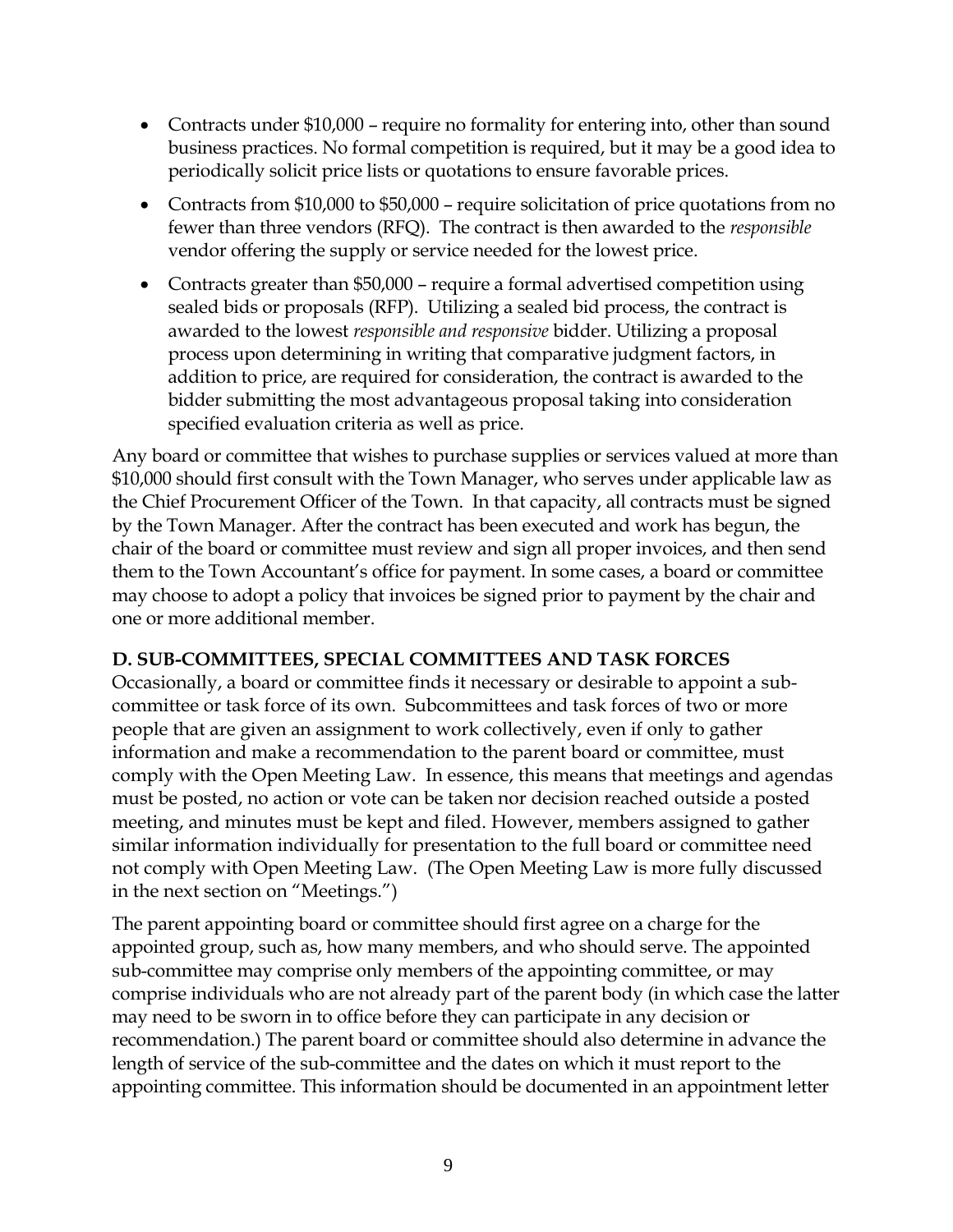from the chair of the parent body to each person appointed to the sub-committee. The parent committee may, if it wishes, designate a chair of the sub-committee, or invite the sub-committee to select its own.

The parent board or committee should have at least one meeting with the appointed subcommittee at the outset, so that all members of both groups understand the assigned parameters.

Whenever a board or committee appoints a sub-committee, special committee or task force, or Associate Member (see Board of Selectmen policy on page 53) the Town Manager's office must be advised thereof; if members need to be sworn in to office, the Town Clerk's office will also need to be notified.

#### **E. USE OF TOWN COUNSEL**

Town Counsel is available to assist board and committee members in resolving legal issues, whether for the board or committee as a whole or for any individual acting in that member's official capacity. Prior to making a new legal service request to Town Counsel, the board or committee chair must contact the Town Manager for authorization.

Further, the use of legal counsel other than Town Counsel must be expressly authorized by the Board of Selectmen in advance with the exception of the School Committee. Copies of all correspondence to and from Town Counsel must be provided to the Town Manager.

# **V. MEETINGS AND HEARINGS**

Meetings of public bodies are subject to the requirements of the Open Meeting Law, G.L. c.30A, §§18-25 and the Attorney General's implementing regulations, 940 CMR 29.00, et seq. A meeting of a board or committee occurs any time a quorum of board or committee members meets to deliberate regarding any public business or policy over which the board or committee has some jurisdiction or advisory authority. Meetings must be held in a place which is open and accessible to the public. A regular meeting time and location is useful but not required. While the frequency of meetings will depend on the nature and work load of the board or committee, most boards and committees meet at least once per month.

#### **What constitutes a deliberation?**

The Open Meeting Law defines deliberation as "an oral or written communication through any medium, including electronic mail, between or among a quorum of a public body on any public business within its jurisdiction." Distribution of a meeting agenda, scheduling or the forwarding of procedural information, reports or documents that may be discussed at a meeting will generally not constitute deliberation. Importantly, however, no member of the public body may express their opinions, ideas, feelings or beliefs concerning substantive matters within the body's jurisdiction. In fact, email exchanges between or among a quorum of the members of a public body discussing matters within that body's jurisdiction may constitute deliberation in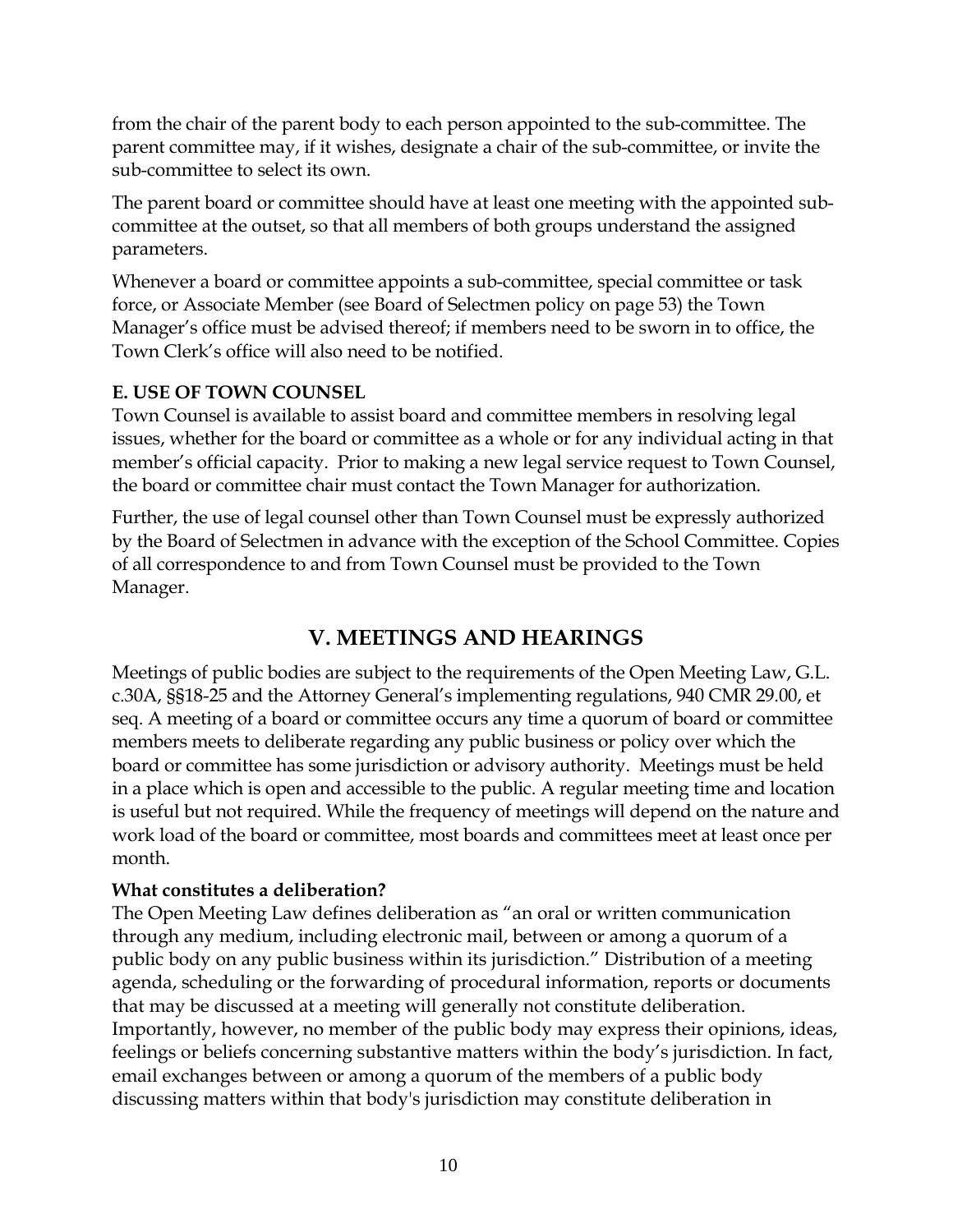violation of the Open Meeting Law, even if the sender of the email does not ask for a response from the recipients.

A quorum is usually a simple majority of the members of a public body. Thus, a communication among fewer than a quorum of the members of a public body will not automatically constitute a deliberation in violation of the Open Meeting Law. However, serial communications among the members of the public body that together constitute communication among a quorum of members would constitute a violation of the Open Meeting Law. Further, courts have held that the Open Meeting Law applies when members of a public body communicate in a manner that seeks to evade the application of the law. Thus, in some circumstances, communications between two members of a public body, even if two members would not constitute a quorum, when taken together with other communications, may constitute deliberation.

There are five stated exceptions to the definition of a "meeting" under the Open Meeting Law:

- 1. Members of a public body may conduct an on-site inspection of a project or program;
- 2. Members of a public body may attend a conference, training program or event;
- 3. Members of a public body may attend a meeting of another public body provided that they communicate only by open participation;
- 4. Meetings of quasi-judicial boards or commissions held solely to make decisions in an adjudicatory proceeding are not subject to the Open Meeting Law (applicable only to state public bodies); and,
- 5. Town Meetings (See M. G.L. c. 39, §§ 9-10, establishing procedures for Town Meeting).

Be reminded that deliberation by a quorum outside of a posted meeting, even if that gathering might not constitute a "meeting" for purposes of the Open Meeting Law, would still likely constitute a violation of the Open Meeting Law and would be prohibited.

## **Remote Participation**

The Attorney General's Regulations, 940 CMR 29.10, permit remote participation, once accepted by the Board of Selectmen, in certain circumstances. The Weston Board of Selectmen accepted the option of remote participation with the understanding that the Attorney General strongly encourages members of public bodies to physically attend meetings whenever possible. Members of public bodies have a responsibility to ensure that remote participation in meetings is not used in a way that would defeat the purposes of the Open Meeting Law. In other words, public bodies must strive to promote transparency with regard to the deliberations and decisions on which public policy is based.

A quorum of the body, including the chair or, in the chair's absence, the person chairing the committee, must be physically present at the meeting location. Having satisfied this requirement, in Weston, other members of a public body may participate remotely if the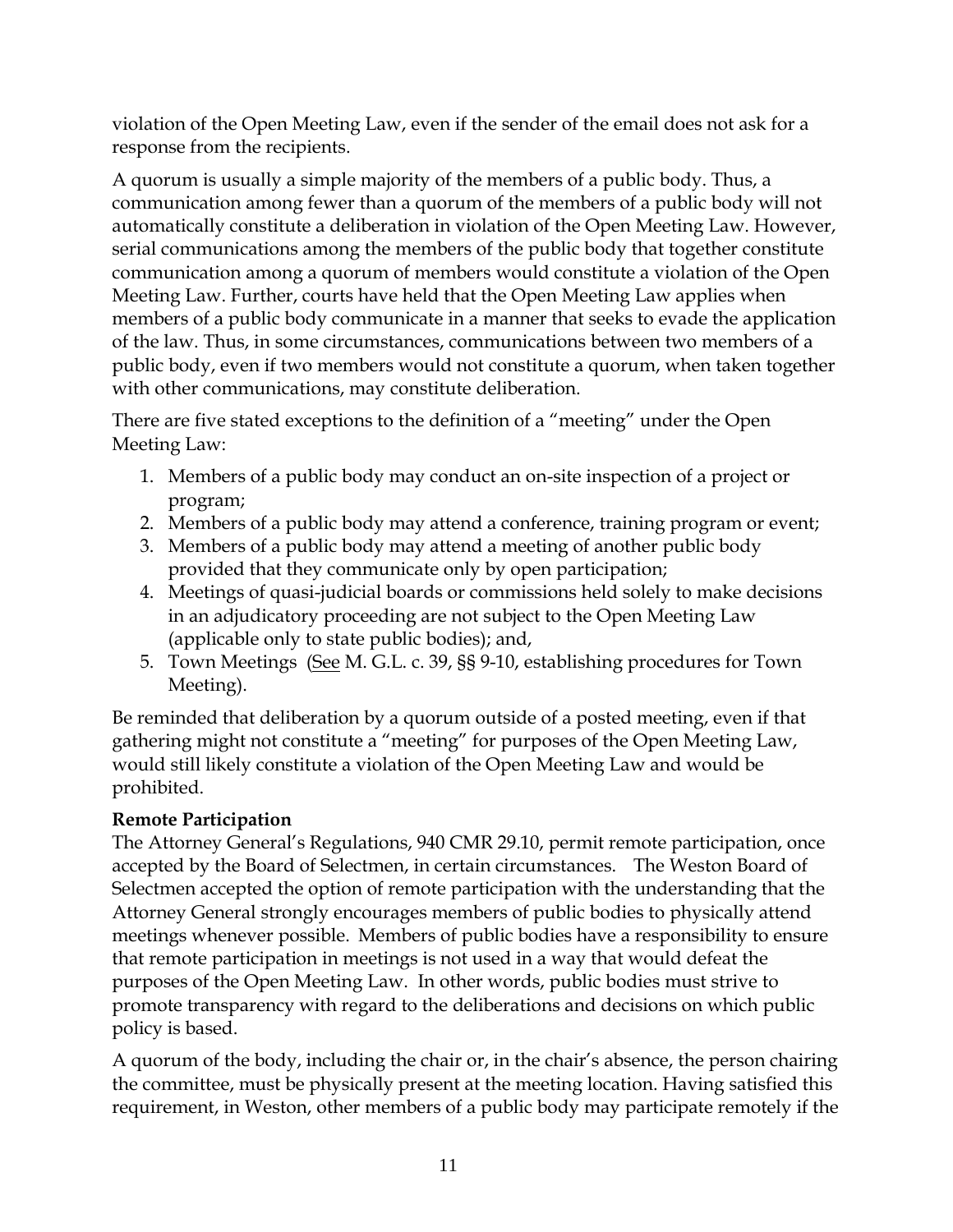chair or, in the chair's absence, the person chairing the meeting, determines that the remote member's physical attendance would be unreasonably difficult.

Acceptable means of remote participation include telephone, internet, or satellite enabled audio conferencing, or any other technology that enables the remote participant and all persons present at the meeting location to be clearly audible to one another. Accommodations must be made for any member of a public body who requires TTY service, video relay service, or other form of adaptive telecommunications to the extent those devices are available. Text messaging, instant messaging, email, web chat and any other technology/methods of communication without audio are *not* acceptable methods of remote participation.

Additional information about remote participation can be found at [www.mass.gov/the-open-meeting-law.](http://www.mass.gov/the-open-meeting-law)

## **A. LOGISTICS**

## (a) Calling a Meeting:

In accordance with the Open Meeting Law (further discussed below), all meetings in which any discussion or deliberation will occur between a quorum of board or committee members must be posted (including the meeting agenda) with the Office of the Town Clerk at least 48 hours in advance of the meeting. This minimum 48-hour posting requirement excludes Saturdays, Sundays and legal holidays. For example, a meeting being held at 7:00 p.m. on Monday must be posted before 7:00 p.m. on the Thursday preceding the meeting. Similarly, a meeting being held at 7:00 p.m. on Tuesday must be posted before 7:00 p.m. on the Friday preceding the meeting. However, if there is a Monday holiday in the second scenario, the 7:00 p.m. Tuesday meeting must be posted before 7:00 p.m. on the Thursday preceding the meeting. (Please note that Town Hall closes at 5:00 p.m., so to ensure the notice meets this requirement, you should post no later than 4:00 p.m. rather than waiting until 7:00 p.m.) The notice of the meeting must include the date, time and place of the meeting as well as an agenda listing in detail all topics that the board or committee chair reasonably anticipates will be discussed. (see section c. "agenda" below.)

A standard form used for posting a meeting is included in the Appendix; blank paper forms are available in the Town Clerk's office in Town Hall or can be emailed to you by the Clerk's office. The form must be completed by the Chair or the Chair's designee and delivered to the Clerk's office or sent to the following email address: <meetingpost@westonmass.org>. The Clerk's office will then post the meeting notice on the bulletin board in Town Hall and on the Town of Weston website. Again, best practice is to provide postings to the Clerk's office in advance of the required posting deadline noted above to ensure the Clerk's office has ample time to acknowledge and post the meeting within the legal timeframe.

In the event of an emergency, that is, a sudden, unexpected occurrence which requires immediate action by the body, notice may be posted less than 48 hours in advance of the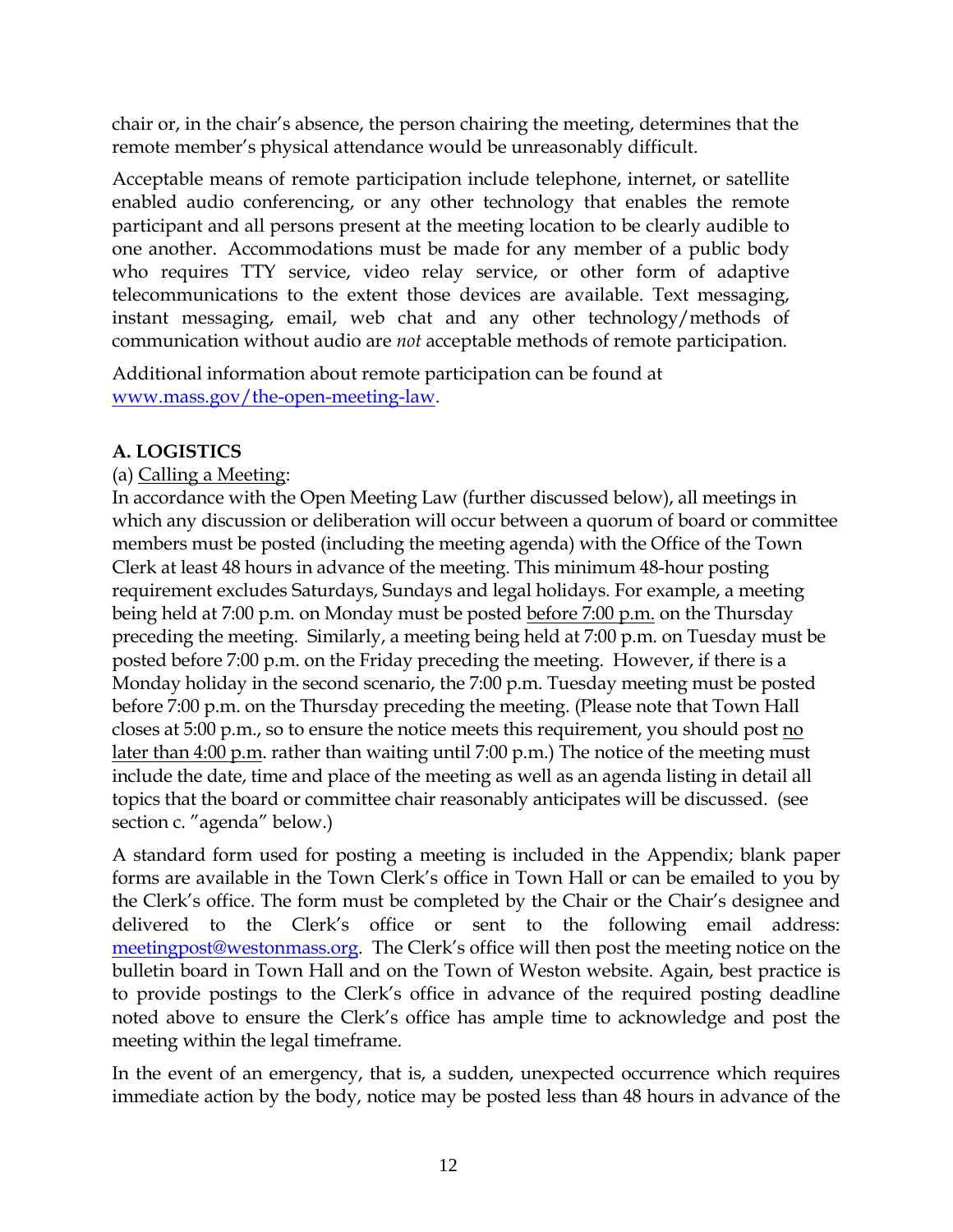meeting. As soon as the emergency meeting is scheduled, notice must be posted as soon as is practicable.

All board members should be notified of the date, time, and place scheduled for each meeting as well as be provided with the meeting notice.

Prior to scheduling a meeting, always check to ensure the meeting does not coincide with state, federal and religious holidays. (See Appendix, Page 36)

Also, the Secretary of State's Office strongly cautions against holding meetings and hearings on state and municipal election days. Massachusetts General Laws Ch 40A §11 and Ch 121B §31 explicitly prohibit holding Zoning and Affordable Housing hearings on any day on which a state or municipal election, caucus or primary is held in a town.

#### (b) Canceling a Meeting:

In the event a meeting is canceled, notice of cancellation should be posted with the Office of the Town Clerk and at [meetingpost@westonmass.org.](meetingpost@westonmass.org) Posting the cancellation of meetings is highly recommended so as to alert in advance interested members of the public, other members of the public body, Weston Cable, and other interested parties. Also, as a matter of courtesy, the person responsible for reserving the location space should be notified so that the space can be released for another purpose, if necessary.

#### (c) Arranging a location:

Meetings should be held, whenever possible, in Town-owned public, accessible places in the town. A number of options are available. It is unlikely that a meeting of a public body can be held in a private home, as such places are generally not handicappedaccessible to the extent required by the Americans with Disabilities Act. To reserve space in Town Hall in one of the several meeting rooms or the Sears Auditorium, send your request to [meetingpost@westonmass.org](mailto:meetingpost@westonmass.org) or call the Town Manager's Office, at (781) 786-5020.

To book space in the Library Community Room, call (781) 786-6160.

To book space in the Community Center, call (781) 786-6260.

To book space in the Amy Potter Center or High School Auditorium, call at (781) 786- 5232

To book space in the Police Department's Training Room, call (781) 786-6211

## **B. CONDUCTING A MEETING**

## **(a) The Massachusetts Open Meeting Law:**

The Massachusetts Open Meeting Law, Massachusetts General Laws chapter 30A, §§18- 25, is designed to ensure that governmental activities are conducted in public, except in limited circumstances. The Open Meeting Law gives any member of the public, including the press, the right to attend (though not necessarily the right to participate in) all meetings of public bodies except those portions held in executive session. The law requires notice of meetings, including a detailed listing of the topics to be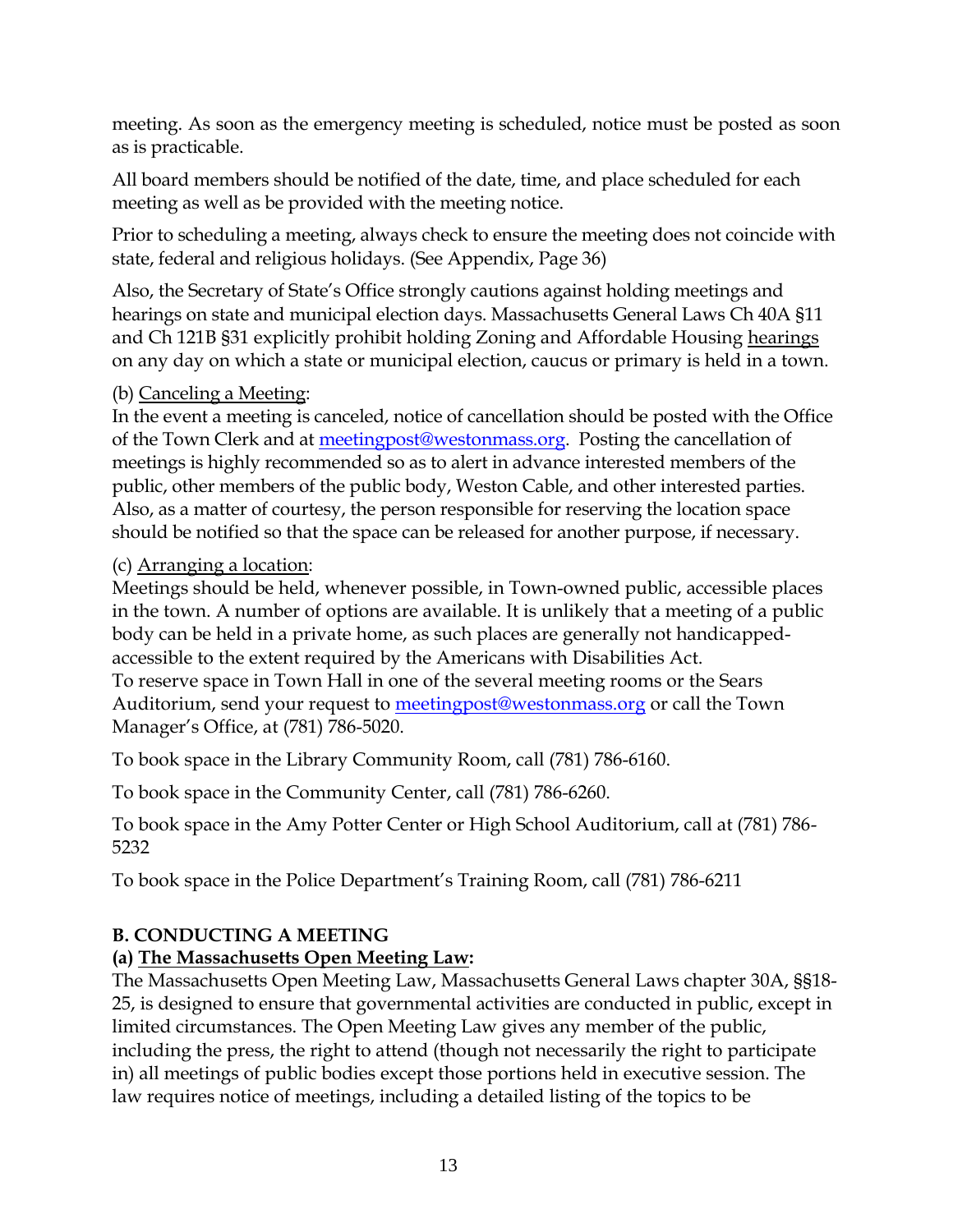discussed, to be publicly posted, minutes to be taken, and "closed" sessions to be held only in specific circumstances.

A full copy of the Open Meeting Law is available online at the General Court's website, at <https://malegislature.gov/Laws/GeneralLaws/PartI/TitleIII/Chapter30A> (see sections 18 through 25). The Attorney General's Open Meeting Law website is found at [www.mass.gov/the-open-meeting-law.](http://www.mass.gov/the-open-meeting-law)

To summarize the information already provided:

1. All meetings must be open to the public;

2. No private meetings may be held -- private meetings include telephone conversations or any electronic, voice or written conversations or social media statements which could be construed as deliberating toward a decision; and

3. No final agreements may be reached at social gatherings or "chance" meetings of members of a public body. "Chance" meetings (including telephone or electronic meetings) may not be held to circumvent the requirements of the open meeting law.

Open meetings may be taped or videotaped by anyone in attendance, as long as the person notifies the chair that the taping will occur and the chair informs the public of the same.

## **(b) Quorum:**

A quorum must be present for a board or committee to take vote or action. In general, a majority of the members on any board or committee constitutes a quorum.

Occasionally, a statute or state regulation will define a "quorum" to mean a majority of the members then in office. In the event that less than a quorum of a public body is present at a meeting or hearing, the only action the members present may take is to continue the meeting to a future time, date, and place.

Board or committee members who may have a personal financial interest in the outcome of a vote must, unless appointed and otherwise authorized to participate by their appointing authority, recuse themselves from participation with respect to the same, including deliberation or vote on the matter. Such recusal could result in lack of a quorum on the particular issue, and therefore prevent a vote on the matter at that time. Any time a board or committee member has a financial or personal interest in a particular topic to be discussed and/or voted upon, consultation should be made with Town staff as to what the implications are with respect to participation of said member.

## **(c) Agenda:**

The meeting notice, as discussed above, must include a separate agenda detailing a list of the items the board or committee chair reasonably anticipates being discussed at the meeting, including any planned executive session with the stated reason for the executive session. The meeting agenda will include such items as well as the anticipated timeline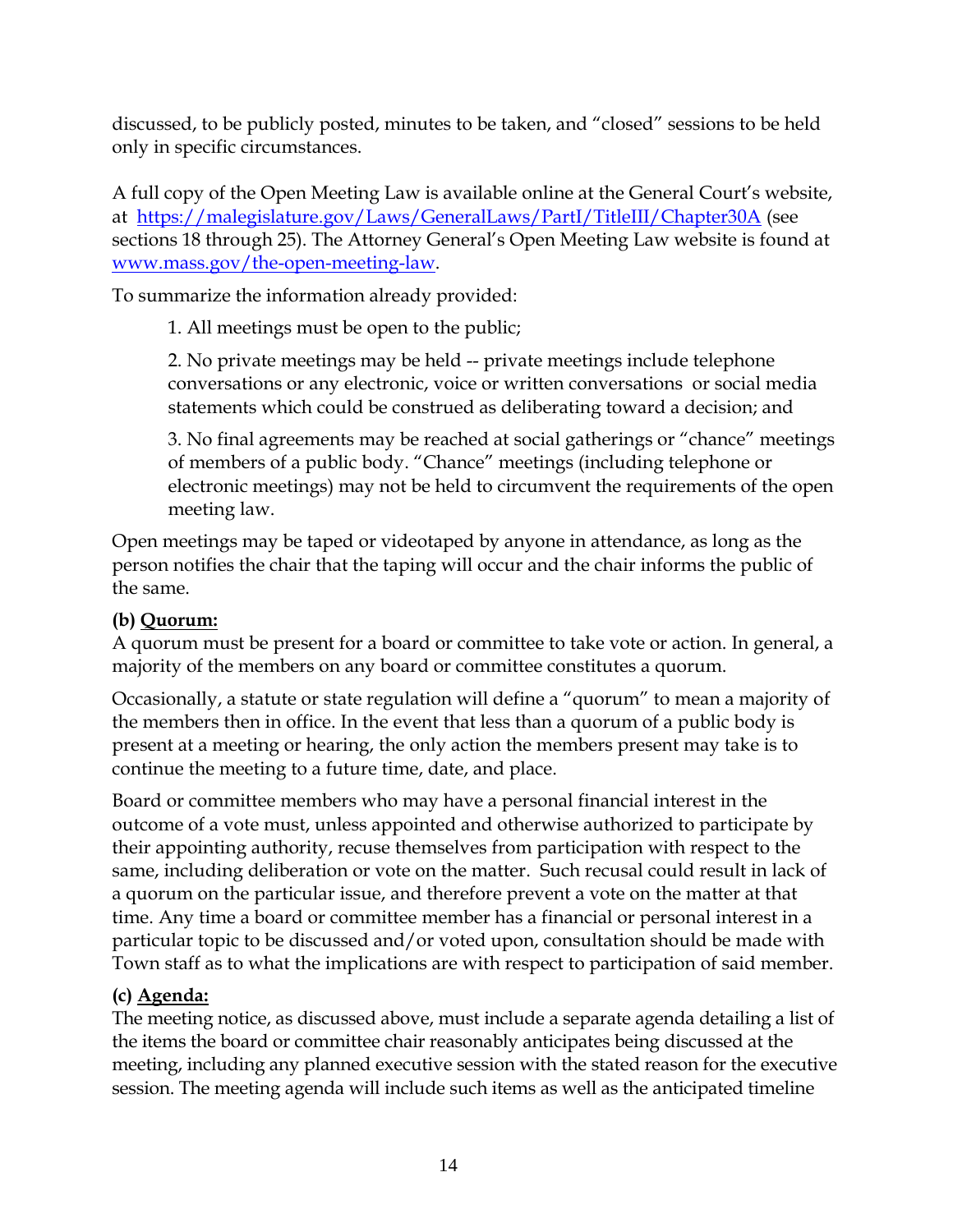for discussing each item. The use of the terms "old business" and "new business" as stand-alone items is not allowed; instead, a detailed description of the new and old business items to be discussed should be listed. Preparing the agenda is the responsibility of the chair or the chair and staff, if staff is responsible for this. To the extent possible, the chair or staff should distribute the agenda to committee members in advance of the meeting. Meeting notices with agendas must be sent to the Town Clerk's office for posting on the Town of Weston website, at least 48 hours in advance of the meeting, excluding Saturdays, Sundays, and holidays, as discussed in further detail above.

If the notice and/or agenda is amended within 48 hours of a meeting, not including Saturdays, Sundays and legal holidays, then the date and time the meeting and/or agenda is amended must also be conspicuously recorded on or with the notice.

#### **(d) Minutes:**

Minutes must be kept for each meeting of a public body. The minutes and any meeting back-up material must be filed in the Town Clerk's office and are posted on the Town's website. The minutes and back-up material can be sent to [meetingpost@westonmass.org.](mailto:meetingpost@westonmass.org) The Open Meeting law requires every public body to maintain accurate records of its meetings, setting forth the time, date, place, members present or absent, a signed summary of the discussions on each subject, a list of documents and other exhibits used at the meeting, the decisions made and actions taken at each meeting, including the records of all votes taken in accordance with MGL Ch 30A § 22(a).

Minutes of all open and executive sessions shall be created and approved in a timely manner. A "timely manner" will generally be considered within the next three public body meetings or within 30 days, whichever is later, unless the public body can show good cause for further delay. The Attorney General encourages public bodies to approve public minutes at the next meeting whenever possible. Be aware, if a request is made for the minutes prior to approval thereof, such minutes should be marked "draft" on each page and the draft minutes are a public record. Note further that the Supervisor of Public Records has ruled that a paper copy of the draft minutes or the final minutes, as opposed to an electronic version, must be retained.

A few boards and committees, such as the Board of Selectmen and the School Committee, are provided with clerical assistance at their meetings to take minutes, but most are not. Some committees designate a single member as clerk or secretary to be responsible for taking notes. Others rotate the responsibility among all members.

Samples of agendas and meeting minutes can be found on the Town website at [www.weston.org](http://www.weston.org/) under the header "Minutes/Agendas. "

Minutes for executive sessions, discussed below, may remain private as long as their publication would defeat the lawful purpose of the executive session, but no longer. In addition to the requirements applicable to minutes generally, executive session minutes must also reflect a roll call for each vote taken.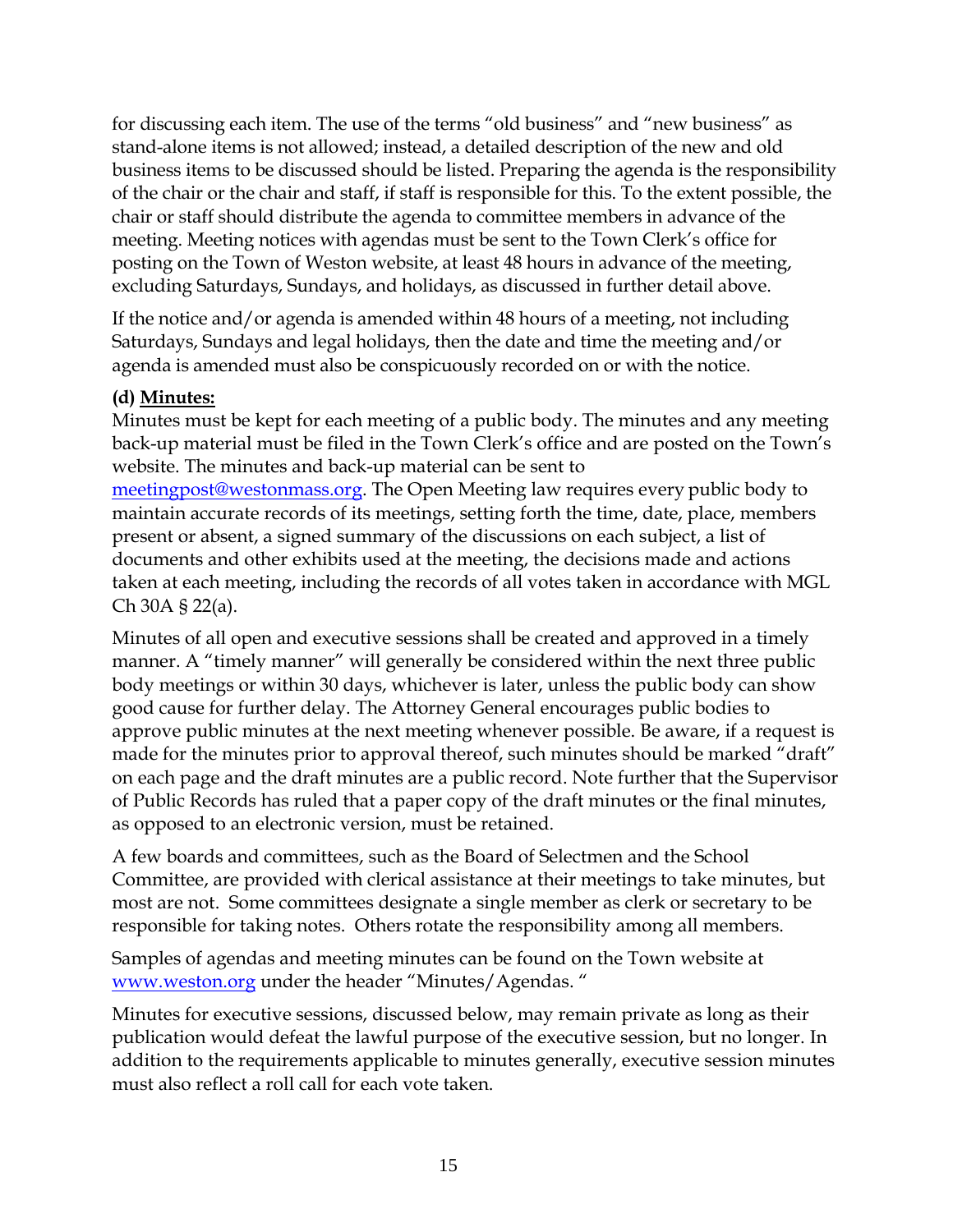#### **(e) Conducting a meeting:**

Most boards and committees conduct their business using Robert's Rules of Order. This book is available in the Weston Public Library and the Town Clerk's Office. Further, a summary of Robert's Rules of Order is provided in the appendix to this handbook (see page 32).

The use of Robert's Rules, and the degree of adherence thereto, is largely dependent upon the number of board or committee members and the degree of formality each public body decides is needed to facilitate the orderly conduct of such meetings. The utilization of any code of parliamentary procedure is to provide for fairness and courtesy in the conduct of meetings. Generally, the chair sets expectations for the other members of the public body and establishes the procedures by which the public body will operate.

In Weston, interested residents often attend board or committee meetings. However, at board and committee meetings (as distinguished from hearings, discussed below), the fact that the public can attend does not translate into an entitlement for members of the public to speak. Under the Open Meeting Law, members of the audience, whether taxpayers, voters, or non-residents, may address the board only with the permission of the presiding officer. However, in accordance with the Town's general by-laws, the first ten minutes of each meeting of every board and committee be made available for resident questions and comments relating to topics not appearing on the meeting agenda, whenever possible, in the discretion of the chair.

If public participation is permitted, the chair has authority to ensure that public participation does not interfere with the work of the board or committee. For example, a chair can (and in some cases, should) ask that the public to refrain from comment until the end of the meeting or limit the time for public comment on any particular agenda item.

Board and committee members are expected to act at all times in the best interests of the Town. During meetings, members are expected to act in a manner consistent with federal, state and local law and regulations; perform their duties to the best of their abilities; conduct themselves professionally; and be respectful of other people's positions and actions.

#### **(f) Disruption:**

In the event an individual or group of individuals attending a meeting causes a disruption, the board or committee chair has several options available. One option is for the chair to call for a recess or break in the meeting to allow people to cool off. If members of the audience are still disruptive after the break, the chair may decide to continue the meeting to another time, date and place, and adjourn the meeting. If one or two particular individuals are disruptive or insist upon speaking without permission of the chair, Massachusetts law provides that the chair may order the person or persons to withdraw from the meeting. Unless the board or committee chair believes that audience members represent a threat to the physical well-being of other board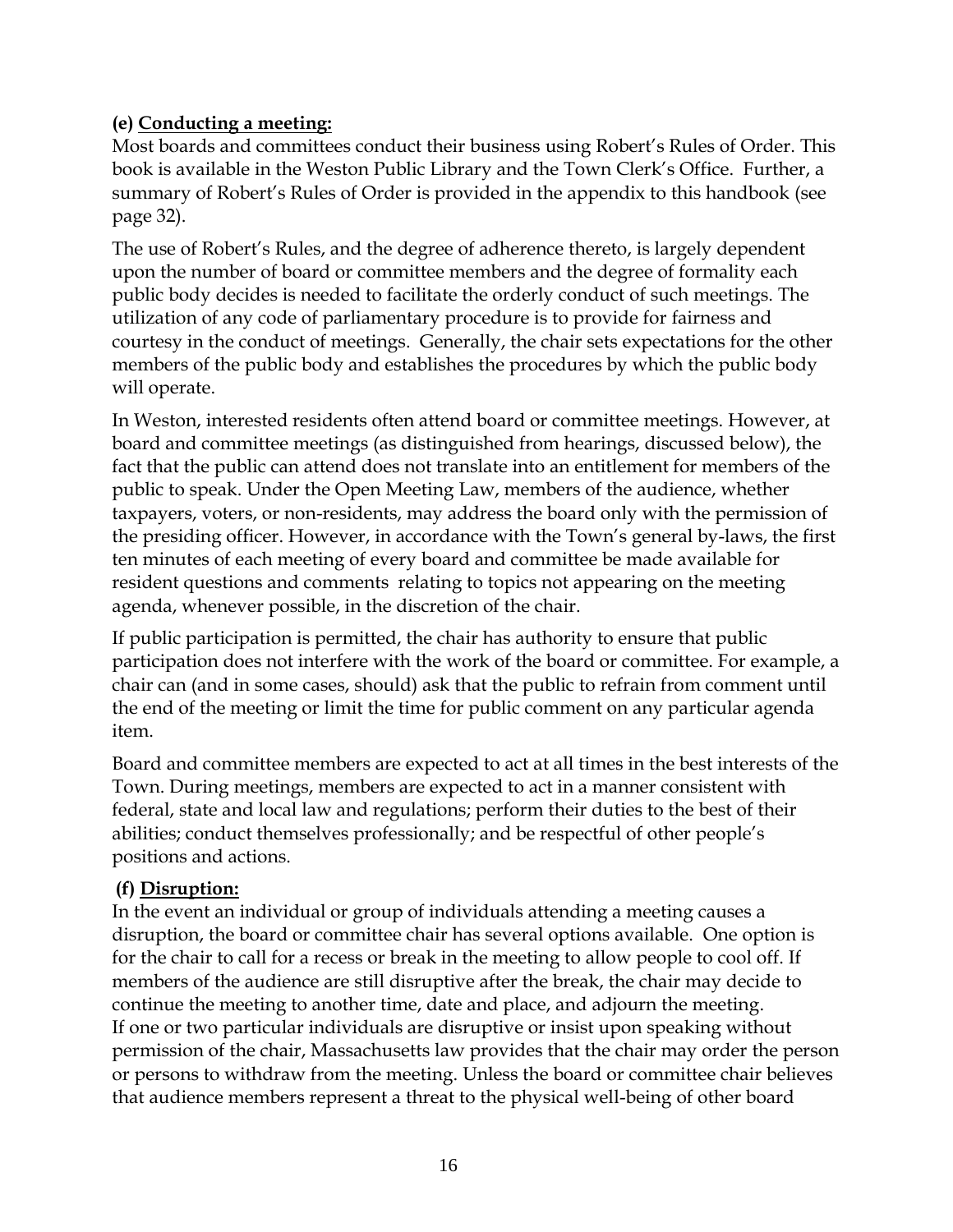members or the public, removal of the individual(s) by the police should be used only as a last resort.

## **(g) Executive Session**

Executive session may be called for a *very limited* set of circumstances, including certain discussions of disciplinary action, collective bargaining, etc. A full listing of appropriate use of executive session is contained in the Appendix. When in doubt about the appropriateness of using executive session, boards and committees should consult with appropriate staff or the Town Manager.

In order to move into executive session, the session must appear on the meeting notice (except in limited circumstances), and the chair of the board or committee must take the following steps:

- Convene in open session; state the reason for the executive session, stating all subjects that may be revealed without compromising the purpose for which the executive session was called;
- State whether the public body will reconvene in open session at the end of the executive session. If the meeting will adjourn upon completion of the executive session, a common indication is "to return to open session only to adjourn;" and
- Take a roll call vote of the body to enter executive session (be reminded further that all votes taken in executive session must be recorded on a roll call as well).

Additionally, under certain circumstances, additional procedures must be followed prior to convening an executive session. If the board or committee desires to call for an executive session in order to discuss the discipline, character, criminal conduct, etc. of an individual, that individual must be given 48-hours advance notice (as that period is calculated under the Open Meeting Law). Note that an individual to be discussed in executive session has the right under law to instead have the matter be heard in open session. Any board or committee considering executive session for this purpose shall consult with the Town Manager before acting.

If a member is participating remotely in an executive session, that member must state at the start of the executive session that no other person is present and/or able to hear the discussion at the remote location. The public body may authorize, by a simple majority vote, the presence and participation of other individuals at the remote participant's location.

The law governing executive sessions may be found online at [https://malegislature.gov/Laws/GeneralLaws/PartI/TitleIII/Chapter30A/Section21.](https://malegislature.gov/Laws/GeneralLaws/PartI/TitleIII/Chapter30A/Section21)

The Attorney General's Open Meeting Law Guide is available online at https://www.mass.gov/files/documents/2018/05/23/2017-guide-with-ed-materialsrevised-1-30-18.pdf.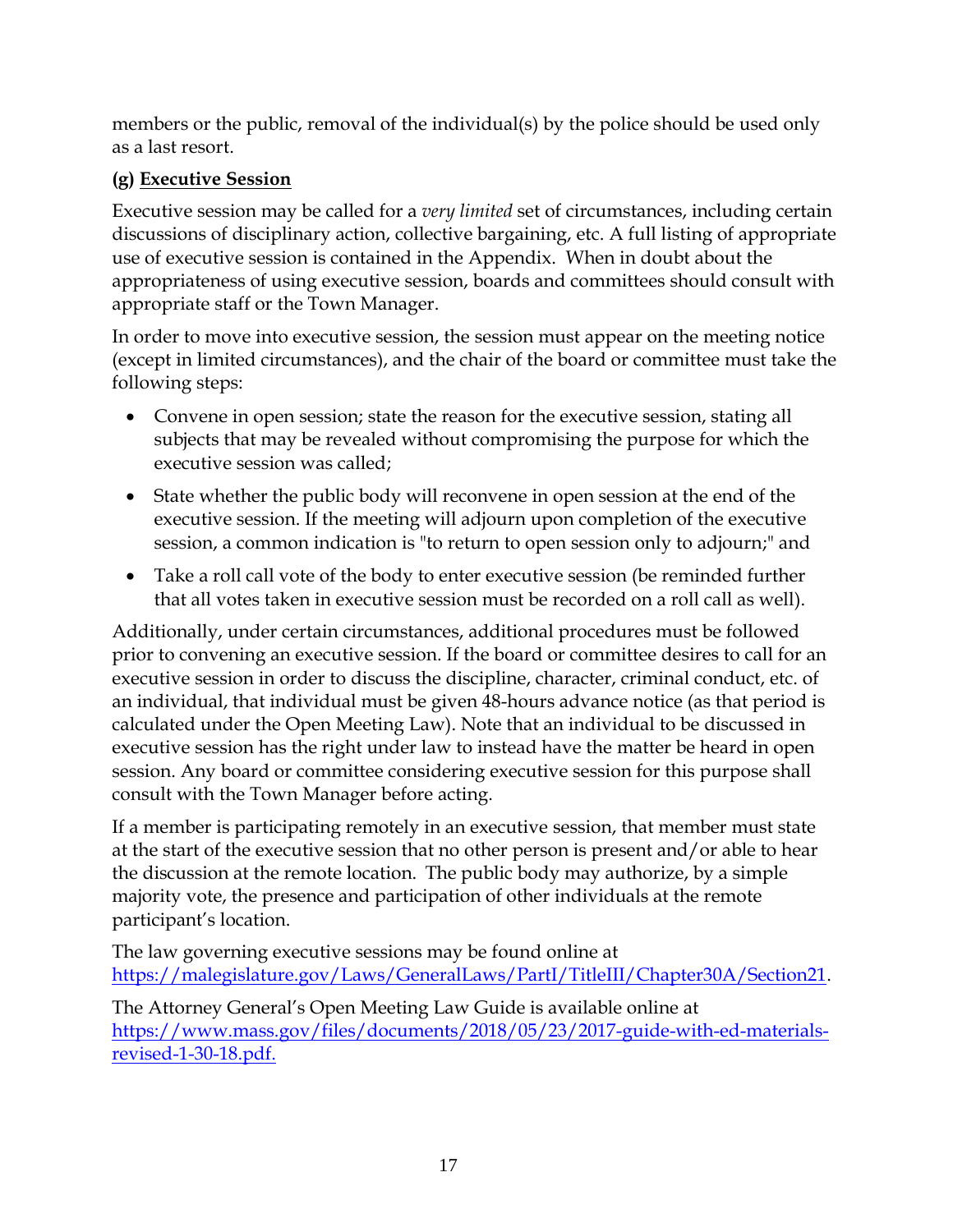#### **C. HEARINGS**

Some meetings are designated as public hearings. Unlike most other board or committee meetings, hearings generally are concerned with a single agenda item; a hearing may even be conducted during the course of a regular meeting. Hearings generally involve the adjudication of individual rights, and provide an opportunity for the applicant and, perhaps, abutters or other interested persons, to present comment or testimony to a board or committee before a decision is made. Public hearings may be required by law before the Board of Selectmen, Planning Board, Zoning Board of Appeals and Conservation Commission may take certain actions, typically to issue permits or licenses, make a recommendation concerning a particular issue, or adopt or amend a regulation, In addition, a board or committee may choose to schedule a public hearing to receive input prior to taking action.

In addition to the posting requirements under the Open Meeting Law applicable to all meetings of a public body, additional notice requirements may be applicable to public hearings. For example, notice might be required to be provided in a newspaper of general circulation in the Town, to abutters, and to other parties in interest. All the formalities applicable to meetings of public bodies, including the Open Meeting Law, are also applicable to hearings.

Certain hearings may involve participation by members of the general public. Consequently, public hearings tend to require more formality and stricter adherence to Robert's Rules than regular board and committee meetings. The presiding board or committee member (usually the chair) is responsible for assuring that order is maintained, and that no one person usurps the floor for an unreasonable period.

## **(a) Conducting a Hearing**

At the beginning of a hearing, the presiding board or committee member, generally the chair, should state the purpose and briefly summarize any relevant background. The chair may wish to begin the hearing with a presentation and then open the hearing up to the public for comment and testimony. Although reasonable time constraints may be imposed, it is important that a fair and reasonable process is used to regulate public participation. If necessary, the hearing can be continued to a later time, date and place. Note, however, that while additional notice may not be required under the applicable statute or regulations, the continued meeting must be noticed under the Open Meeting Law.

Once all evidence and testimony has been submitted, the presiding member announces that the hearing is closed. At this point, the board or committee may deliberate, but it may not accept or consider any new information. Depending upon the subject, once the hearing is closed, the board may, by law, have a limited amount of time to deliberate and reach a decision.

## **(b) Adjudicatory Hearings**

Some hearings are conducted prior to a decision by a board or committee as the result of a request or application a resident or group of residents where the decision is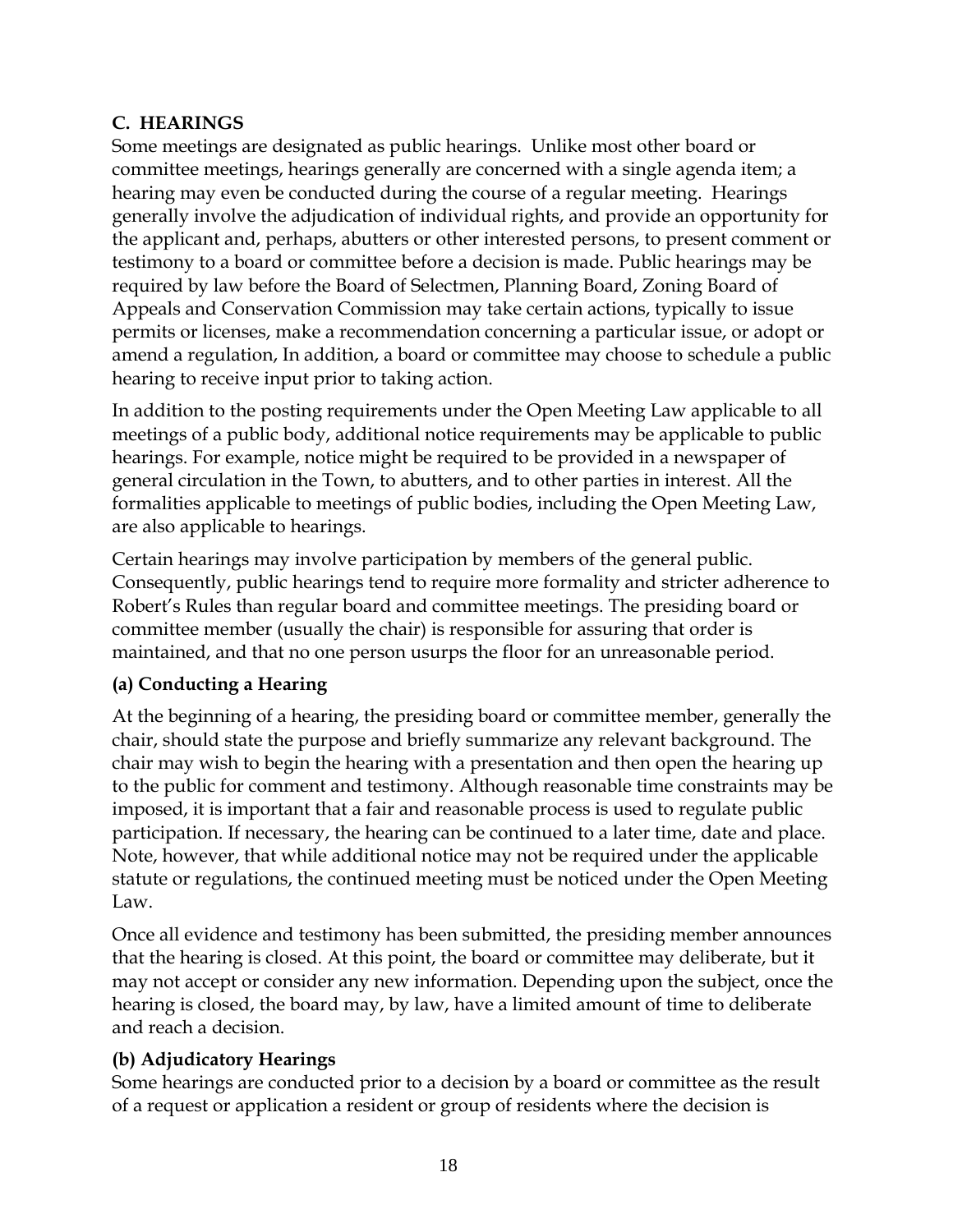adjudicatory in nature. For example, a resident may apply for relief from a sanction imposed, or proposed to be imposed, by the Town of Weston, or may seek a variance from the Zoning By-laws. Sometimes, an adjudicatory hearing results from a complaint filed by one or more residents, or the police, that there has been a violation of the Town's General By-Laws, such as by the creation of a public nuisance.

While specific rules apply to boards and committees such as the Zoning Board of Appeals and Conservation Commission in the conduct of these kinds of adjudicatory hearings, any board or committee can find itself faced with a matter requiring adjudication involving the rights of an individual vis-à-vis the community. All that has been said with respect to meetings in general, and to hearings in particular, applies, but in addition, adjudication of the rights of individuals also implicates the legal principle of due process. A public body may consult with staff or the Town Manager concerning the process that is due in any particular situation.

## **(c) Continuing or Postponing Hearings**

If a hearing cannot be concluded during the posted/advertised time, the body must announce at the hearing that it plans to continue the hearing to a specific date and time. If a hearing that required advertising needs to be moved to another date due to emergency situations such as extreme weather, the chair/designee of the body must be present at the appointed place and hour of the advertised hearing and must open the hearing only to continue it on another specific date, time and place.

# **VI. COMMUNICATIONS**

As discussed, a meeting posted under the Open Meeting Law is the appropriate forum for members of boards and committees to communicate. This is where the give-andtake of opinion, advocacy, and resolution occur.

## **A. ELECTRONIC COMMUNICATIONS**

## **(a) Town Website**

The Town's website, [www.weston.org,](http://www.weston.org/) provides an excellent vehicle for communication with the public. In addition to having all board and committee meetings posted to the online Meeting Calendar and all agendas and approved minutes posted to the Agendas and Minutes Center, the website can also be used to publish status reports and "white papers" on board and committee recommendations, project information for items coming to Town Meeting, and to solicit public input on matters under deliberation. The Town's website offers a blog with moderated public comment and a feature called Community Voice where residents can discuss and vote on topics of interest.

Board and committee chairs are encouraged to speak with the Assistant to the Town Manager/PIO about the various communication vehicles that are available. For additional information, call (781) 786-5020.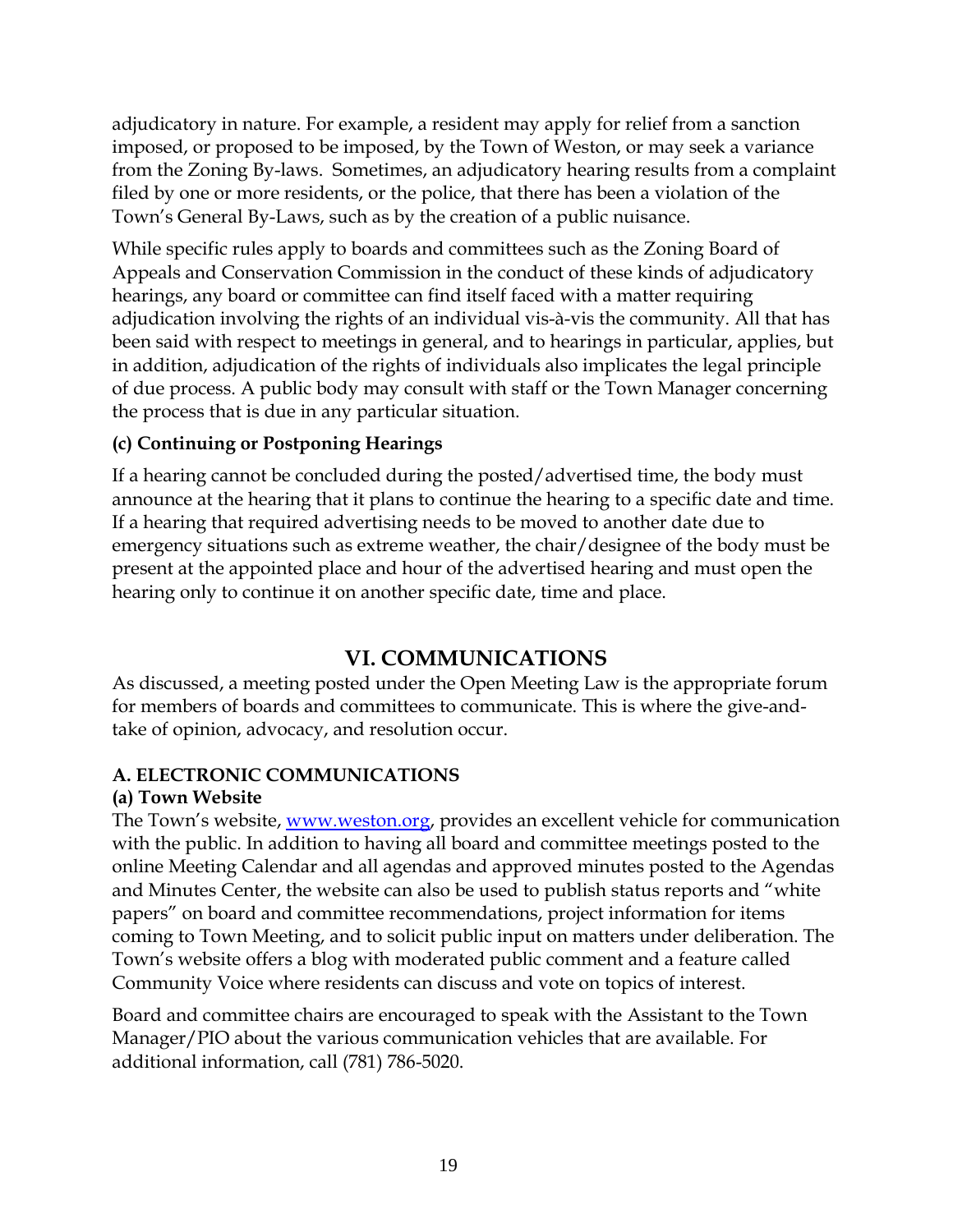While the website is a good forum for boards and committees, it is not available to individual members to advocate their own views. Individual members of boards and committees have no authority to take a position on a particular subject matter on behalf of the body; only the board or committee by majority vote can make decisions and adopt policies.

#### **(b) Email Subscription Service**

The Town's website features several different email and text message subscription options, all of which can be found at [www.weston.org/StayInformed.](www.weston.org/StayInformed) These include notification of when meeting agendas and approved minutes are posted by various committees, Latest Town News, and notification of posted meetings to the calendar, as well as a monthly Town Hall newsletter.

Board and committee members are encouraged to notify residents attending their meetings of the ability to subscribe to their board's or committee's agendas/minutes listserv so they may follow progress of the board's or committee's work. The subscriber list for that board or committee can also be used for other communication needs. Please speak with the Assistant to the Town Manager/PIO for additional information on how your board or committee can utilize these email services to communicate to the public. It is also recommended that Town Government volunteers subscribe to Town News and the monthly newsletter, as well as other board's or committees' agendas whose work may be similar or overlap.

## **(c) Facebook and Twitter**

The Town has an official Facebook page and Twitter account that are managed by the Assistant to the Town Manager/PIO. These social media channels provide another avenue for getting information out about upcoming meetings, events, committee vacancies, etc. Both allow for interaction between the public and Town government. Some boards and committees may be interested in setting up their own Facebook or Twitter page to promote their work. Please speak with the Assistant to the Town Manager/PIO before doing so.

#### **B. COMMUNICATING WITH THE PUBLIC IN PERSON, BY PHONE, OR THROUGH CORRESPONDENCE:**

Whether elected or appointed, members should be two-way communicators, representing and reflecting the views of the community as well as their own in board or committee deliberations, and then supporting and explaining the conclusions, decisions and recommendations of their boards and committees to the public, including other boards and committees whose work may be affected.

Inevitably, residents will approach board and committee members to raise concerns and express their views. Effective members acquire the skill of listening to their constituents, and to all town residents, without promising or implying that a specific action will be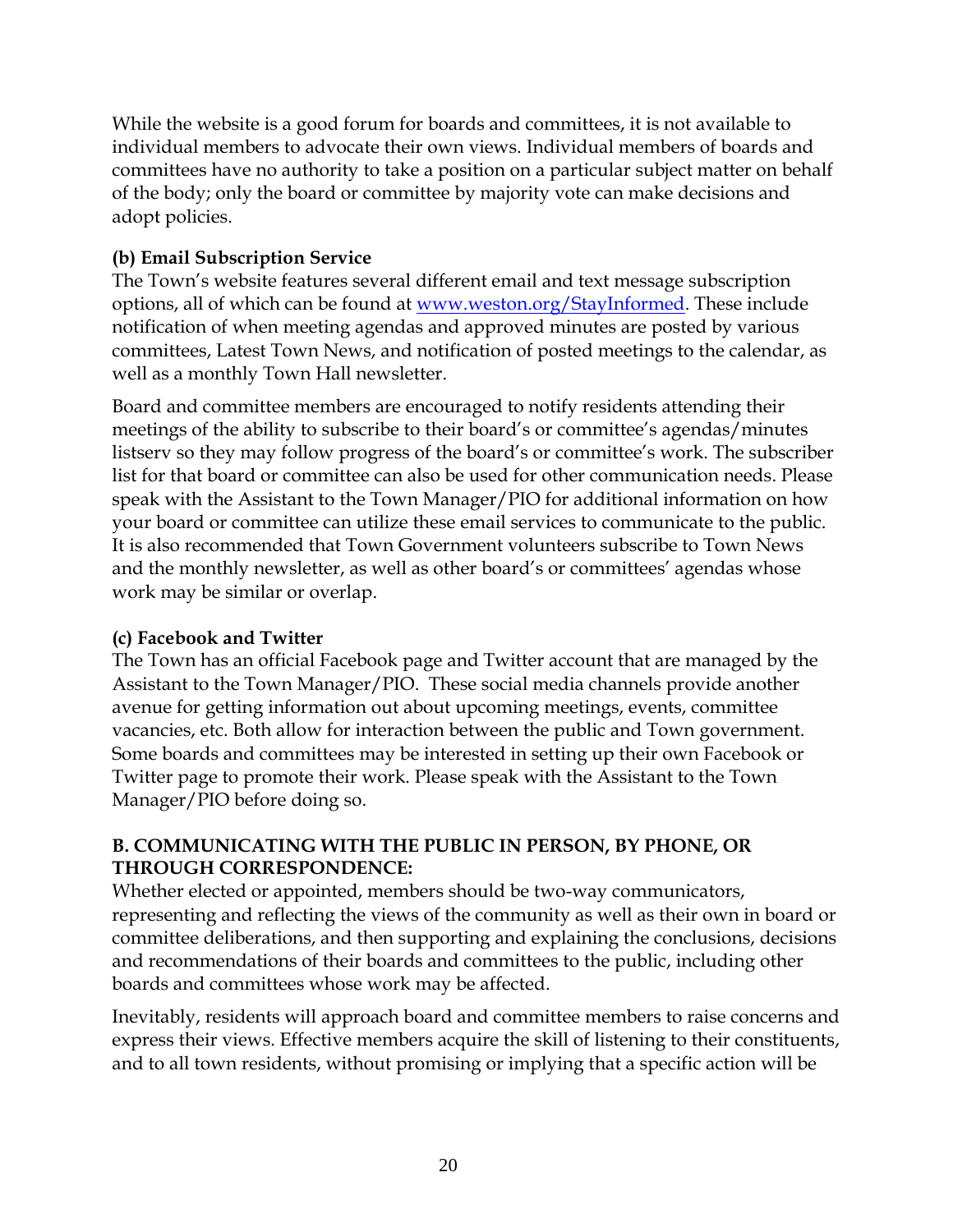taken by the board or committee as a result. As previously noted, a board or committee may only act through a vote of the body.

Some boards and committees designate the chair as the official spokesperson for the group, and defer to the chair for comment. Others encourage all of its members to speak publicly as to the position of the public body. To avoid confusion regarding who should speak to what issues, boards and committees should establish policies and guidelines concerning such matters.

As a practical matter, successful board and committee members advocate their individual positions, but once the board reaches a determination, they support the majority view in public communications. At a minimum, a member who publicly states an opinion in conflict with a board or committee decision should also describe the majority decision, the rationale for it, and why the member disagrees with it. While not prohibited by law, it undermines the work of a board or committee for a single member to engage in public criticism of a board or committee decision with which that member disagrees.

Public officials, members of boards and committees should treat each other, the public, and Town employees with courtesy and respect.

## **C. COMMUNICATING WITH THE PRESS\***

As noted above, frequently the chair of the board or committee is designated to speak for the group. However, particularly if a deadline is nearing and the chair is unavailable, individual members may be contacted by the *Town Crier*, *Weston Patch*, or other local press. It is always recommended that the Town Manager be consulted prior to speaking with the press.

Apart from general guidelines about public communication, the following tips<sup>\*</sup> may be useful:

- If possible, get to know and understand the local reporter (if there is one), and that person's strengths and weaknesses. A friendly but professional relationship helps. Don't go straight to the editor unless absolutely necessary.
- Don't blame the reporter for previous press mistakes or headlines, especially if the reporter had nothing to do with it. Reporters generally have little or no input on headlines, which are designed to fit the space and grab attention.
- Having factual background or other information in written form for reporters is always welcomed and increases the likelihood that the story will be accurate.
- Be aware of and respect the reporter's press deadlines.
- Avoid jargon.

 $\overline{a}$ 

Adapted from "Becoming a Better Board Member," National School Boards Association, pub.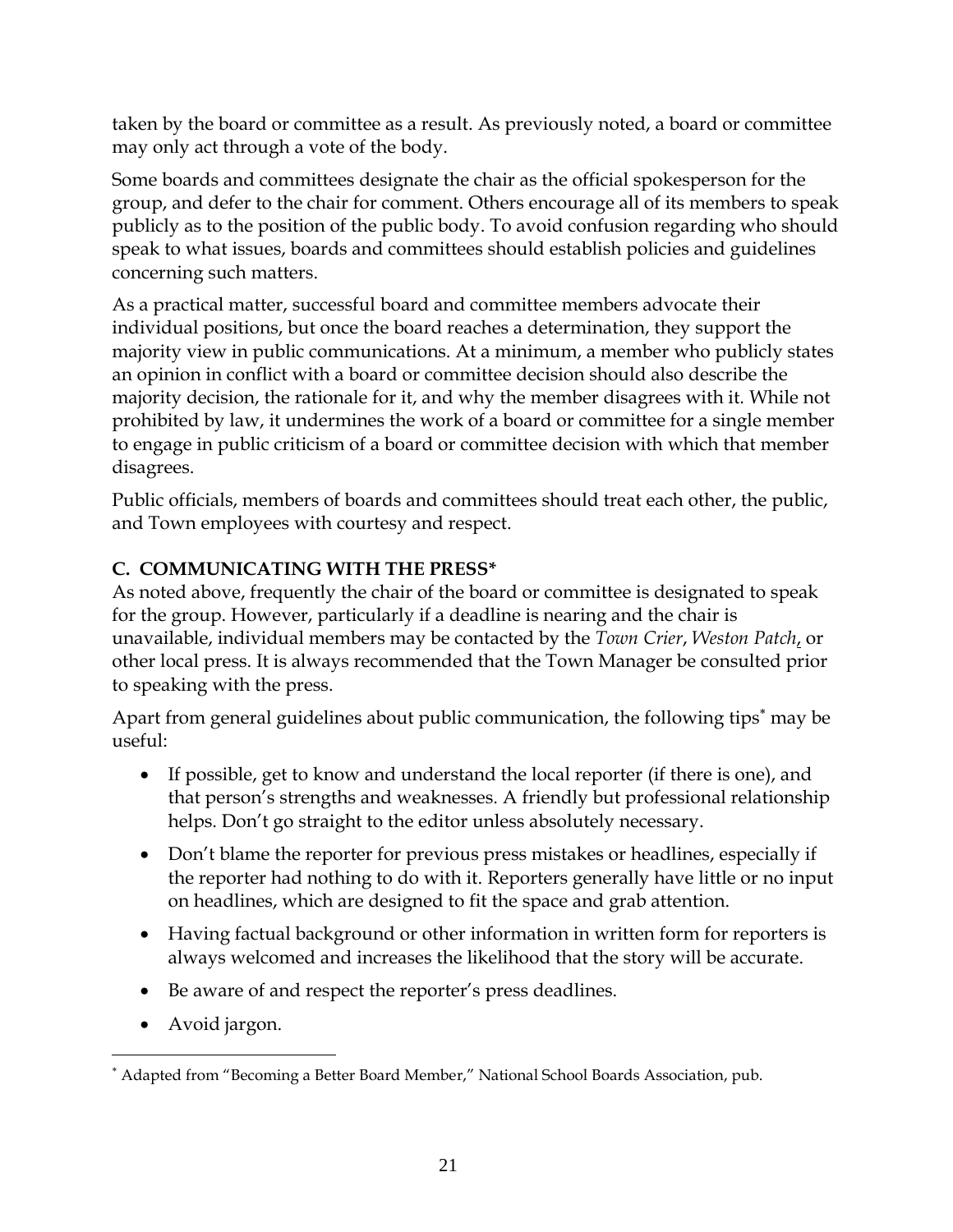- If you don't know the answer to a question, don't "fake" it. Offer to find the answer for the reporter.
- Offer, but don't demand, to review a reporter's story before it runs. Better to offer to be available for clarification if the reporter wishes.
- If the nature of the information is such that you feel you must review the story before it runs, make that a condition of the interview at the outset.
- If you do not want to be named as the source of information, make it clear to the reporter at the outset of an interview, and say that the interview is for background briefing only. The reporter can then determine whether or not to use the information on a non-source-attributable basis or not.
- *Remember that nothing is off-the-record.*

## **D. ANNUAL TOWN REPORT**

All appointed boards and committees are requested to file no later than January of each year an annual report of activities for the official Annual Town Report. The chair or another designated member should report on major accomplishments of the year and future plans for the next year. A request for board or committee reports is issued each year by the Assistant to the Town Manager/PIO

# **VII. PUBLIC RECORDS**

Since 1851, Massachusetts has mandated the public disclosure of government records. The current laws, Massachusetts General Law chapter 4, §7 and chapter 66, §10 parallel, in many ways, the federal Freedom of Information Act. These two statues may be found on-line at:

<https://malegislature.gov/Laws/GeneralLaws/PartI/TitleI/Chapter4/Section7>

(see clause 26)

<https://malegislature.gov/Laws/GeneralLaws/PartI/TitleX/Chapter66/Section10>

The Secretary of the Commonwealth has published A Guide to the Massachusetts Public Records Law, which may be accessed at the following link:

[https://www.sec.state.ma.us/pre/prepdf/A-Guide-to-Massachusetts-Public-Records-](https://www.sec.state.ma.us/pre/prepdf/A-Guide-to-Massachusetts-Public-Records-Law-2017-Edition.pdf)[Law-2017-Edition.pdf](https://www.sec.state.ma.us/pre/prepdf/A-Guide-to-Massachusetts-Public-Records-Law-2017-Edition.pdf)

In short, all books, papers, maps, photographs, recorded tapes, financial statements, electronic data, electronic mail, etc. made or received by any officer or employee of the Town are open to public view, unless the materials fall within one of a limited number of exemptions, the most common of which are listed below:

1. Documents exempted from disclosure by law (exemption (a)).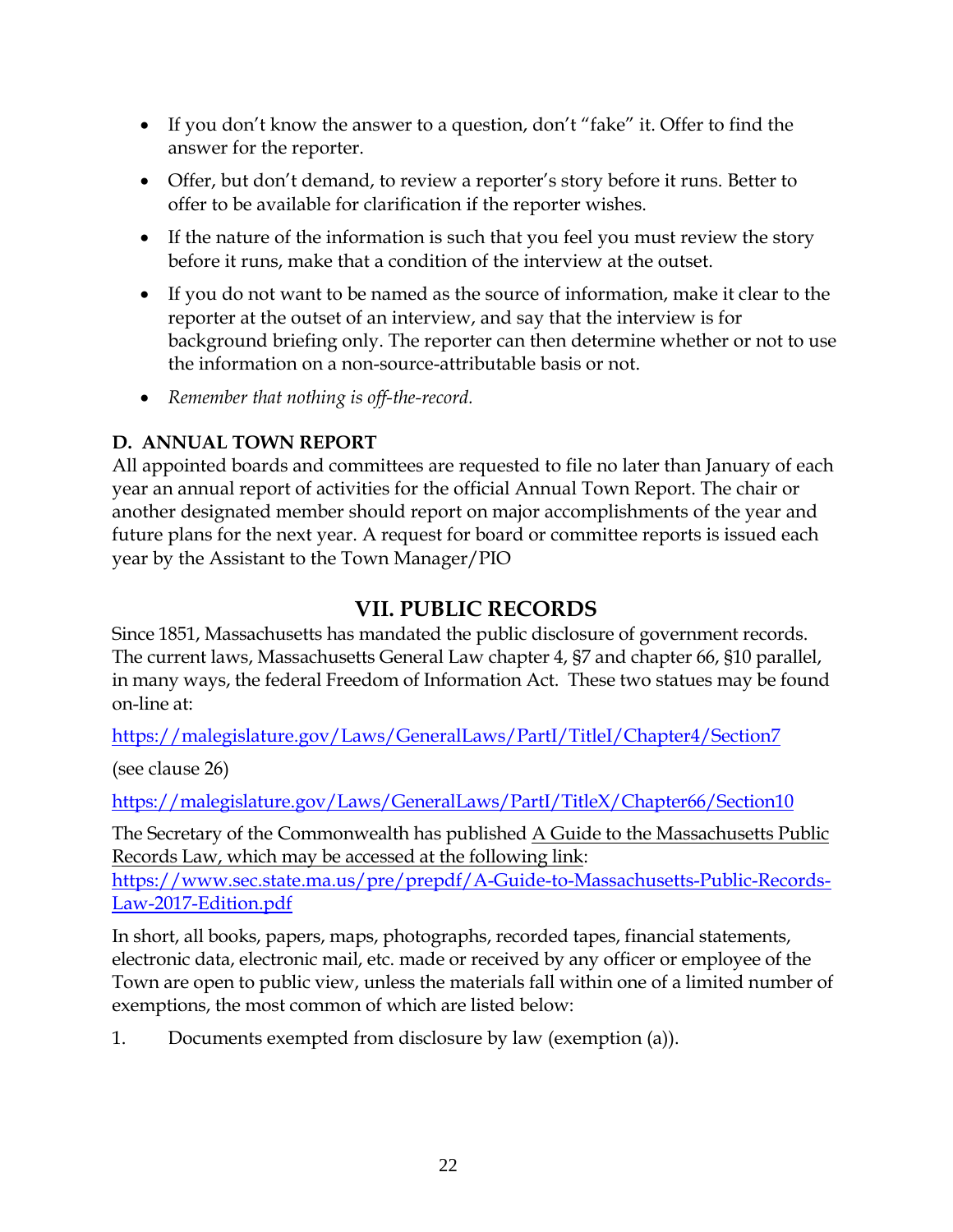- 2. Documents related solely to internal personnel rules and practices, but only to the extent that the performance of town business or government requires such withholding (exemption (b)).
- 3. Personnel and medical files; materials relating to a specifically named individual, the disclosure of which may constitute an invasion of privacy (exemption (c)).
- 4. Inter- or intra-agency memos or letters relating to policy decisions being developed (does not apply to complete factual studies or reports) (exemption (d)).
- 5. Notebooks and other materials prepared by employees which are personal to them and not maintained as part of the files of the governmental unit (exemption (e)).
- 6. Investigatory materials necessarily compiled out of the public view by law enforcement officials, the disclosure of which would probably so prejudice the possibility of effective law enforcement that such disclose would not be in the public interest (exemption (f)).
- 7. Trade secrets or commercial or financial information voluntarily provided to an agency for use in developing governmental policy and upon a promise of confidentiality. Does not apply to information submitted as required by law or as a condition of receiving a governmental contract or other benefit (exemption (g)).
- 8. Proposals and bids to enter into any contract or agreement, until the time for opening the bids or receipt of the bids has passed and inter or intra-agency communications made in connection with an evaluation process for reviewing bids or proposals, prior to a decision to enter into negotiations with or toward a contract to a particular person (exemption (h)).
- 9. Appraisals of real property to be acquired, until (1) an agreement is entered into, or (2) any litigation relative to such appraisal has been terminated; or (3) the time within which to commence such litigation has expired (exemption (i)).

In addition to being available to the public, public records must be retained by an official records "custodian" for seven years, or otherwise in accordance with a specific retention schedule. The length of time that any record must be retained depends upon the nature of the record.

## **A. EMAIL**

The Secretary of the Commonwealth has determined that *almost all* email messages created or received by an elected or appointed Town official, employee or member of a multiple-member body are public records. This includes email sent and received by board and committee members from their own computers, if it relates in any way to their public office.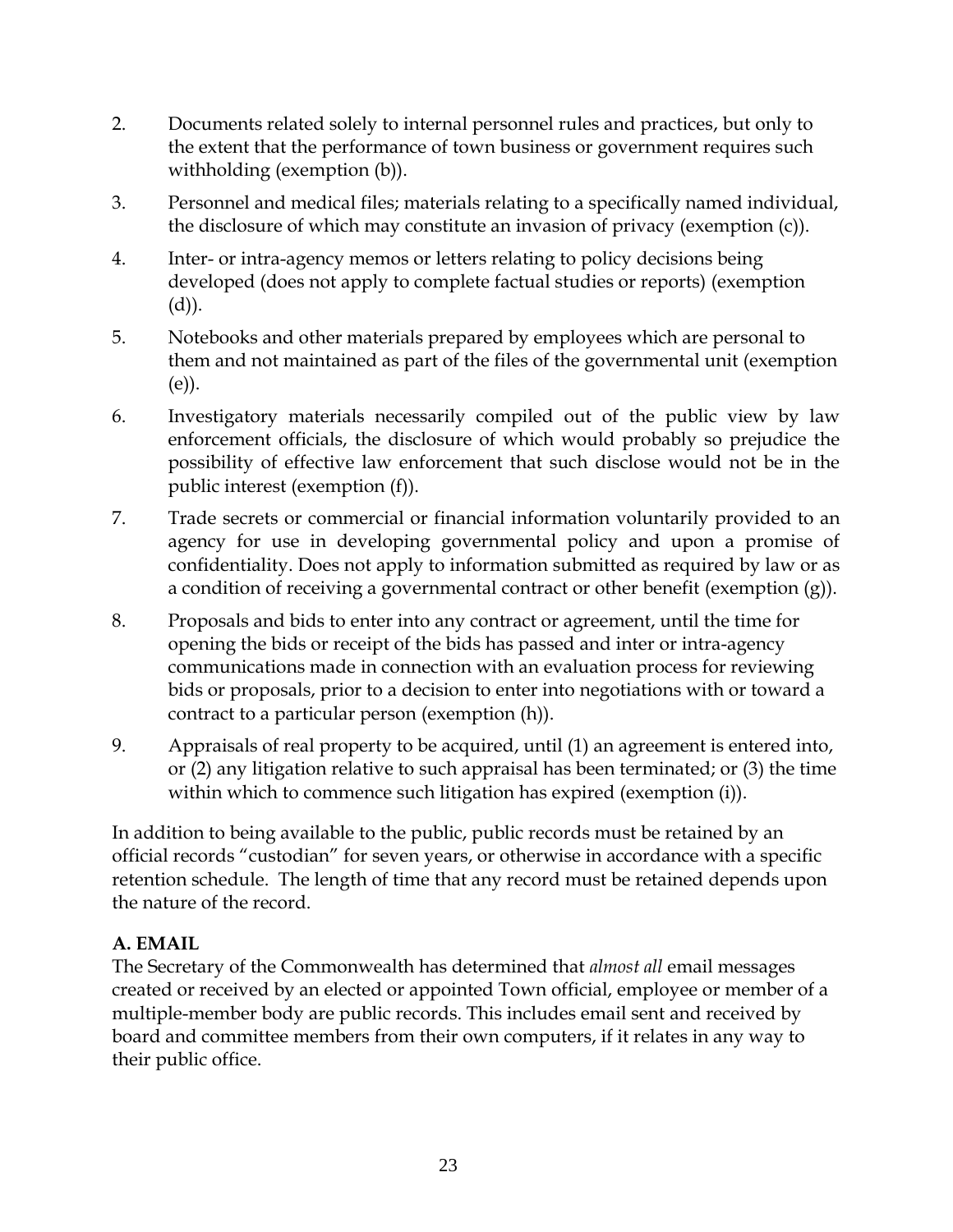This means that email messages must be preserved in accordance with the public records retention schedule, and further that such records must be made available for public inspection or copying, unless they fall within one of the limited number of statutory exemptions.

In many ways, email has replaced the telephone for casual discussion. Nevertheless, by law, it constitutes public records and must be regarded and treated as such. A prudent approach for the clerk or secretary of each board or committee is to ensure that email messages relating to the business of the board or committee are regularly printed out and included with the minutes of the meeting.

As discussed above, an exchange of email among a quorum of members, whether concurrently or serially constitutes a violation of the Open Meeting Law if such matters include the feelings, ideas, beliefs or opinions of the members.

## **B. PUBLIC ACCESS TO RECORDS**

A request for public records may be made by anyone, including a member of the press, whether in person or in writing. A keeper of a public record may not insist that the requestor put the request in writing or identify the purpose for the request. If board or committee members have any doubt as to whether a record/information should be released, they should immediately contact the Town Clerk who serves as the Town's Primary Records Access Officer (RAO) or the Assistant Town Manager who serves as the Secondary RAO. The requestor's public records request must be acknowledged as received by the boards or committee within 10 business days. So it is important to get back to the requestor within this timeframe or forward the request to the RAO immediately upon receipt. Denial of public records requests must be made in writing and must indicate under which exemption the denial is based. All requests for personnel information and any other request you are not sure about should be forwarded to the Town Clerk/RAO. In no event should personnel information be given out in response to a public records request by a board or committee member.

## **C. FEES**

Although the law encourages the waiver of fees, the Supervisor of Public Records has adopted regulations setting forth fees that may be charged for time spent compiling, segregating, redacting and reproducing copies of public records.

If electronic copies of the requested records exist and the requestor prefers electronic copies, then the Town cannot charge a fee for the electronic copies. Please consult the RAO to determine if you can charge any fees for complying with the request.

## **D. CONFIDENTIALITY**

Except as otherwise provided by law, or pursuant to a court order, records protected from disclosure under the Public Records Law, including records of an executive session, should not be disclosed by any member of a board or committee.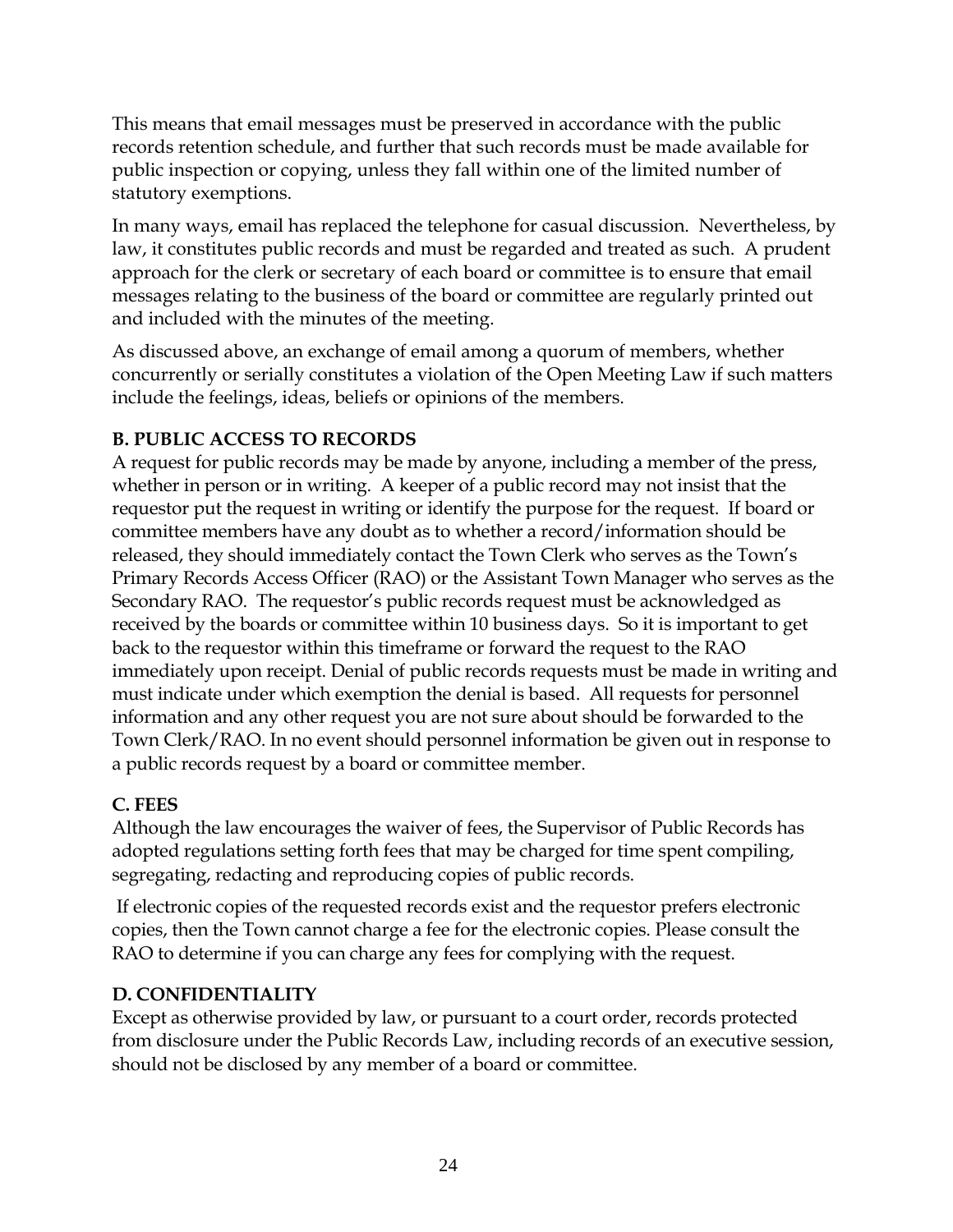# **VIII. ADMINISTRATION**

## **A. STATIONERY**

Town of Weston stationery is available in the Office of the Town Manager for board and committee use.

## **B. USE OF PHOTOCOPYING EQUIPMENT**

Board or committee members may use the photocopier on the first floor of Town Hall for copying a reasonable number of documents for board or committee business. Contact the Town Manager's Office at (781) 786-5020 for assistance with coordinating copying of long, over-sized or color print documents.

## **C. MAILING**

Boards and committees with no professional staff should contact the Town Manager's office for advice, and depending on the circumstances, possible assistance in conducting large-scale mailings.

#### **D. CLERICAL ASSISTANCE**

Limited clerical assistance—such as posting of meeting notices, certain mailings, and limited photocopying—may be provided, as appropriate, by the Town Manager's office. Call (781) 786-5020.

## **E. EXPENDITURE OF FUNDS**

Boards or committees that frequently spend funds appropriated in the annual operating budget, such as the Board of Selectmen, School Committee, Library Trustees, Conservation Commission, Planning Board, Recreation Commission, Board of Health, Community Preservation Committee and Board of Appeals generally have assigned Town employees who administer the process. Other committees that may have occasion to spend authorized funds must contact the Town Manager's Office at (781) 786-5020 for more information, as public procurement laws may be applicable and it is essential to ensure compliance with such laws.

Invoices received by the Town for costs incurred by committees will normally be directed to the chair to sign off that the goods or services have been received. Invoices are then sent to the Town Accountant for processing and payment.

Requests for reimbursement of authorized expenditures should be signed by the chair and, along with receipts for expenses incurred, sent to Accounting for payment.

All boards and committees are reminded that public funds may not be used for private purposes and may only be used for the purposes for which they were appropriated.

## **F. REQUESTS FOR TOWN MEETING ARTICLES**

Any board or committee wishing to submit an article for consideration at the Annual Town Meeting must do so by the end of February each year. Such article should be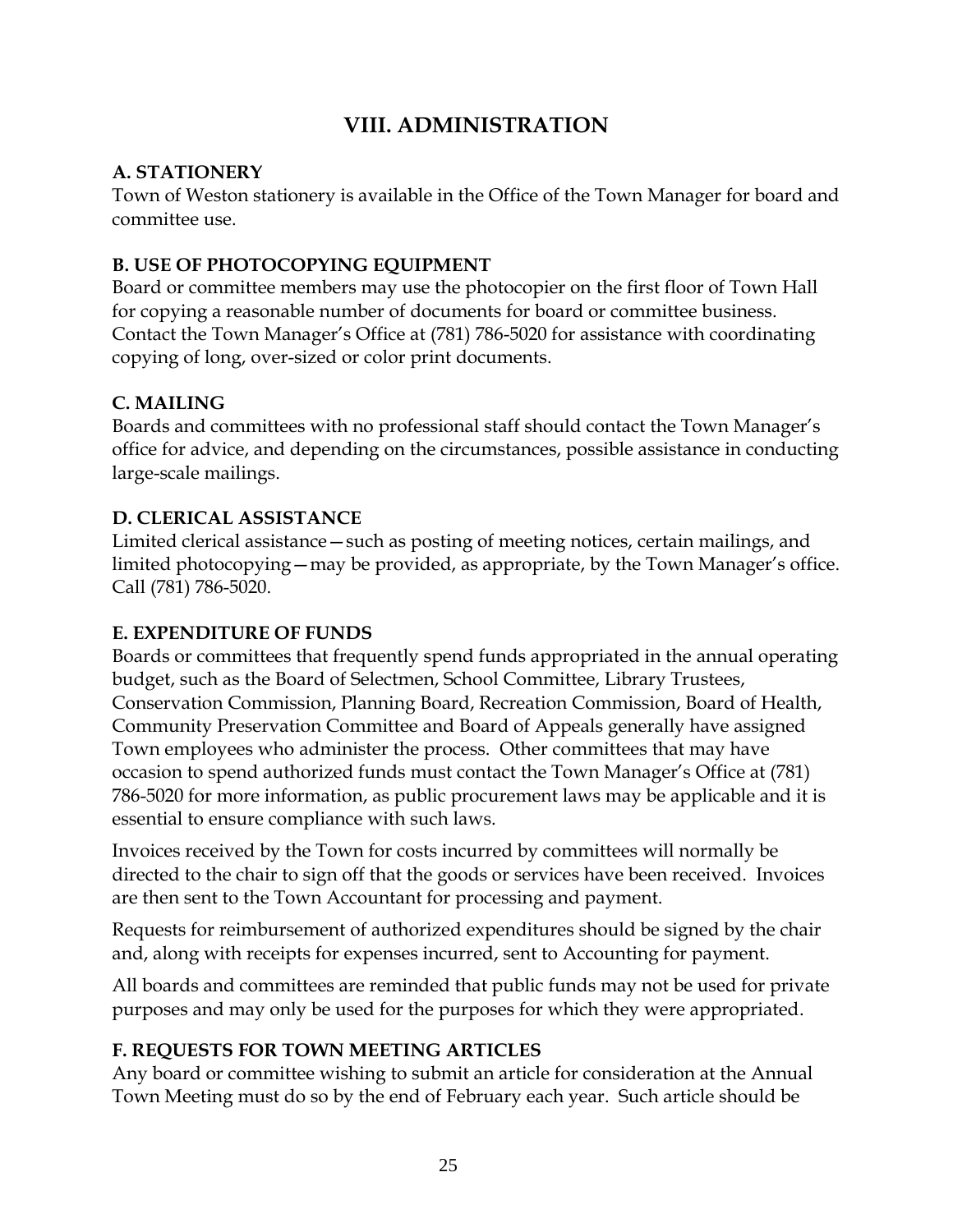submitted to the Town Manager's office. Note that if the complete text of an article is not available by that time, the general substance of the article should be provided. Articles for fall Special Town Meeting must be submitted by September of each year. Articles for all other Special Town Meetings must be submitted by deadlines established by the Town Manager.

#### **G. PERSONNEL MATTERS**

Should a board or committee have occasion to undertake the hiring of a Town employee as staff or Department Manager, such action must be taken in consultation with the Town Manager and/or Assistant Town Manager & Human Resources Director. Before commencing any hiring process, the chair must contact Human Resources at (781) 786-5090 to ensure all pre-recruitment and recruitment steps are completed. Pursuant to the laws applicable to the Town, all new hires must be approved by the Town Manager.

The Town of Weston has implemented a formal performance review process, in which town employees who provide committee or board staff support are evaluated jointly by the Town Manager or Assistant Town Manager and the appropriate board or committee chair. Human Resources will notify the chair prior to the review date to discuss the process.

Occasionally, a Town employee may raise a personal issue or concern with a board or committee member regarding his or her Town of Weston employment. Such matters should promptly be referred to the individual's Department Manager, Human Resources, or the Town Manager, as appropriate. Although the inclination for board and committee members to want to assist town employees is natural, they must refrain from making promises or assurances concerning personnel issues.

# **IX. WESTON CONTACTS**

A brief description of the current active boards and committees in Weston may be found on the Town's website, [www.weston.org.](http://www.weston.org/)

In addition, contact information for committee and board members, for Weston Department Managers and selected staff, can also be found on the Town's website.

# **X. SELECTED REFERENCES**

#### ONLINE

Massachusetts: Commonwealth of Massachusetts [www.mass.gov/portal](http://www.mass.gov/portal) Massachusetts General Court [www.malegislature.gov](http://www.malegislature.gov/) Massachusetts Attorney General's Office [www.mass.gov/ago](http://www.mass.gov/ago/)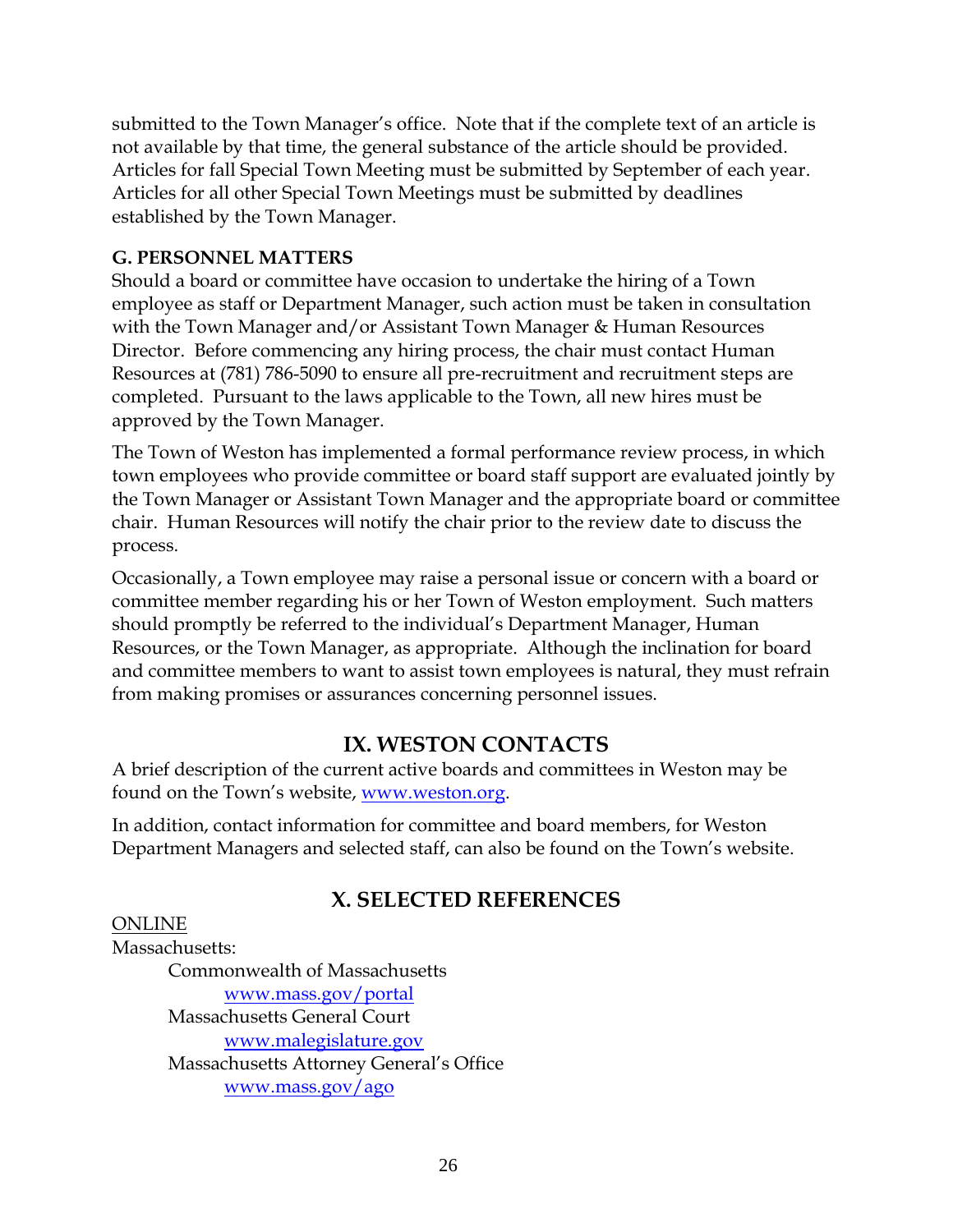Massachusetts State Ethics Commission

[www.mass.gov/ethics](http://www.mass.gov/ethics/)

Massachusetts Secretary of State Office

[www.sec.state.ma.us](http://www.sec.state.ma.us/)

Massachusetts Municipal Association

[www.mma.org](http://www.mma.org/)

Massachusetts Citizen Planner (for municipal planning and zoning officials): [www.umass.edu/masscptc](http://www.umass.edu/masscptc/)

Federal Government:

U.S. Government home page:

[www.usa.gov](http://www.usa.gov/)

U.S. Code:

<http://uscode.house.gov/>

#### PRINT

Finance Committee Handbook Publication of the Association of Town Finance Committees – Contact MMA

A Guide to Financial Management for Town Officials Publication of the Massachusetts Department of Revenue, Division of Local **Services** 

Becoming a Better Board Member: A Guide to Effective School Board Service Publication of the NSBA; 1680 Duke Street, Alexandria, VA 22314

Weston, Massachusetts: "Know Your Town" Handbook Publication of the League of Women Voters of Weston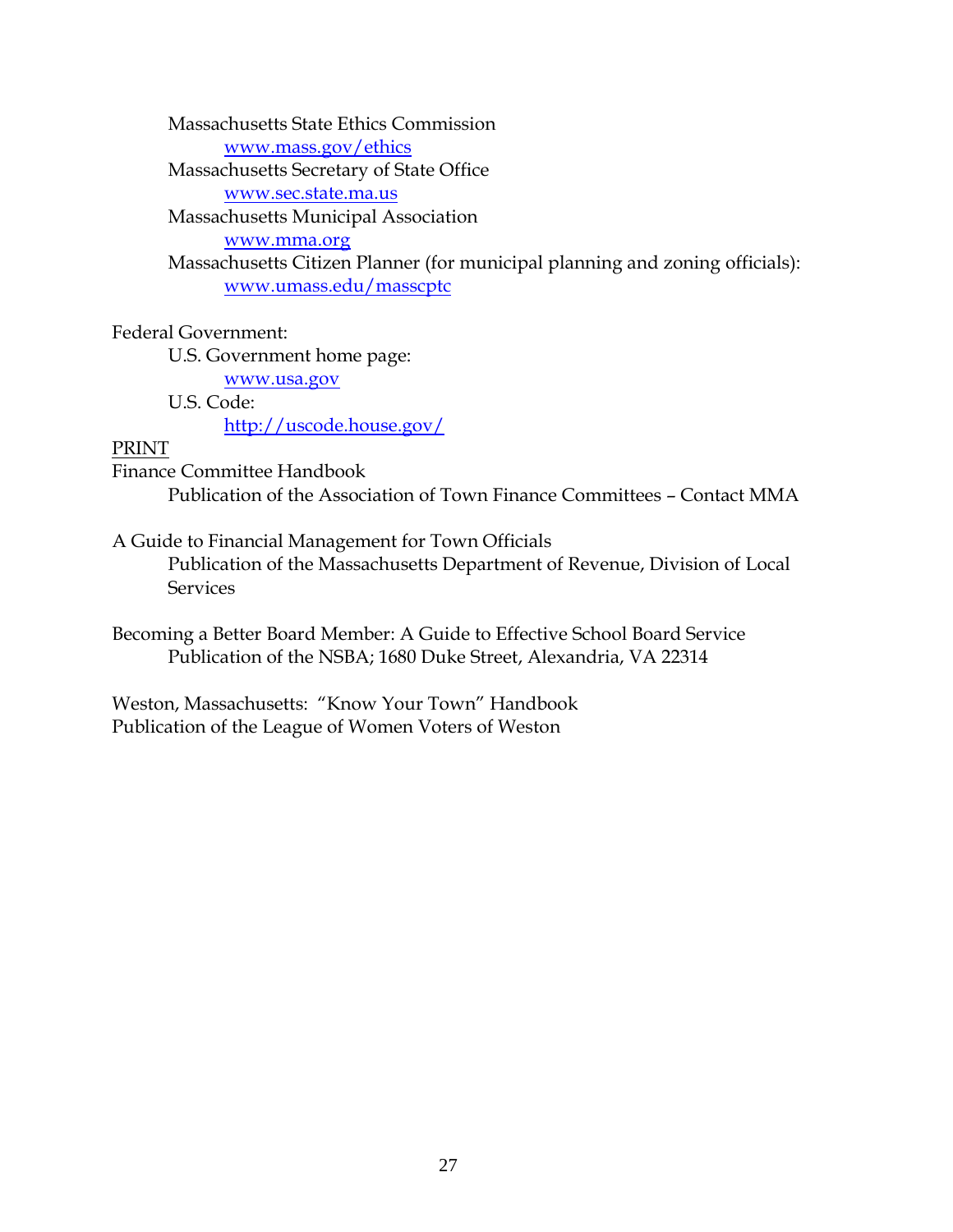#### APPENDIX

# **The Ten Purposes for Executive Session**

The law states ten specific Purposes for which an executive session may be held, and emphasizes that these are the only purposes for which a public body may enter executive session.

The ten Purposes for which a public body may vote to hold an executive session are:

**1. To discuss the reputation, character, physical condition or mental health, rather than professional competence, of an individual, or to discuss the discipline or dismissal of, or complaints or charges brought against, a public officer, employee, staff member or individual. The individual to be discussed in such executive session shall be notified in writing by the public body at least 48 hours prior to the proposed executive session; provided, however, that notification may be waived upon written agreement of the parties.**

This Purpose is designed to protect the rights and reputation of individuals. Nevertheless, it appears that where a public body is discussing an employee evaluation, considering applicants for a position, or discussing the qualifications of any individual, these discussions should be held in open session to the extent that that the discussion deals with issues other than the reputation, character, health, or any complaints or charges against the individual. An executive session called for this Purpose triggers certain rights on the part of an individual who is the subject of the discussion. The individual's right to choose to have this discussion in an open meeting takes precedence over the right of the public body to go into executive session.

While the imposition of disciplinary sanctions by a public body on an individual fits within this Purpose, this Purpose does not apply if, for example, the public body is deciding whether to lay off a large number of employees because of budgetary constraints.

#### **2. To conduct strategy sessions in preparation for negotiations with nonunion personnel or to conduct collective bargaining sessions or contract negotiations with nonunion personnel;**

**Collective Bargaining Sessions:** These include not only the bargaining sessions but also include grievance hearings that are required by a collective bargaining agreement.

While a public body may negotiate with nonunion personnel or conduct a collective bargaining session with a union in executive session, and may even agree on final contract terms in executive session, the public body must vote to approve or ratify any contract or collective bargaining agreement in open session before it can take effect.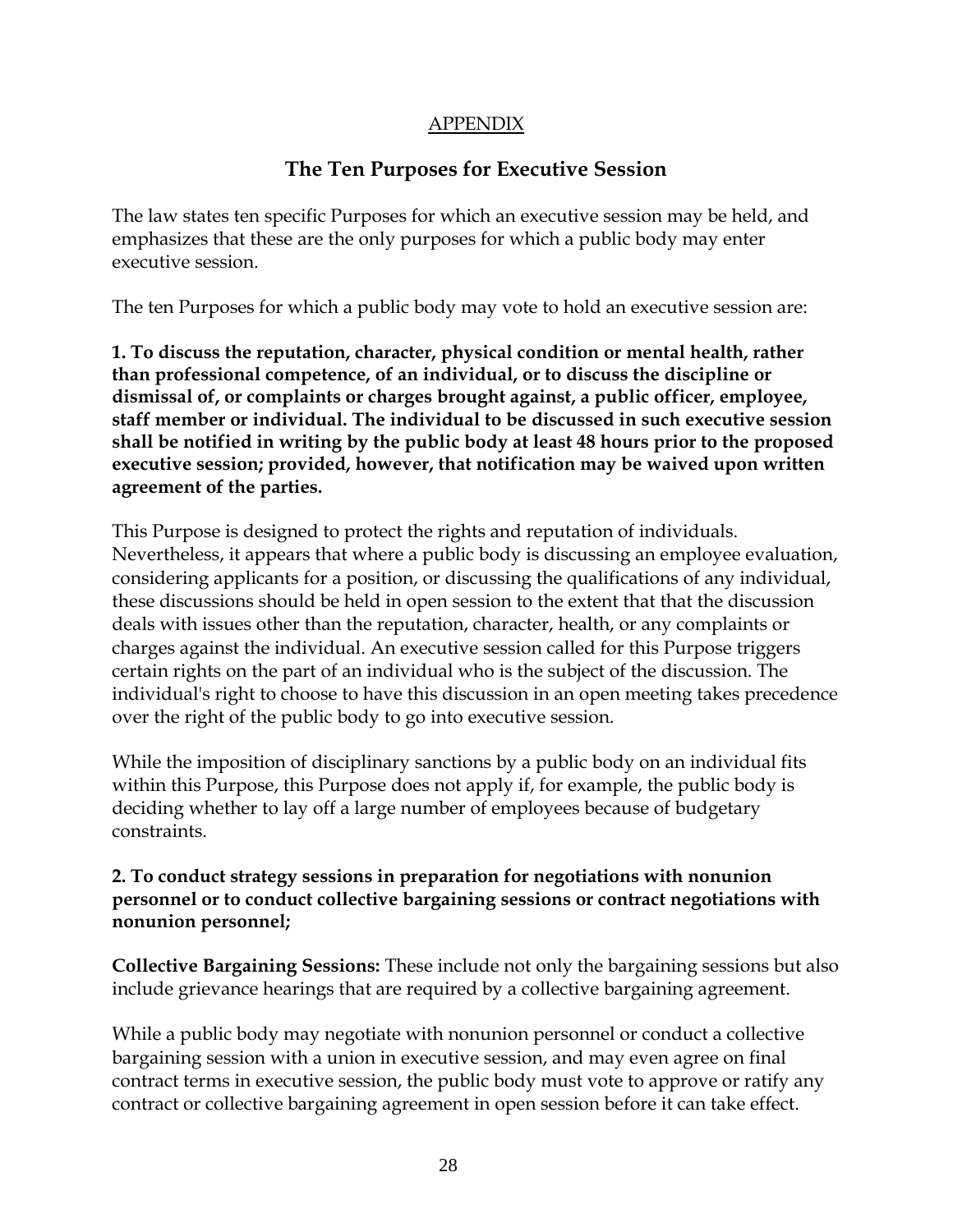**3. To discuss strategy with respect to collective bargaining or litigation if an open meeting may have a detrimental effect on the bargaining or litigating position of the public body and the chair so declares;**

**Collective Bargaining Strategy:** Discussions with respect to collective bargaining strategy include discussion of proposals for wage and benefit packages or working conditions for union employees. The public body, if challenged, has the burden of proving that an open meeting might have a detrimental effect on its bargaining position. The showing that must be made is that an open discussion *may* have a detrimental effect on the collective bargaining process; the body is not required to demonstrate or specify a definite harm that would have arisen. At the time the executive session is proposed and voted on, the chair must state on the record that having the discussion in an open session may be detrimental to the public body's bargaining or litigating position.

**Litigation Strategy:** Discussions concerning strategy with respect to ongoing litigation obviously fit within this Purpose, but only if an open meeting may have a detrimental effect on the litigating position of the public body. Discussions relating to potential litigation are not covered by this exemption unless that litigation is clearly and imminently threatened or otherwise demonstrably likely. That a person is represented by counsel and supports a position adverse to the public body's does not by itself mean that litigation is imminently threatened or likely. Nor does the fact that a newspaper reports a party has threatened to sue necessarily mean imminent litigation.

**Note:** A public body's discussions with its counsel do not automatically fall under this or any other Purpose for holding an executive session.

#### **4. To discuss the deployment of security personnel or devices, or strategies with respect thereto;**

#### **5. To investigate charges of criminal misconduct or to consider the filing of criminal complaints;**

This Purpose permits an executive session to investigate charges of criminal misconduct and to consider the filing of criminal complaints. Thus, it primarily involves discussions that would precede the formal criminal process in court. Purpose 1 is related, in that it permits an executive session to discuss certain complaints or charges, which may include criminal complaints or charges, but only those that have already been brought. Also, unlike Purpose 5, Purpose 1 confers certain rights of participation on the individual involved, as well as the right for the individual to insist that the discussion occur in open session. To the limited extent that there is overlap between Purposes 1 and 5, a public body has discretion to choose which Purpose to invoke when going into executive session.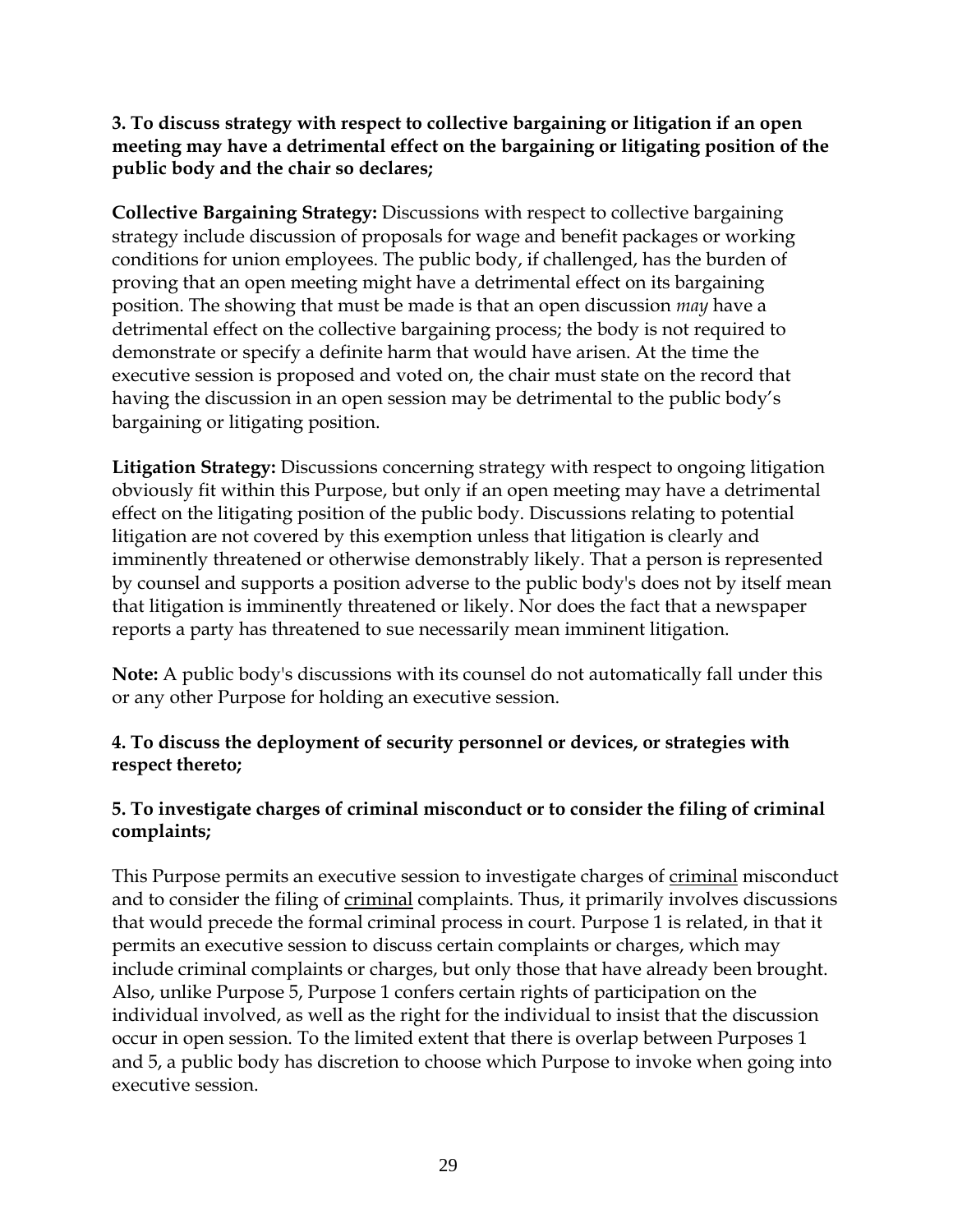#### **6. To consider the purchase, exchange, lease or value of real property if the chair declares that an open meeting may have a detrimental effect on the negotiating position of the public body**;

Under this Purpose, as with the collective bargaining and litigation Purpose, an executive session may only be held where an open meeting may have a detrimental impact on the body's negotiating position with a third party. At the time that the executive session is proposed and voted on, the chair must state on the record that having the discussion in an open session may be detrimental to the public body's negotiating position.

#### **7. To comply with, or act under the authority of, any general or special law or federal grant-in-aid requirements;**

There may be provisions in state statutes or federal grants that require or specifically allow a public body to consider a particular issue in a closed session. Before entering executive session under this purpose, the public body must cite the specific law or federal grant-in-aid requirement that necessitates confidentiality.

**8. To consider or interview applicants for employment or appointment by a preliminary screening committee if the chair declares that an open meeting will have a detrimental effect in obtaining qualified applicants; provided, however, that this clause shall not apply to any meeting, including meetings of a preliminary screening committee, to consider and interview applicants who have passed a prior preliminary screening**;

This Purpose permits a hiring subcommittee of a public body or a preliminary screening committee to conduct the initial screening process in executive session. This Purpose does not apply to any stage in the hiring process after the screening committee or subcommittee votes to recommend candidates to its parent body, however it may include multiple rounds of interviews by the screening committee aimed at narrowing the group of applicants down to finalists. At the time that the executive session is proposed and voted on, the chair must state on the record that having the discussion in an open session will be detrimental to the public body's ability to attract qualified applicants for the position. If the public body opts to convene a preliminary screening committee, the committee must contain fewer than a quorum of the members of the parent public body. The committee may also contain members who are not members of the parent public body.

Note that a public body is not required to create a preliminary screening committee to consider or interview applicants. However, if the body chooses to conduct the review of applicants itself, it may not do so in executive session.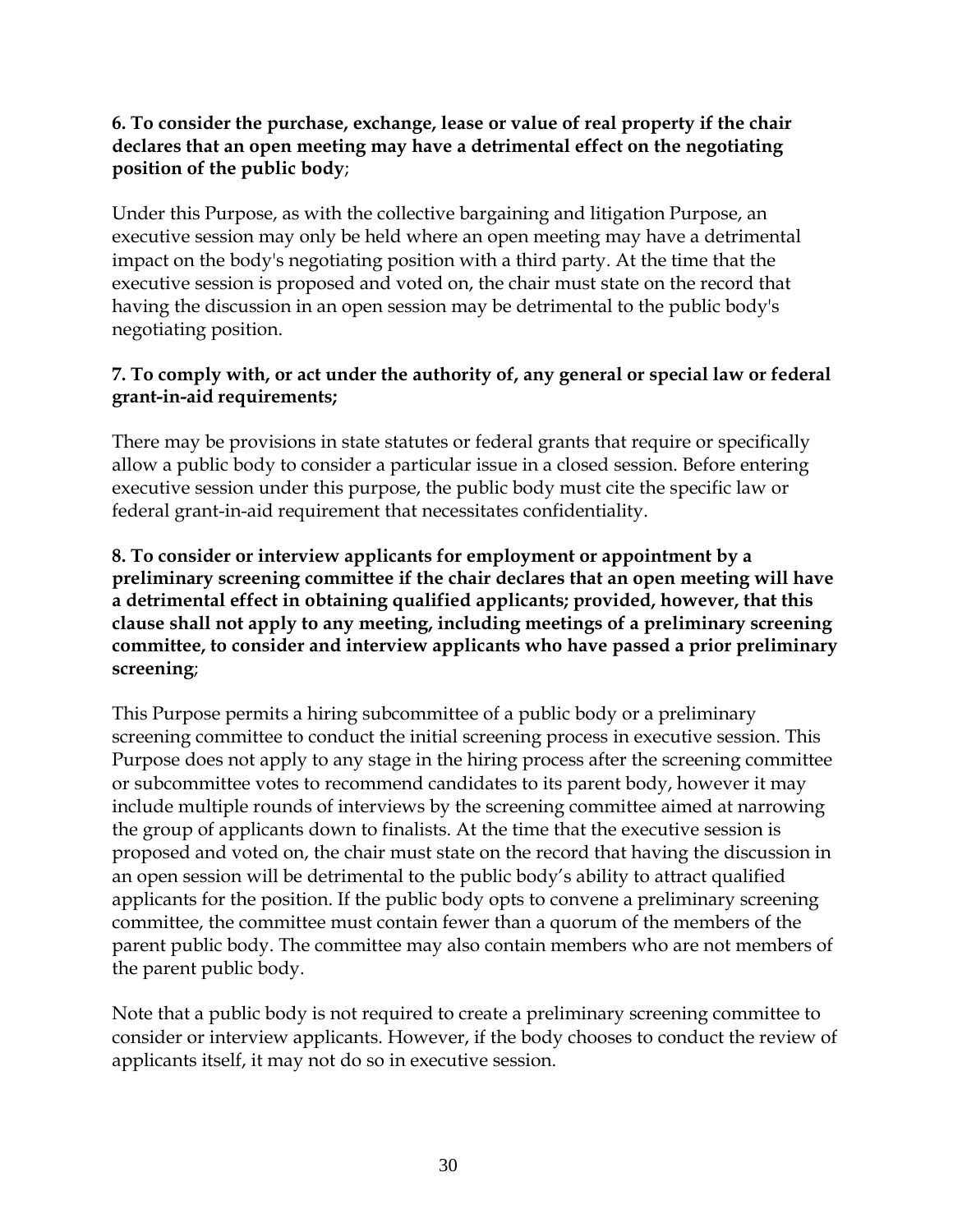#### **9. To meet or confer with a mediator, as defined in section 23C of chapter 233, with respect to any litigation or decision on any public business within its jurisdiction involving another party, group or entity, provided that:**

(i) any decision to participate in mediation shall be made in an open session and the parties, issues involved and purpose of the mediation shall be disclosed; and

(ii) no action shall be taken by any public body with respect to those issues which are the subject of the mediation without deliberation and approval for such action at an open session.

#### **10. To discuss trade secrets or confidential, competitively-sensitive or other proprietary information that has been provided under the following circumstances:**

a. in the course of activities conducted by a governmental body as an energy supplier under a license granted by the department of public utilities pursuant to [G.L. c. 164 §](http://www.mass.gov/legis/laws/mgl/164-1f.htm)   $1F$ 

b. in the course of activities conducted as a municipal aggregator under [G.L. c. 164 §](http://www.mass.gov/legis/laws/mgl/164-134.htm)  [134;](http://www.mass.gov/legis/laws/mgl/164-134.htm) or

c. in the course of activities conducted by a cooperative consisting of governmental entities organized pursuant to [G.L. c. 164 § 136;](http://www.mass.gov/legis/laws/mgl/164-136.htm) and

d. when such governmental body, municipal aggregator or cooperative determines that such disclosure will adversely affect its ability to conduct business in relation to other entities making, selling or distributing electric power and energy.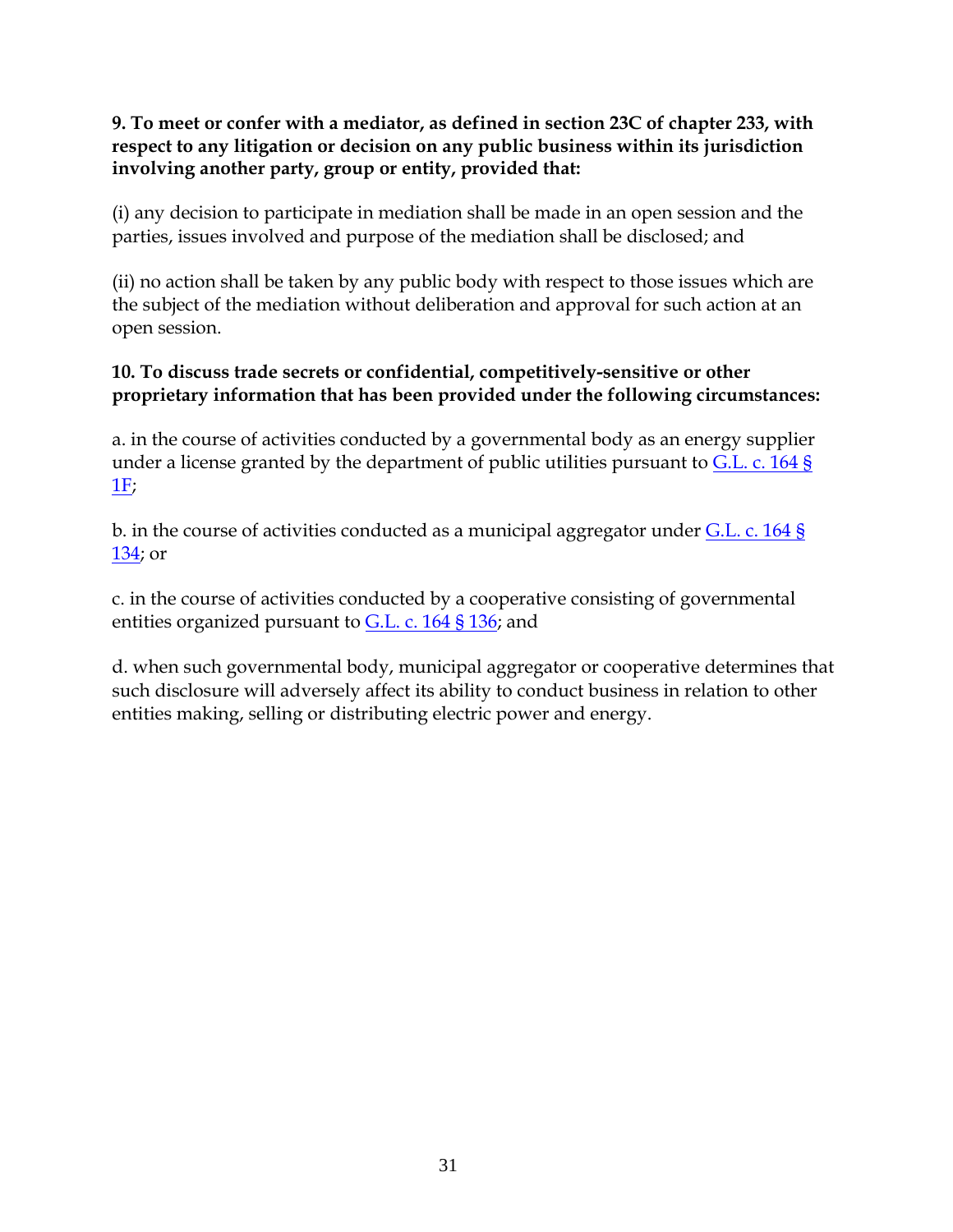#### **RECOMMENDED MEETING PROCEDURE BASED ON ROBERT'S RULES OF ORDER**

#### **What Is Parliamentary Procedure?**

It is a set of rules for conduct at meetings that allows everyone to be heard and to make decisions without confusion.

#### **Why is Parliamentary Procedure Important?**

Because it's a time-tested method of conducting business at meetings and public gatherings. It can be adapted to fit the needs of any organization. Today, Robert's Rules of Order newly revised is the basic handbook of operation for most clubs, organizations and other groups. So it's important that everyone know these basic rules!

Organizations using parliamentary procedure usually follow a fixed order of business. Below is a typical example:

- Call to order
- Roll call of members present
- Reading of minutes of last meeting
- Officers reports
- Committee reports
- Special orders --- Important business previously designated for consideration at this meeting
- Unfinished business (as long as it is specified on the agenda)
- New business (as long as it is specified on the agenda)
- Announcements
- Adjournment

The method used by members to express themselves is in the form of moving motions. A motion is a proposal that the entire membership take action or a stand on an issue. Individual members can:

- Call to order
- Second motions
- Debate motions
- Vote on motions

#### **How are Motions Presented?**

- 1. Obtaining the floor
- a. Wait until the last speaker has finished.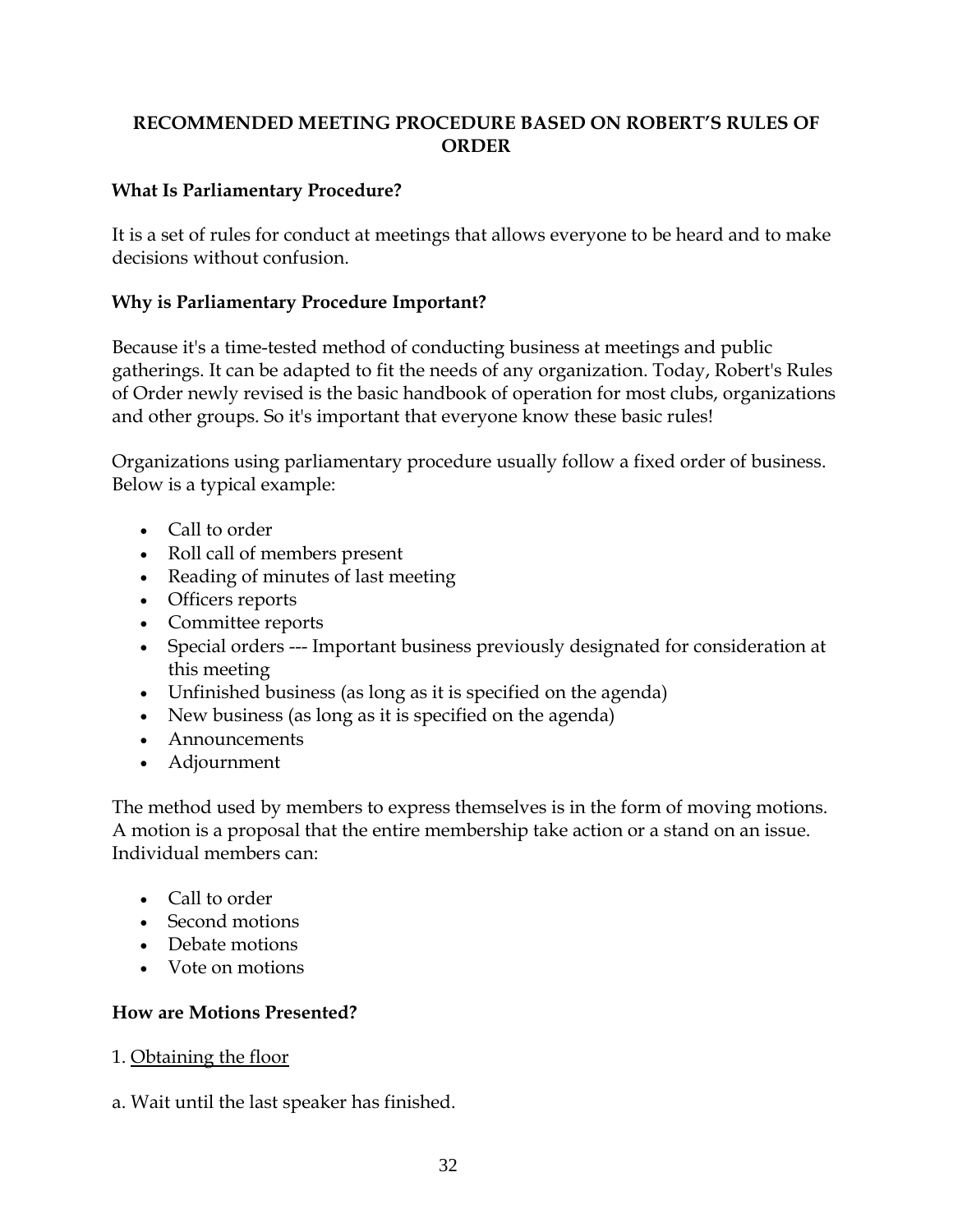b. Raise your hand and wait to be recognized by the chair

#### 2. Make Your Motion

a. Speak in a clear and concise manner.

b. Always state a motion affirmatively. Say, "I move that we ..." rather than, "I move that we do not ...".

c. Avoid personalities and stay on your subject.

#### 3. Wait for Someone to Second Your Motion

4. Another member will second your motion or the chair will call for a second. If there is no second to your motion it is lost

#### 5. The chair States Your Motion

a. The chair will say, "it has been moved and seconded that we ..." Thus placing your motion before the membership for consideration and action.

b. The membership then either debates your motion, or may move directly to a vote.

c. Once your motion is presented to the membership by the chairman it becomes "assembly property", and cannot be changed by you without the consent of the members.

## 6. Expanding on Your Motion

a. The time for you to speak in favor of your motion is at this point in time, rather than at the time you present it.

b. The mover is always allowed to speak first.

c. All comments and debate must be directed to the chair.

d. Keep to the time limit for speaking that has been established.

e. The mover may speak again only after other speakers are finished, unless called upon by the chair.

## 7. Putting the Question to the Membership

a. The chair asks, "Are you ready to vote on the question?"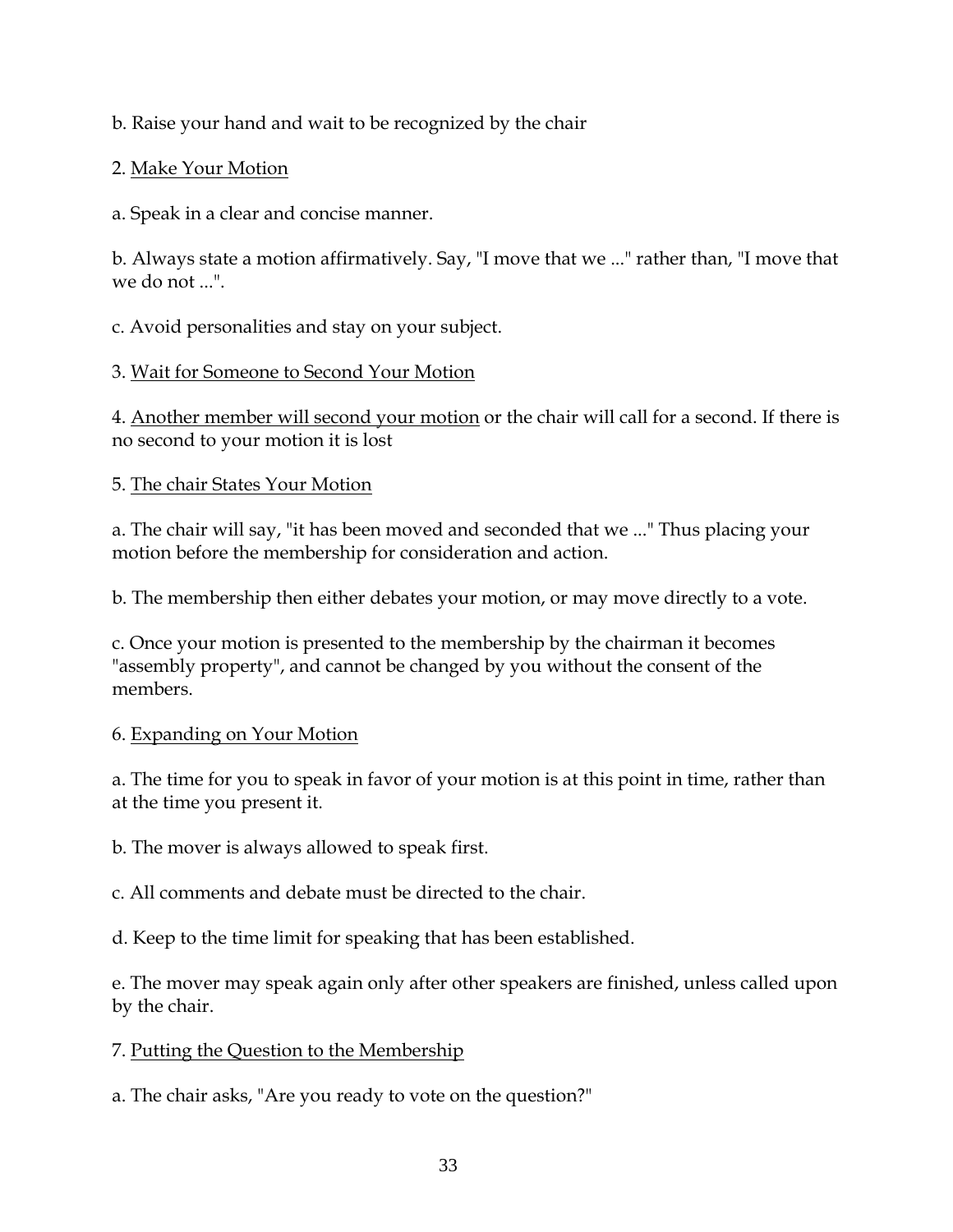b. If there is no more discussion, a vote is taken.

#### **Voting on a Motion**

The method of vote on any motion depends on the situation and the bylaws of policy of your organization. There are five methods used to vote by most organizations, they are:

1. By Voice -- The chair asks those in favor to say, "aye", those opposed to say "no". Any member may move for an exact count.

2. By Roll Call -- Each member answers "yes" or "no" as his name is called. This method is used when a record of each person's vote is required.

3. By General Consent -- When a motion is not likely to be opposed, the chair says, "if there is no objection ..." The membership shows agreement by their silence, however if one member says, "I object," the item must be put to a vote.

4. By Division -- This is a slight verification of a voice vote. It does not require a count unless the chair so desires. Members raise their hands or stand.

5. By Ballot -- Members write their vote on a slip of paper. This method is used when secrecy is desired.

There are two other motions that are commonly used that relate to voting.

1. Motion to Table -- This motion is often used in the attempt to "kill" a motion. The option is always present, however, to "take from the table", for reconsideration by the membership.

2. Motion to Postpone Indefinitely -- This is often used as a means of parliamentary strategy and allows opponents of motion to test their strength without an actual vote being taken. Also, debate is once again open on the main motion.

Parliamentary Procedure is the best way to get things done at your meetings. But, it will only work if you use it properly.

- Allow motions that are in order
- Have members obtain the floor properly
- Speak clearly and concisely
- Obey the rules of debate
- Most importantly, **BE COURTEOUS**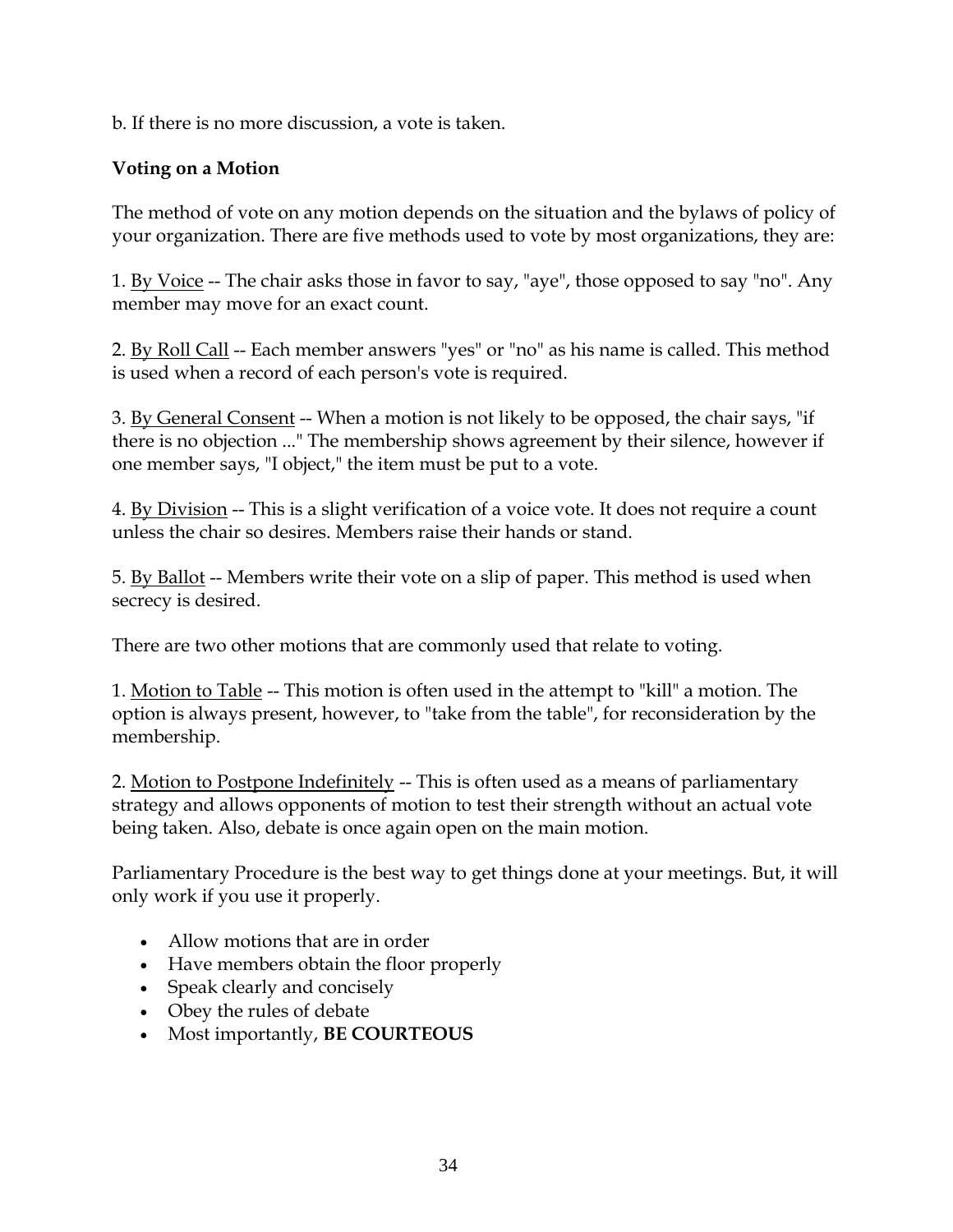## **TOWN OF WESTON MASSACHUSETTS**

January 29, 2018

Notice is hereby given that the **X Committee** of the Town of Weston will hold a meeting **Saturday, February 2, 2018** at **8:30 a.m.** in a conference room at the Weston Town Hall.

By \_\_\_\_\_\_\_\_\_\_\_\_\_\_\_\_\_\_\_\_\_\_\_\_

John Q. Public, Chair

For use of Town Clerk only:

Received: \_\_\_\_\_\_\_\_\_\_\_\_\_\_\_\_\_\_\_\_, 2018 at \_\_\_\_\_\_\_\_\_\_\_\_\_ o'clock \_\_\_am\_\_\_pm.

Posted: \_\_\_\_\_\_\_\_\_\_\_\_\_\_\_\_\_\_\_\_, 2018 at \_\_\_\_\_\_\_\_\_\_\_\_\_\_, o'clock \_\_\_\_\_\_\_\_\_\_\_\_\_\_\_\_\_\_\_

on Bulletin Board at Town Hall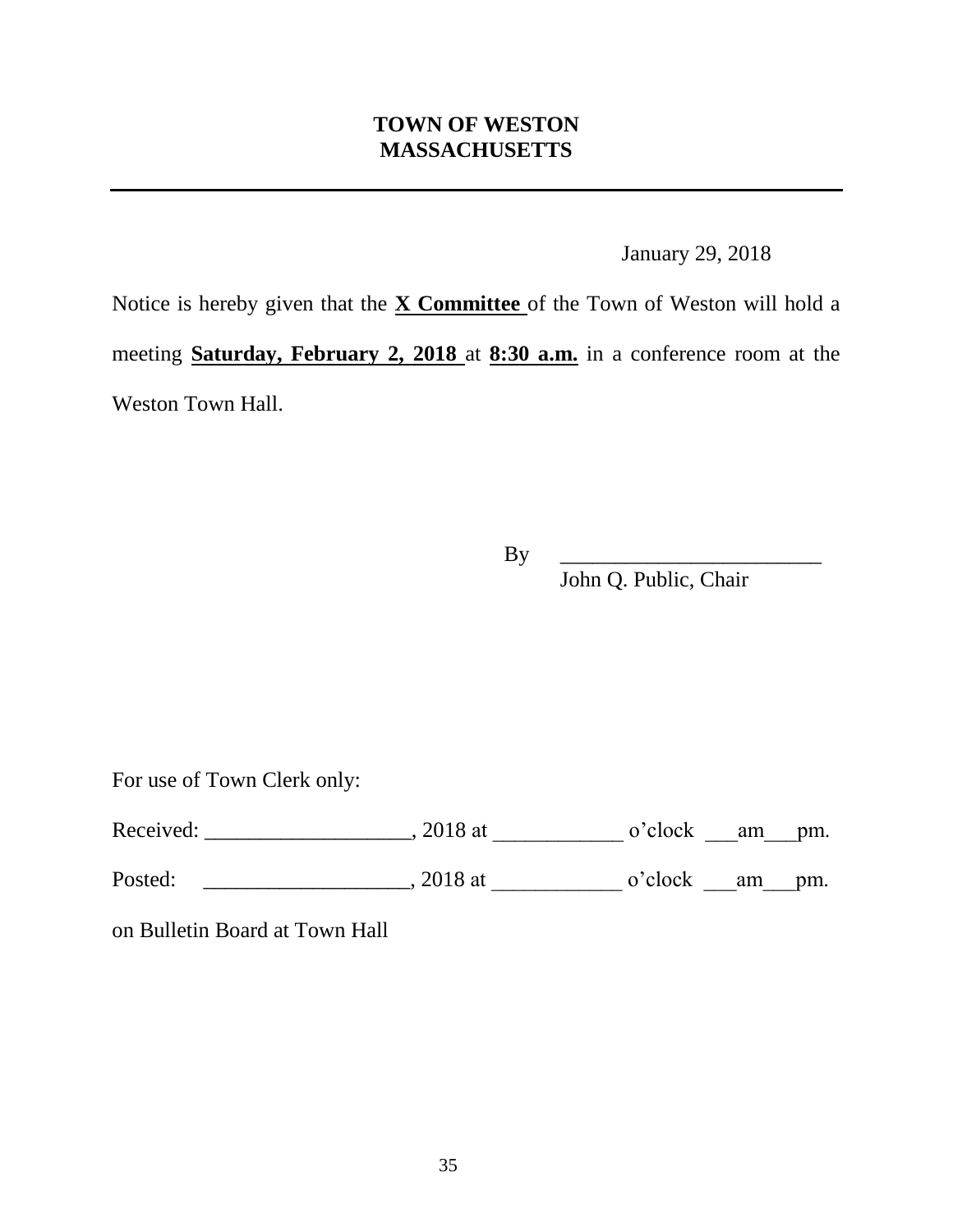Go to the Town's website to review sample agendas, minutes with referenced material at weston.org/AgendaCenter. Visit Weston.org/Committees to download a meeting posting form and agenda template.

| <b>Holiday</b>                | Date or Day Observed        |
|-------------------------------|-----------------------------|
| New Year's Day                | January 1st                 |
| Martin Luther King's Birthday | Third Monday in January     |
| Washington's Birthday         | Third Monday in February    |
| Patriots' Day                 | Third Monday in April       |
| Memorial Day                  | Last Monday in May          |
| Independence Day              | July $4th$                  |
| Labor Day                     | First Monday in September   |
| Columbus Day                  | Second Monday in October    |
| Veterans' Day                 | November 11 <sup>th</sup>   |
| Thanksgiving Day              | Fourth Thursday in November |
| Christmas Day                 | December 25 <sup>th</sup>   |

#### **Holidays Observed by Town Departments: Town & School Buildings Closed**

All holidays falling on Sunday must be observed on Monday, under state law. Holidays falling on Saturday are typically observed on Friday.

#### Other Holidays

Public meetings should not be scheduled on the holidays listed above. In addition, boards and committees should avoid scheduling meetings on holidays such as Rosh Hashanah (fall), Yom Kippur (fall) and the first two nights of Passover (spring). All three holidays begin at sunset on the night before the day it appears on the calendar. Also, it is important to check other religious holidays that may prevent members of a certain faith from attending meetings. Public meetings should not be scheduled on State or Presidential Primary or Election Days.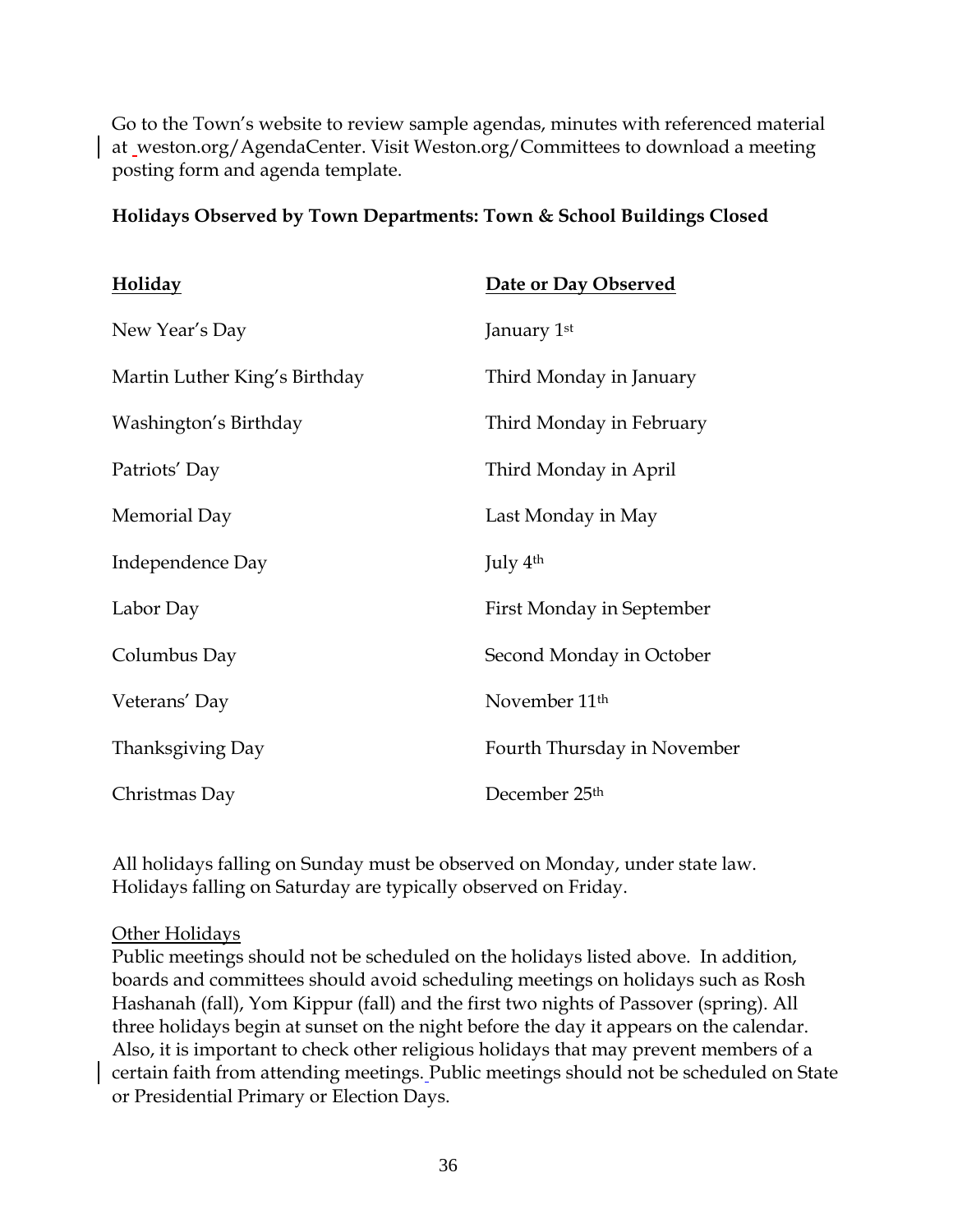## **TOWN OF WESTON EMPLOYEE PROFESSIONAL CONDUCT POLICY**

#### **1. PURPOSE AND SCOPE**

The purpose of this document is to outline the Town's policy on conduct in the workplace, to ensure compliance with applicable federal laws, state statutes, town by-laws and to define standards of acceptable, appropriate work place behavior.

#### **2. APPLICABILITY**

This policy applies to all employees of the Town of Weston (excluding those employees under the supervision and control of the School Committee) vendors, contractors, officials and members of the municipal community. Employees whose service is governed by collective bargaining agreement are subject only to those portions of this document which are not specifically regulated by agreement and/or policy.

#### **3. POLICY**

The intent of this policy is to ensure that: 1) employees meet the Town's legitimate expectations in the areas of performance and behavior; 2) employees whose performance or behaviors are deficient are provided with the necessary assistance and motivation to meet the Town's expectations; and 3) disciplinary action initiated against an employee is fair and appropriate.

Town employees are expected to act honestly, conscientiously, reasonably and in good faith at all times having regard to their responsibilities, the interests of the Town and the welfare of its residents.

Employees have an obligation to be present at work as required and to be absent from the workplace only with proper authorization; to carry out their duties in an efficient and competent manner, and maintain specified standards of performance; to comply with reasonable employer instructions and policies and to work as directed; to respect the privacy of individuals and use confidential information only for the purposes for which it was intended; to neither use, nor allow the use of Town property, resources, or funds for other than authorized purposes; to incur no liability on the part of the Town without proper authorization; to maintain all qualifications necessary for the performance of their duties legally another person's character; and to ensure full compliance with federal and state laws and Town policies pertaining to public employment in the Town of Weston.

## **4. SANCTIONS**

An employee who violates this policy may be subject to discipline, up to and including termination.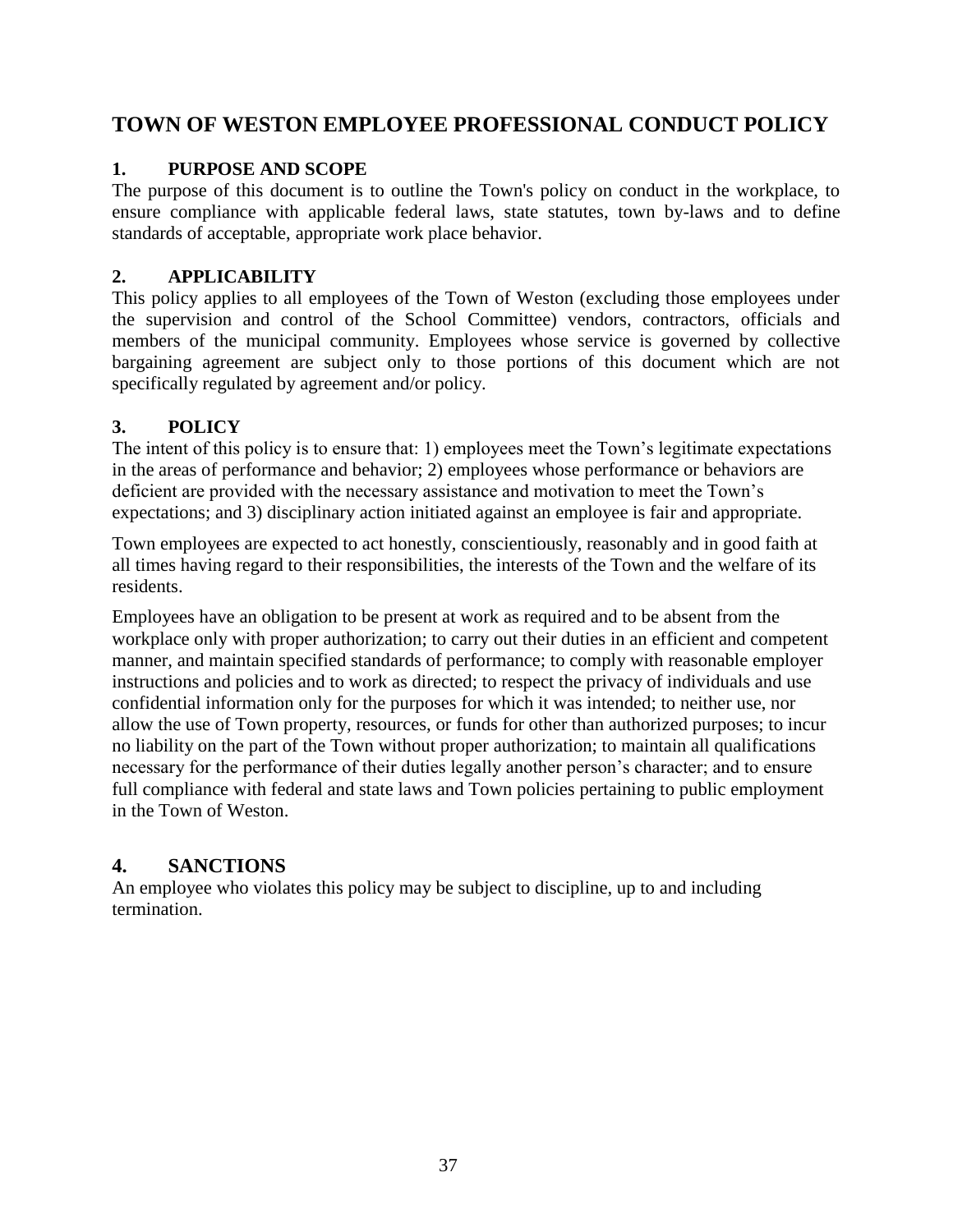## **TOWN OF WESTON EMPLOYEE SEXUAL HARASSMENT POLICY**

#### **1. PURPOSE AND SCOPE**

The purpose of this document is to outline the Town's policy on sexual harassment, and to ensure compliance with applicable federal laws, state statutes, and town by-laws.

#### **2. APPLICABILITY**

This policy applies to all employees of the Town of Weston (excluding those employees under the supervision and control of the School Committee) vendors, contractors, officials and members of the municipal community.

#### **3. DEFINITIONS**

Sexual Harassment --That conduct, including unwelcome sexual advances, requests for sexual favors, and other verbal or physical conduct of a sexual nature, which may constitute sexual harassment when:

- a. submission to such conduct is made explicitly or implicitly a term or condition of an individual's employment;
- b. submission to or rejection of such conduct by an individual is used as the basis for employment decisions affecting such individual; or
- c. such conduct has the purpose or effect of unreasonably interfering with an individual's work performance or creating an intimidating, hostile, or offensive working environment.

Hostile Work Environment -- pervasive and sexually hostile working conditions which unreasonably interfere with an employee's ability to do his or her job.

Quid Pro Quo ("something for something") -- situation in which tangible job benefits are granted or withheld in exchange for sexual favors.

#### **4. POLICY**

The Town of Weston will not tolerate sexual harassment in the workplace. The duty to prevent such harassment arises from M.G.L. Chapter 151(B), and from Title VII of the U.S. Civil Rights Act of 1964 which includes sexual harassment as a form of unlawful discrimination. Retaliation against an employee who files a sexual harassment complaint, or who cooperates in an investigation of a sexual harassment complaint, is against the law and will not be tolerated by the Town of Weston.

## **5. PROCEDURES**

## **A. Supervisor Responsibilities**

Department managers and appointing authorities are responsible for the following:

- 1. disseminating this policy to employees under their supervision;
- 2. informing employees that sexual harassment is prohibited conduct which will not be tolerated or condoned, and that disciplinary action will be taken against any person who engages in sexual harassment;
- 3. advising employees of their right to complain to the Town's Human Resources Director, the Massachusetts Commission Against Discrimination (MCAD), and/or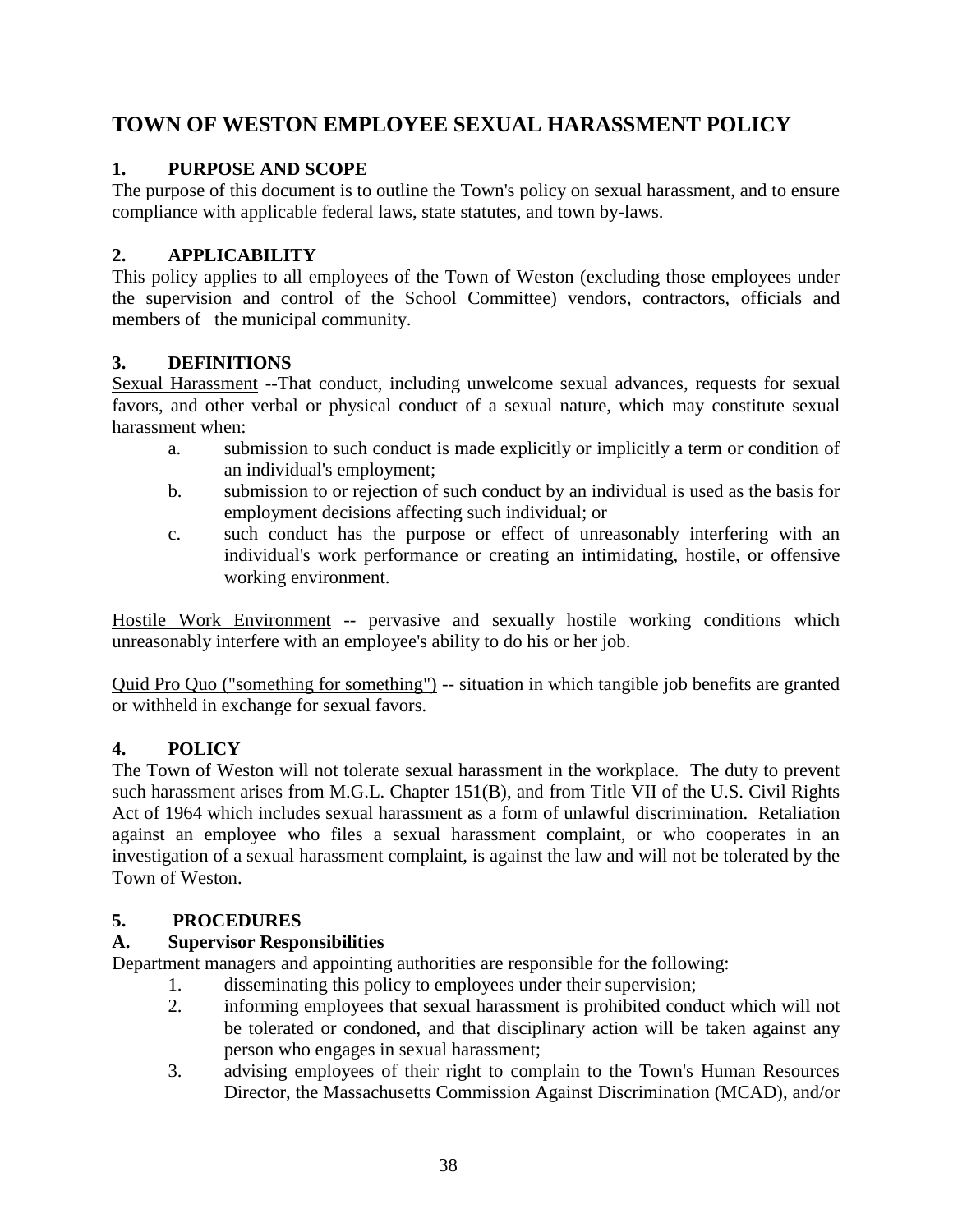the U.S. Equal Employment Opportunity Commission (EEOC) (see Attachment  $A$ :

- 4. informing employees that it is advisable to report conduct which the employee believes to be sexual harassment in a timely manner; and
- 5. assisting the employee in the complaint resolution process.

#### **B. Employee Responsibilities**

Each employee is personally responsible for:

- 1. ensuring that his/her conduct does not sexually harass any other employee, applicant for employment, or other individual in the workplace;
- 2. cooperating in any investigation of a report or complaint of alleged sexual harassment; and
- 3. cooperating with the Town's efforts to maintain a working environment free from such unlawful discrimination.

#### **C. Sanctions**

Any employee found to have engaged in sexual harassment in violation of this policy will be subject to disciplinary action up to and including termination from Town service.

#### **6. COMPLAINT RESOLUTION PROCESS** (See Attachment A)

It is the goal of the Town of Weston to encourage employees to report incidents of sexual harassment immediately so that they may be addressed promptly. The process is designed to promote the sensitive handling of employee issues and the thorough investigation of complaints. Not all situations call for a full scale investigation. Sometimes it will be sufficient and most desirable to the employee complaining for a supervisor to inform the offender that certain behavior is in fact offensive. Sometimes formal complaints leading to disciplinary action will be appropriate. In either event, the person complaining must be able to receive the advice and support that he or she wants, and the Department Manager must receive the assistance he or she needs in addressing the complaint. At the same time, the rights of the person against whom the complaint is being made must also be protected.

Toward these ends, the Town Manager hereby designates the Director of Human Resources to serve as the Sexual Harassment Coordinator for Town. The Coordinator will be available as a resource to all Department Managers in preventing and addressing sexual harassment, and will coordinate or perform all investigations into complaints. The Coordinator should also be made aware of issues that are handled by supervisors or Department Managers in an informal manner so that the general environment within each Department is being monitored and more training on sexual harassment can be provided to employees of the Department when necessary

- A. Any individual who believes that he/she has been harassed in violation of this policy should report or complain about the situation as soon as possible. The report or complaint should be made to the department manager or the Human Resources Director if the complaint involves the department manager.
- B. All such complaints shall be handled promptly and investigated by the Human Resources Director in an impartial manner and kept as confidential as possible. Documents pertaining to such complaints will not be included in the personnel file of the employee filing the complaint. Employees are required to cooperate in any investigation.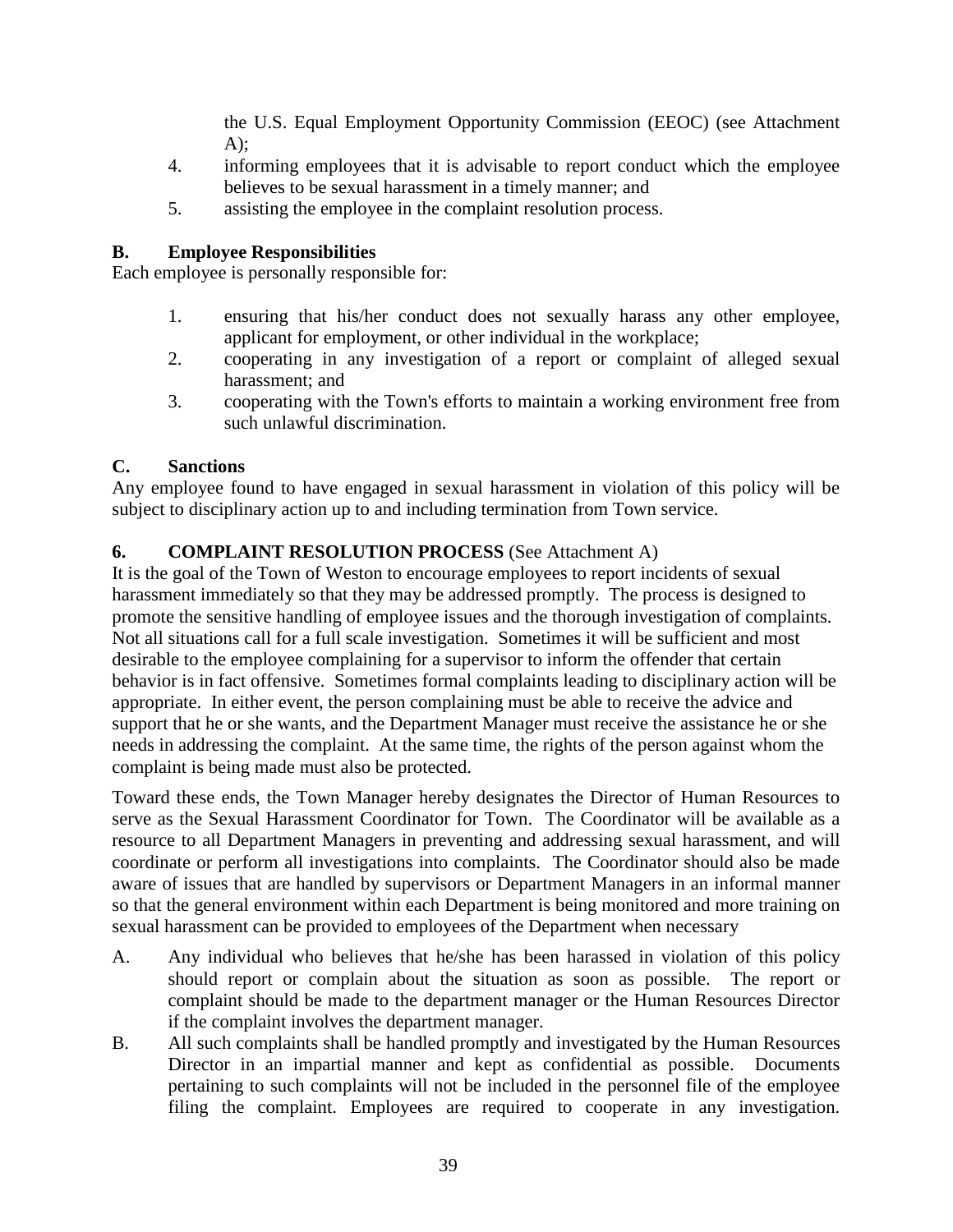Retaliation against any individual for filing a complaint or participating in an investigation is strictly prohibited.

- C. The Human Resources Director, shall prepare a written report of the findings of the investigation with recommendations to the Town Manager. If disciplinary action against an employee is deemed warranted, such action will be instituted by the Town Manager if the employee is under his/her jurisdiction. If not under the Town Manager's jurisdiction, the Town Manager shall report the findings of the Human Resources Director to the appropriate appointing authority.
- D. An employee who is unwilling to make a complaint to the Human Resource Director may file a complaint directly with the MCAD or EEOC. These agencies may investigate the situation and may or may not issue a complaint.

#### **7. CONSIDERATIONS**

Sexual harassment is not, by definition, limited to prohibited conduct by a male employee toward a female employee, or by a supervisory employee to a subordinate employee. The Town's view of sexual harassment includes, but is not limited to, the following considerations:

- A. A man as well as a woman may be the victim of sexual harassment, and a woman may be the harasser.
- B. The harasser does not have to be the victim's supervisor. (S)he may be a supervisory employee who does not supervise the victim, a co-worker, or even a non-employee, such as a board member, member of the public, or a vendor to the Town.
- C. The victim does not have to be of the opposite sex from the harasser.
- D. The victim does not have to be the person at whom the unwelcome sexual conduct is directed. (S)he may also be someone who is affected by such conduct when it is directed toward another person. The sexual harassment of one employee may create an intimidating, hostile, or offensive working environment for another employee, or may unreasonably interfere with the co-worker's performance.
- E. Sexual harassment does not depend on the victim's having suffered a concrete economic injury as a result of the harasser's conduct. Improper sexual advances which do not result in the loss of a promotion by the victim, or the discharge of the victim, nonetheless constitute sexual harassment by unreasonably interfering with the victim's work or by creating a hostile or offensive work environment.
- F. "Quid pro quo" harassment includes unwelcome sexual advances, requests for sexual favors and other verbal or physical conduct of a sexual nature. It occurs when:
	- submission to such conduct is made either explicitly or implicitly a term or condition of an individual's employment; or
	- submission to or rejection of such conduct by an individual is used as the basis for employment decisions, including hiring, firing, promotions, compensation, etc., affecting that individual.

Therefore, it is sexual harassment if an employee is told, or reasonably led to believe, that engaging in sexual conduct will have a positive effect on his or her employment situation or that failure to engage in sexual conduct will have a negative effect on his or her employment status.

G. "Hostile environment sexual harassment" exists when: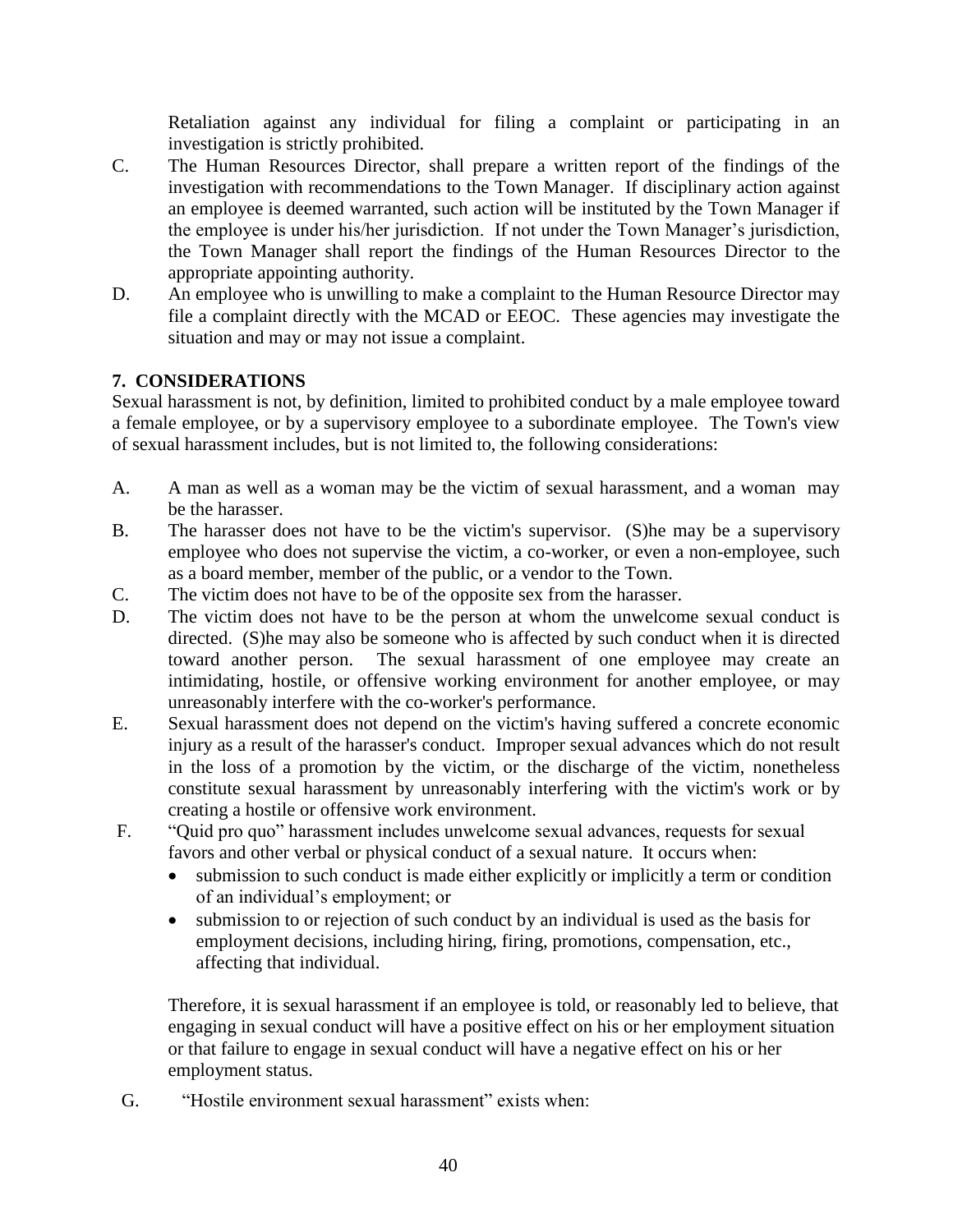- the unwelcome sexual conduct has the purpose or effect of unreasonably interfering with an individual's work performance or of creating an intimidating, hostile, humiliating or offensive working environment.
- Among the things that can contribute to a hostile workplace or environment are:

discussions of individual employee's sexual activities and/or interests;

magazines, books, posters, screen savers, etc., that display men or women in various stages of undress or in provocative poses;

birthday or farewell parties or other celebrations that feature cards, cakes, other food items or performances of a sexual nature;

touching or commenting on any traditionally sexual part of a person's body;

continuing to invite an individual to engage in social or sexual activities after being informed that the individual is not interested;

continuing to refer to an individual using demeaning or inappropriate language after being asked to stop;

continuing to touch an individual in a nonsexual area of the body after being informed that such contact is not welcome;

leering at a person's body;

jokes or stories of a sexual nature.

Whether behavior creates a hostile environment and thus constitutes sexual harassment will ultimately turn on the specific facts of the situation. Different people may view the same facts in a different light. Since it is not possible to define exactly what would and would not be found to be sexual harassment, all employees would be well advised to avoid behavior which comes close to the line.

Supervisors and managers need to be particularly aware that even behavior that appears to be accepted or tolerated can cause offense to those directly involved, or to those who might overhear or learn of such behavior. Asking whether people are offended is unlikely to address satisfactorily the problem since individuals may not feel comfortable speaking their minds. All such conversation should stop immediately if there is any indication from anyone that it is unwelcome or offensive.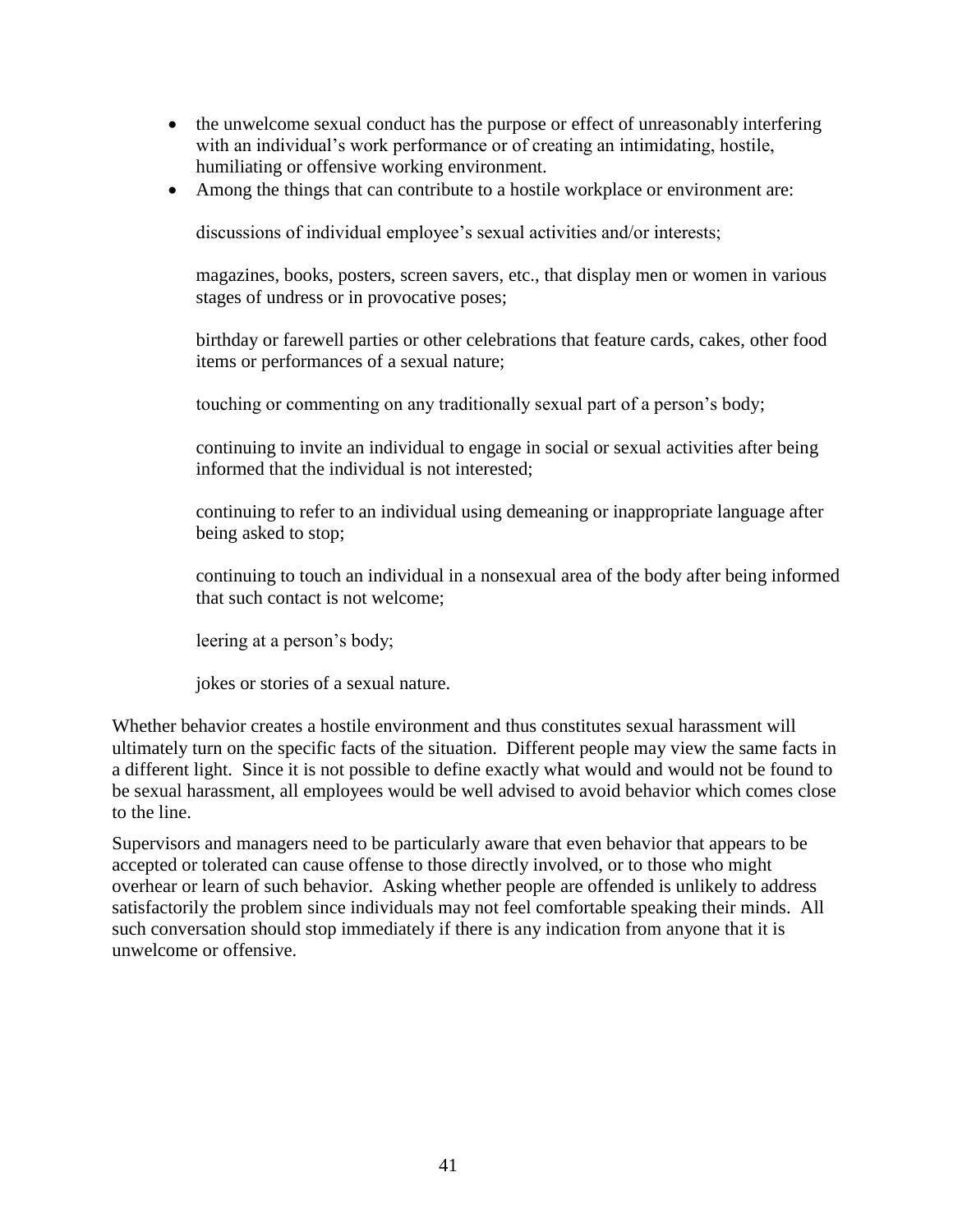#### **ATTACHMENT A WHAT TO DO IF YOU BELIEVE YOU HAVE BEEN SEXUALLY HARASSED** FOR INFORMAL RESOLUTION OF YOUR SEXUAL HARASSMENT CONCERNS

1. You can raise the issue in your Department with either your Supervisor or the Department Manager, who is your department's Sexual Harassment Coordinator.

OR

2. You can go to the Human Resources, whose telephone number at Town Hall is 781-786- 5090.

OR

3. You can go to the Town Manager, who can be reached at the Town Hall by calling 781-786- 5020

Wherever you go, attempts will be made to resolve the matter to your satisfaction.

#### FOR PROCEEDING WITH A FORMAL COMPLAINT OF SEXUAL HARASSMENT

1. You can file a written complaint through your Department with your supervisor or with the Department Manager,

OR

2. You can go to the Human Resources Director who will counsel you and then, as needed and appropriate, undertake an investigation into your complaint.

You are encouraged to bring your reports of sexual harassment to your supervisor or to your Department Manager at the earliest opportunity. If for any reason, however, you do not want to report the matter to your supervisor or to your Department Manager, you should feel free to report the harassment to the Human Resources Director or directly to the Town Manager. The Human Resources Director can advise you of your rights and assist and support you through the complaint process.

State and federal laws protect all employees from retaliation for filing a complaint of sexual harassment, or for cooperating in an investigation of a complaint of sexual harassment.

For more information, you can contact:

MCAD (Massachusetts Commission Against Discrimination) One Ashburton Place, Boston, MA 02108 Main Phone: (617) 994-6000 Non English speaking:(617) 994-6071 TTY: (617) 994-6196 Fax: (617) 994-6024 Online: [assistanttochairman@state.ma.us](mailto:assistanttochairman@state.ma.us) https://www.mass.gov/orgs/massachusetts-commission-against-discrimination

EEOC (Equal Employment Opportunity Commission) John F. Kennedy Building 475 Government Center, Boston, MA 02203 Phone: (800) 669-4000 TTY: (800) 669-6820 Fax: (617) 565-3196 <https://www.eeoc.gov/field/boston/index.cfm>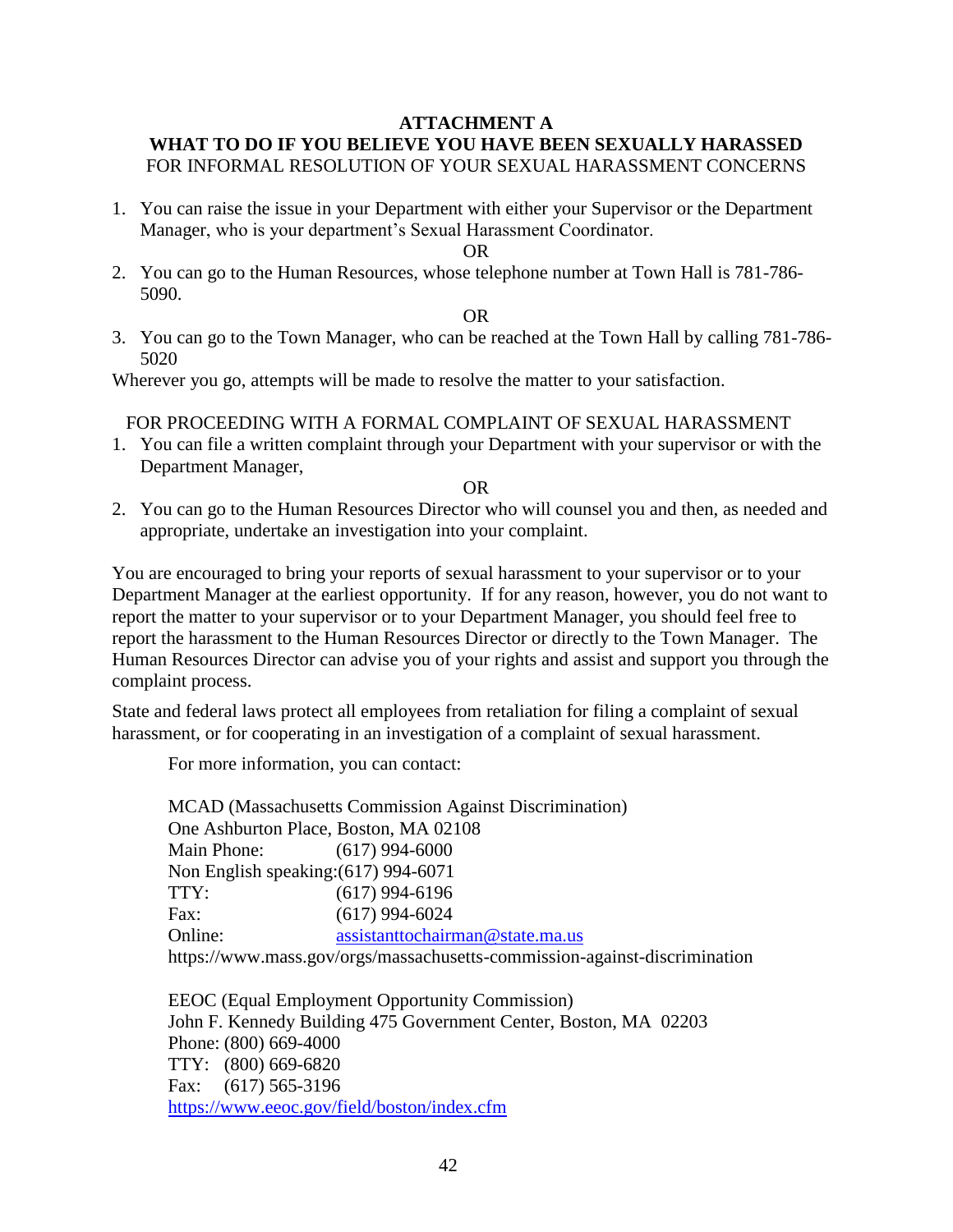## **TOWN OF WESTON EMPLOYEE HARASSMENT POLICY**

#### **1. PURPOSE AND SCOPE**

The purpose of this document is to outline the Town's policy on harassment in the workplace, to ensure compliance with applicable federal laws, state statutes, Town by-laws and generally agreed upon standards of acceptable, appropriate work place behavior and to deal effectively and quickly with any incident that might occur.

#### **2. APPLICABILITY**

This policy applies to all employees of the Town of Weston (excluding those employees under the supervision and control of the School Committee) vendors, contractors, officials and members of the municipal community.

#### **3. DEFINITIONS**

Harassment - that conduct which subjects an employee to unwelcome verbal or physical conduct because of race, religious beliefs, color, national origin or ancestry, gender, mental or physical disability, marital status, family status, source of income, genetics, active military duty or sexual orientation. Examples of harassment which will not be tolerated are:

-verbal or physical abuse;

-threats;

-demeaning, insulting, intimidating or derogatory remarks, jokes, innuendo or

taunts about any individual's beliefs, appearance, dress or body;

-the display of demeaning, insulting, offensive, intimidating or suggestive objects,

signs or images, or

-demeaning, insulting, intimidating, suggestive or derogatory written, recorded, or

electronically transmitted messages.

#### **4. POLICY**

The Town of Weston will not tolerate harassment in the workplace and is committed to maintaining a work environment that is safe, productive and free from all forms of harassment. Harassment based on race, religion, national origin, sex, disability or sexual orientation is unlawful and prohibited in operations of the Town of Weston. Verbal or physical conduct by any individual that harasses, disrupts or interferes with another's work performance or that creates an intimidating, offensive or hostile environment shall not be tolerated. Retaliation against an individual who files a harassment complaint, or who cooperates in an investigation of a harassment complaint, is against the law and will not be tolerated by the Town of Weston.

#### **5. PROCEDURES**

#### **A. Supervisor Responsibilities**

Department managers and appointing authorities are responsible for the following:

1. disseminating this policy to employees under their supervision;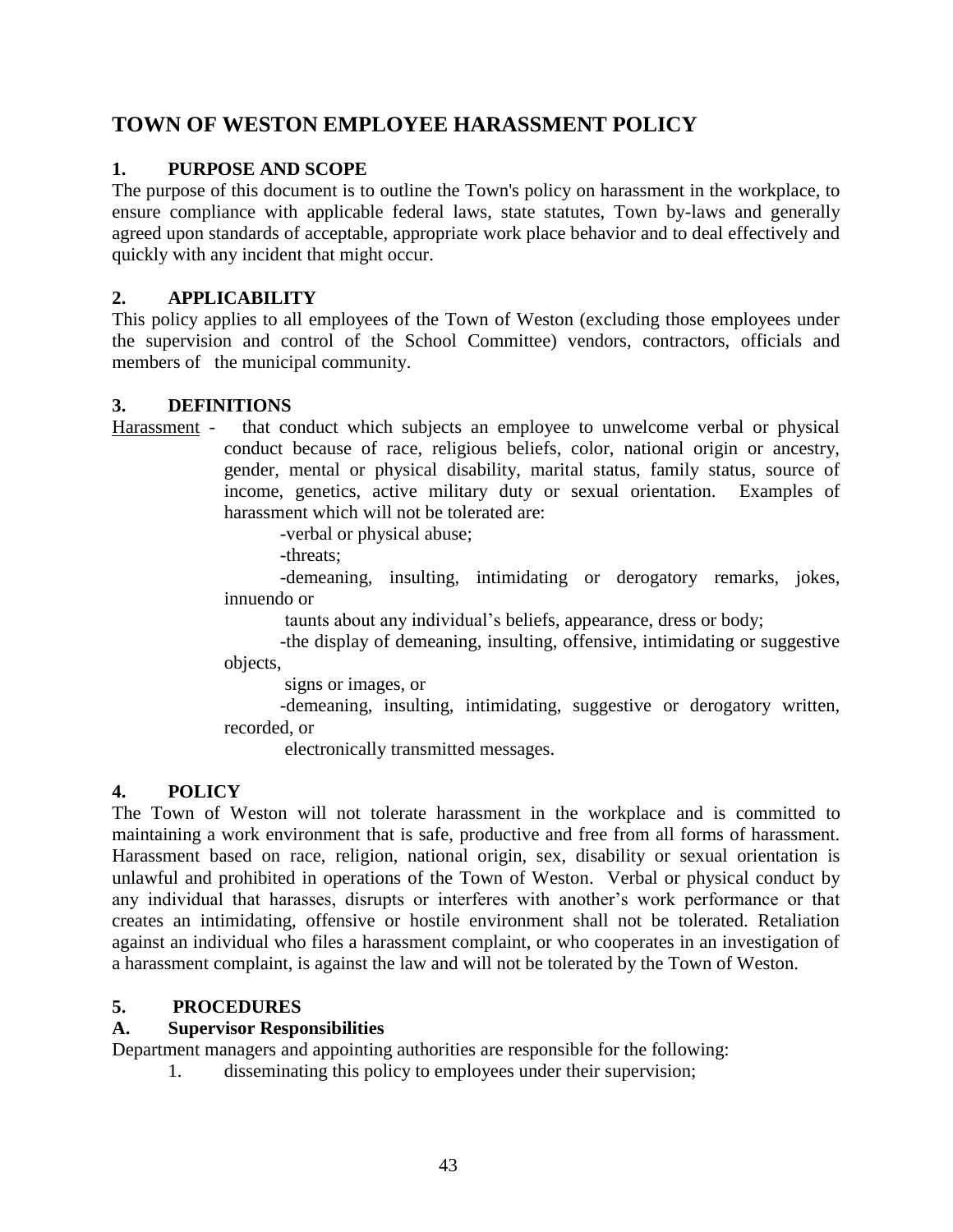- 2. informing employees that harassment is prohibited conduct which will not be tolerated or condoned, and that disciplinary action will be taken against any person who engages in harassment;
- 3. informing vendors, contractors, and members of the municipal community that harassment is prohibited conduct which will not be tolerated or condoned and that action will be taken to protect employees from such harassment;
- 4. advising employees, et al. of their right to complain to the Town's Director of Human Resources;
- 5. informing employees, et al. that it is advisable to report conduct which the employee believes to be harassment in a timely manner; and
- 6. assisting employees, et al. in the complaint resolution process.

#### **B. Employee, Vendor, Contractor, Town Officials Responsibilities**

Each individual is personally responsible for:

- 1. ensuring that his/her conduct does not harass any other employee, applicant for employment, or other individual in the workplace;
- 2. cooperating in any investigation of a report or complaint of alleged harassment;
- 3. cooperating with the Town's efforts to maintain a work environment free from such unlawful and/or unacceptable discrimination;
- 4. telling the harasser his/her behavior is unwelcome and asking him/her to stop;
- 5. keeping a record of incidents (not necessary to file a complaint, but a record can strengthen a case); and
- 6. filing a complaint, reporting the problem to the department manager, the Assistant Town Manager/Human Resources or the Town Manager.

#### **C. Sanctions**

Any employee found to have engaged in harassment in violation of this policy will be subject to disciplinary action up to and including termination from Town service.

Any vendor, contractor or member of the municipal community found to have engaged in harassment in violation of this policy will be subject to actions which will prevent further such conduct and protect employees from exposure to an intimidating, offensive or hostile work environment, up to and including the termination of contracts or alteration of service provisions.

## **6. COMPLAINT RESOLUTION PROCESS**

- A. Any individual who believes that he/she has been harassed in violation of this policy should report or complain about the situation as soon as possible. The report or complaint should be made to the department manager, the Human Resources Director or the Town Manager or his/her designee. It is the responsibility of the department manager to immediately inform the Human Resources Director or Town Manager of all reports/claims of harassment.
- B. All such complaints shall be handled promptly and investigated by the Human Resources Director, Town Manager or his/her designee in an impartial manner and kept as confidential as possible. Documents pertaining to such complaints will not be included in the personnel file of the employee filing the complaint. Employees, officials, contractors and vendors are required to cooperate in any investigation. Retaliation against any individual for filing a complaint or participating in an investigation is strictly prohibited.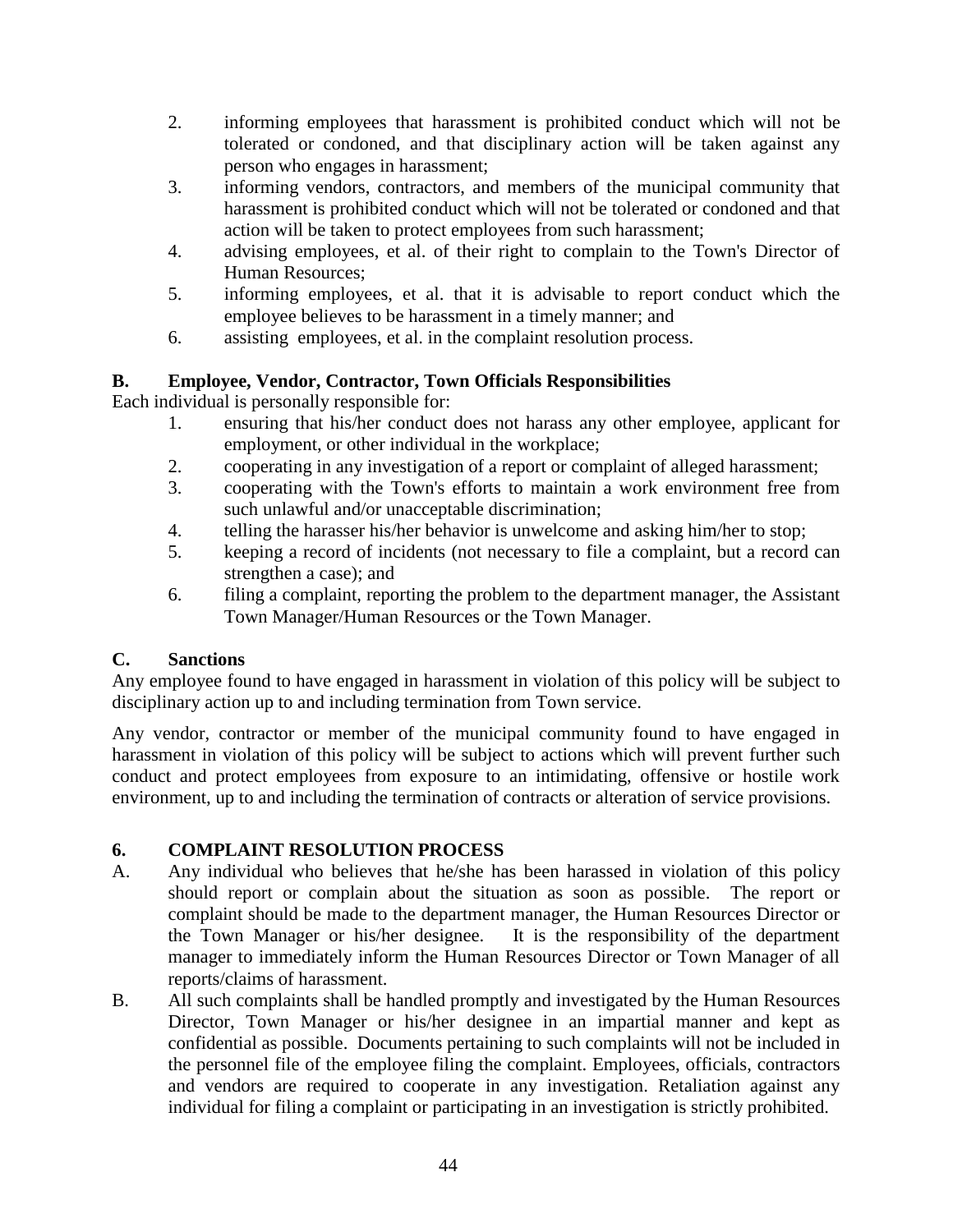- C. The Human Resources Director, Town Manager, or his/her designee, shall prepare a written report of the findings of the investigation. If disciplinary action against an employee is deemed warranted, such action will be instituted by the Town Manager if the employee is under his/her jurisdiction. If not under the Town Manager's jurisdiction, the Town Manager shall forward his/her findings to the appropriate appointing authority. If the complaint is against a vendor, contractor or member of the Weston community, and is deemed warranted the Town Manager shall discuss the matter with the harasser and institute appropriate action(s) to prohibit future incidents.
- D. Any complaints of harassment against an elected or appointed official shall be submitted to the Town Manager. If, in the opinion of the Town Manager, the complaint cannot be resolved informally between the parties, the Town Manager shall designate a third party to investigate the complaint, prepare a report of the findings and recommendations, and discuss those recommendations with the complainant and the elected or appointed official. The Town Manager may also exercise this third party option in any other harassment complaint scenario if such an option would be the most efficient, effective means of resolution in the best interest of the Town of Weston and the complainant. The third party shall be an individual who is a human resource professional or lawyer with requisite experience and training in such investigations.
- E. Any employee, supervisor or manager who is found to have violated the harassment policy will be subject to appropriate disciplinary action, up to and including termination. Any contractor, vendor or member of the public who is found to have violated the harassment policy will be subject to appropriate action, up to and including contract termination or other sanctions. The Town of Weston strictly prohibits any form of retaliation against anyone for bringing bona fide complaints or providing information about harassment. However, if an investigation of a complaint shows that the complaint or information was false, the individual who provided the false information will be subject to appropriate disciplinary action and/or sanction.

#### **7. CONSIDERATIONS**

The Town of Weston has a separate and distinct policy regarding sexual harassment (see: Sexual Harassment Policy #203 or speak with the Human Resources Director for assistance). The Town of Weston has also adopted a policy against violence in the workplace and discrimination (see: Violence in the Workplace Policy #205 and/or Non-Discrimination Policy #201 or speak with the Humane Resources Director for assistance).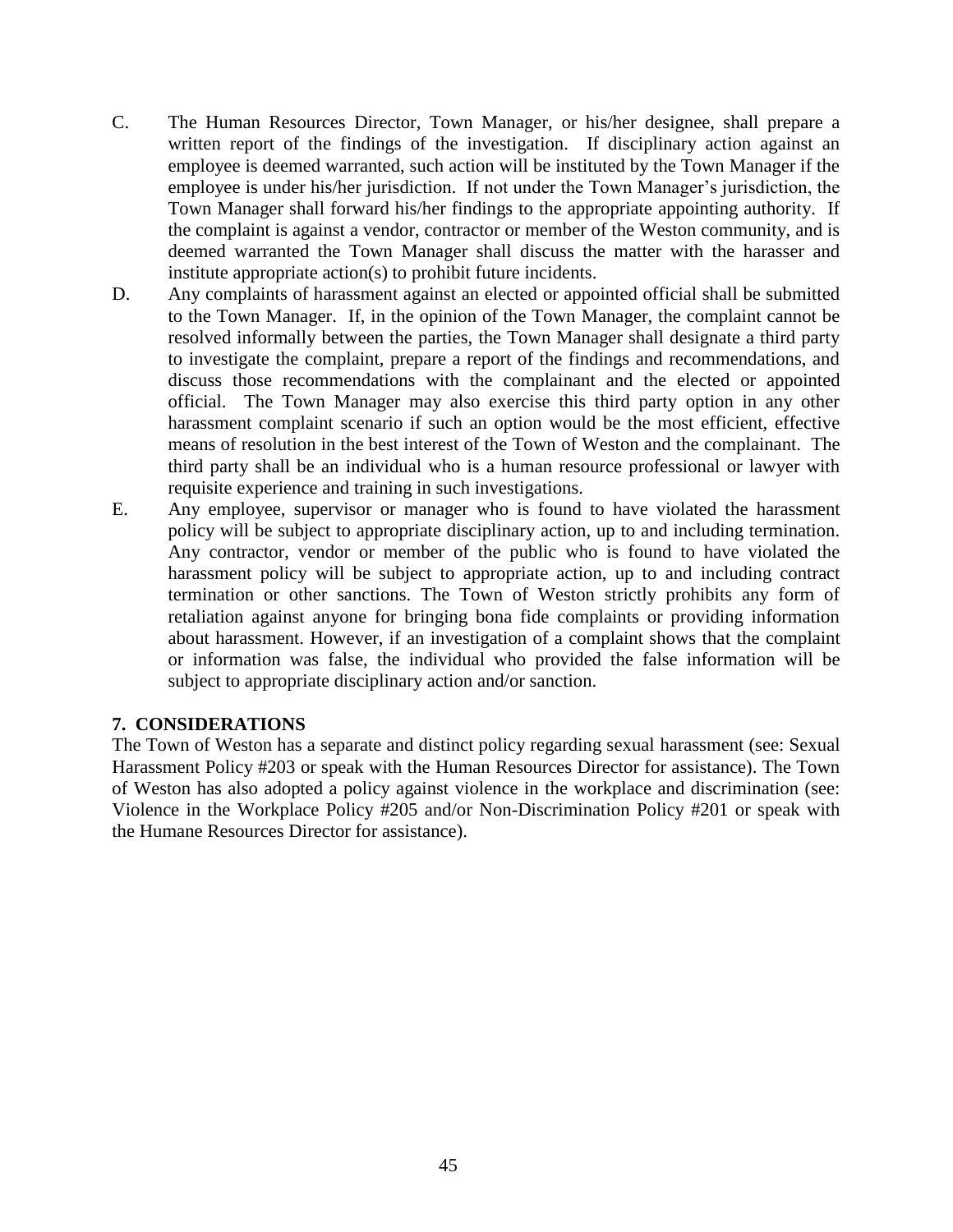## **TOWN OF WESTON EMPLOYEE NON-DISCRIMINATION POLICY**

#### **1. PURPOSE AND SCOPE**

The purpose of this document is to outline the Town's policy of non-discrimination in all areas of employment for present and prospective employees, and to ensure compliance with applicable federal laws, state statutes, and Town bylaws. The duty to provide equal employment opportunity and to pursue affirmative action arises from Title VI and VII of the U.S. Civil Rights Act of 1964, M.G.L. c. 151 (B), Executive Order #11246 (as amended), and Executive Order #227.

#### **2. APPLICABILITY**

This policy applies to all employees of the Town of Weston (excluding those employees under the supervision and control of the School Committee) vendors, contractors, officials and members of the municipal community.

#### **3. DEFINITIONS**

**Affirmative Action --** the commitment to the recognition, development, and utilization of the abilities of members of protected groups. Affirmative action is a process used to achieve the purpose and spirit of anti-discrimination laws.

**Equal Employment Opportunity** -- a course of action that ensures that hiring and other employment decisions are made solely on an individual's merit and qualifications, without regard to race, sex, age, color, religion, marital status, national origin or ancestry, genetics, sexual orientation, active military status or disability.

**Americans with Disabilities Act** -- the federal law enacted in 1990 to ensure nondiscrimination in employment against qualified individuals with disabilities.

**Discrimination** -- unequal treatment or categorization of individuals on a basis other than individual merit such as race, sex, age, color, religion, marital status, national origin or ancestry, genetics, sexual orientation, active military status or disability.

**Individual with a Disability** -- an individual who has a physical or mental impairment that substantially limits one or more of his or her major life activities or who has a record of such an impairment, or who is regarded as having such an impairment. An individual who currently uses drugs illegally, or is a practicing addict or alcoholic, is not considered to be an individual with a disability.

**Major Life Activities** -- activities that an average person can perform with little or no difficulty, such as walking, speaking, breathing, performing manual tasks, seeing, hearing, learning, caring for oneself, or working.

**Minority** -- the term minority means a person with permanent residence in the United States who is defined as a minority by the federal government.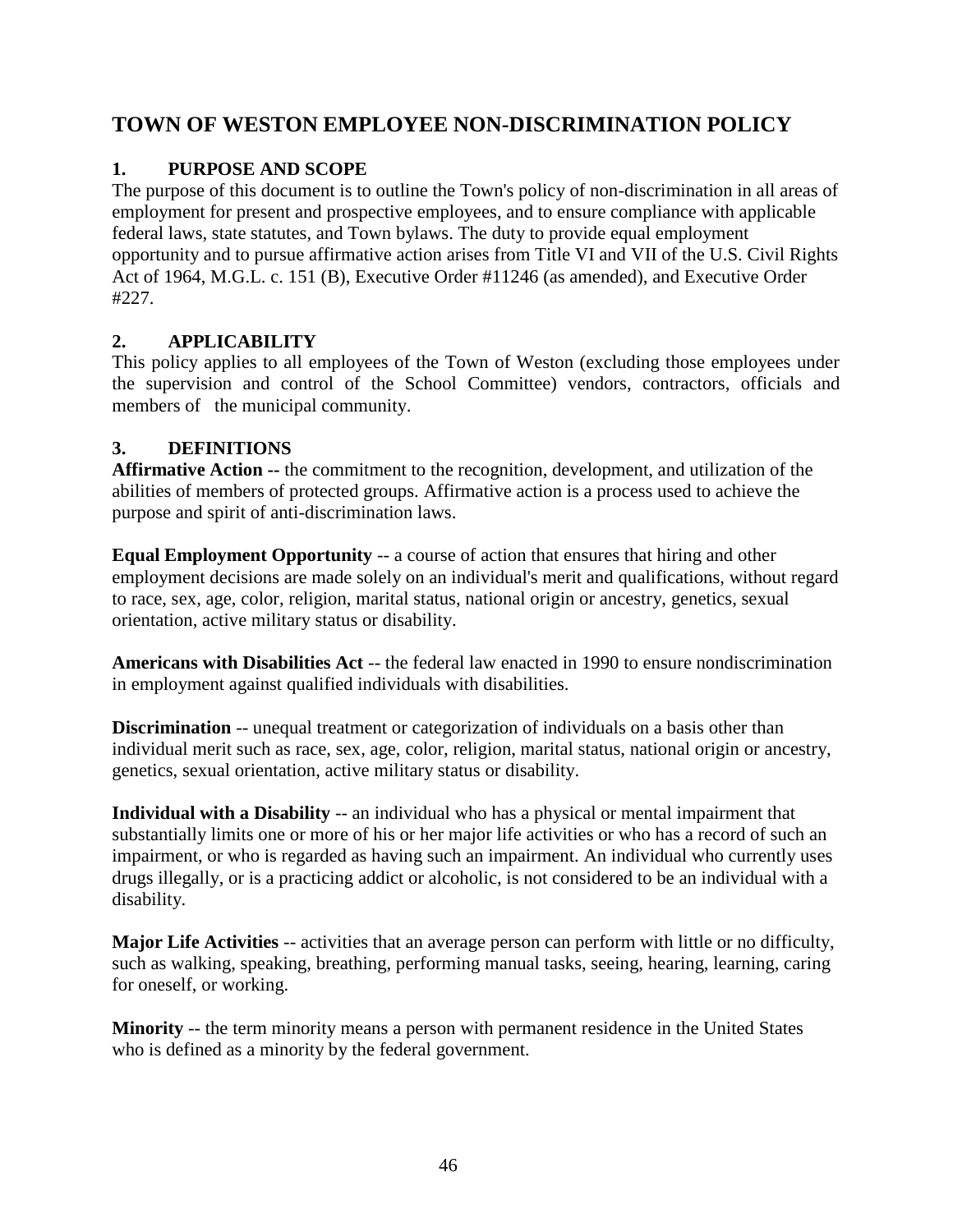**Qualified Individual with a Disability** -- an individual with a disability who meets the skill, experience, education, and other job-related requirements of a position held or desired, and who, with or without reasonable accommodation, can perform the essential functions of the particular job.

**Reasonable Accommodation** -- a modification or adjustment to a job, employment practices, or work environment that makes it possible for an individual with a disability to enjoy an equal employment opportunity.

**Sexual Harassment** -- unwelcome sexual advances, requests for sexual favors, and other verbal or physical conduct of a sexual nature.

**Undue Hardship** -- an action that is excessively costly, extensive, substantial, or disruptive, or that would fundamentally alter the nature or operation of the department.

#### **4. POLICY**

The Town of Weston recognizes the right of individuals to work and advance on the basis of merit, ability and potential without regard to race, sex, age, color, religion, marital status, national origin or ancestry, genetics, sexual orientation, active military status or disability. Nondiscrimination and equal opportunity will be the policy of the Town of Weston in all of its employment programs and activities.

Toward this end, the Town of Weston commits itself to take affirmative measures to ensure equal opportunity in the areas of hiring, promotion, demotion or transfer, recruitment, layoff or termination, rate of compensation, in-service or apprenticeship training programs, and all terms and conditions of employment. The Town of Weston is committed to fostering and encouraging a workplace comprised of individuals of diverse backgrounds.

**4.1** All Town employees are encouraged to take diligent, affirmative steps to ensure equal opportunity and respect for diversity, not only in the internal affairs of Town departments and agencies, but also in their relations with the public, including those persons and organizations doing business with the Town. The policy of the Town of Weston is to:

- Recruit, hire and promote in all job classifications without regard to race, sex, age, color, religion, marital status, national origin or ancestry, genetics sexual orientation, active military status or disability.
- Make decisions about employment so as to encourage the development of a diverse workforce.
- Ensure that employment and promotion decisions are made in accordance with the principles of equal employment opportunity, by imposing only valid, job-related requirements for employment and promotional opportunities.
- Ensure that all other personnel actions such as compensation, benefits, transfers, layoff, recall, training, tuition assistance, and social and recreational programs will be administered without regard to race, sex, age, color, religion, marital status, national origin or ancestry, genetics, sexual orientation, active military status or disability.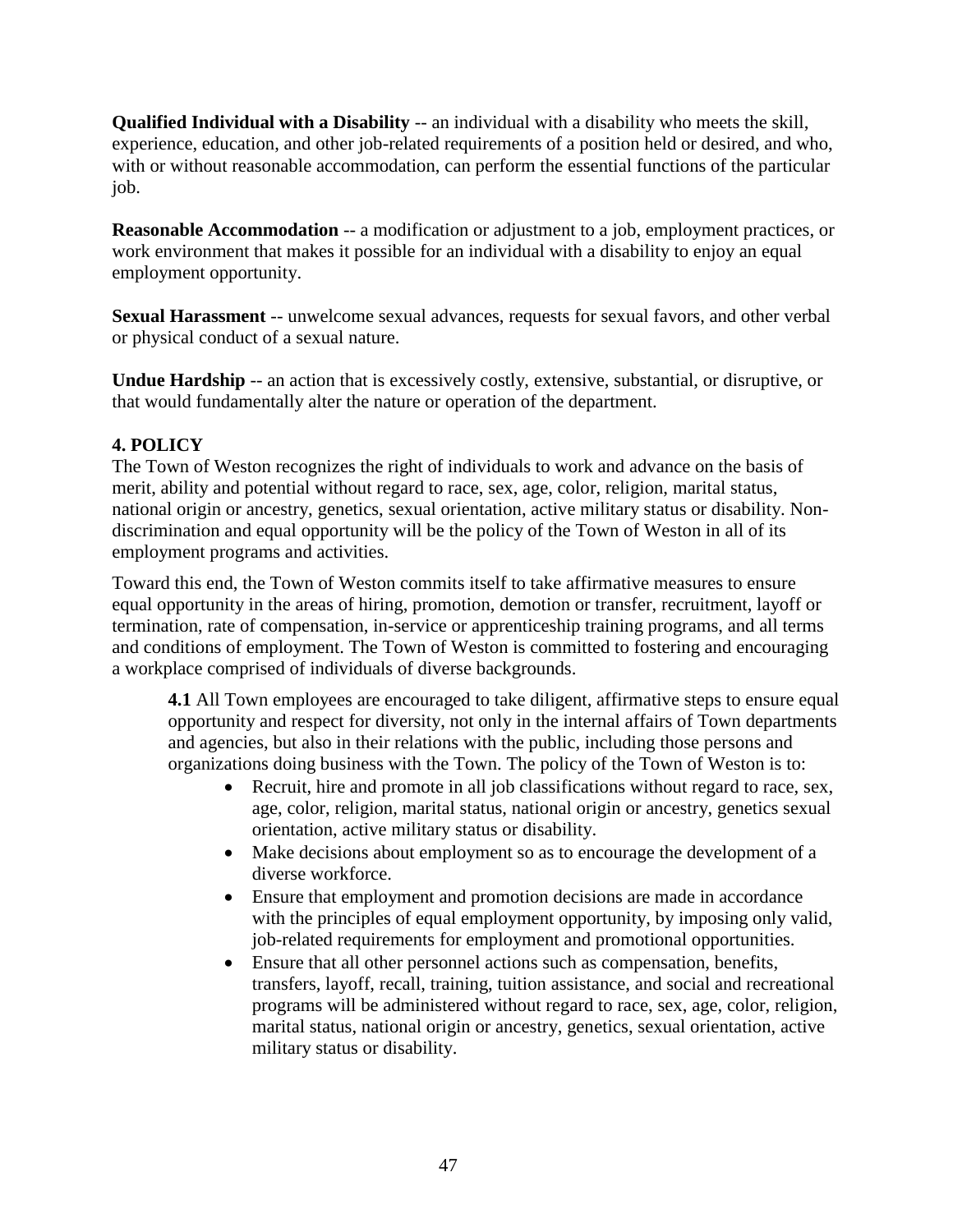- Prohibit any kind of harassment based on race, sex, age, color, religion, marital status, national origin or ancestry, genetics, sexual orientation, active military status or disability.
- Prohibit use of both direct and indirect derogatory language regarding race, sex, age, color, religion, marital status, national origin or ancestry, genetics sexual orientation active military status, or disability.

#### **4.2** Sexual Harassment

The Town of Weston will not tolerate sexual harassment in the workplace. The duty to prevent such harassment arises from M.G.L. c. 151B and from Title VII of the U.S. Civil Rights Act of 1964, which includes sexual harassment as a form of unlawful discrimination.

#### **4.3** Americans with Disabilities

The Town of Weston will not discriminate against people with disabilities in any employment practices or in terms or conditions of employment, including, but not limited to application, testing, hiring, assignment, evaluation, disciplinary action, training, promotion, medical examination, layoff, recall, termination, compensation, leaves or benefits.

#### **5. PRE-EMPLOYMENT PROCEDURES**

In accordance with the Town's Hiring and Recruitment Policy, all prospective candidates will have the opportunity to self-identify as disabled or as a member of a protected group.

- **5.1** Self-identification Forms may be used by the hiring department in order to promote equal employment opportunity. The hiring department will not keep a copy of the Self-identification Form.
- **5.2** Hiring managers shall be mindful of the goal of fostering diversity during the hiring process.

#### **6. GRIEVANCE PROCEDURE**

- **6.1** The purpose of this procedure is to encourage local resolution of grievances concerning employment. It is important to note that grievers are not required to exhaust the Town's procedures prior to filing a state or federal complaint or taking court action.
- **6.2** Anyone who feels that he or she has been discriminated against by the Town of Weston on the basis of race, sex, age, color, religion, marital status, national origin or ancestry, genetics, sexual orientation, active military status or disability in employment practices may file a grievance.
- **6.3** The grievance should be in writing and should contain information about the alleged discrimination, including name, address, phone number of griever and location, date and description of the problem. Reasonable accommodation, such as personal interviews or a tape recording of the complaint will be made available for persons with disabilities who are unable to submit a written complaint.
- **6.4** The griever should first attempt to resolve the grievance at the level of the Department Manager. The Department Manager will notify the Human Resources Director if such a grievance is submitted.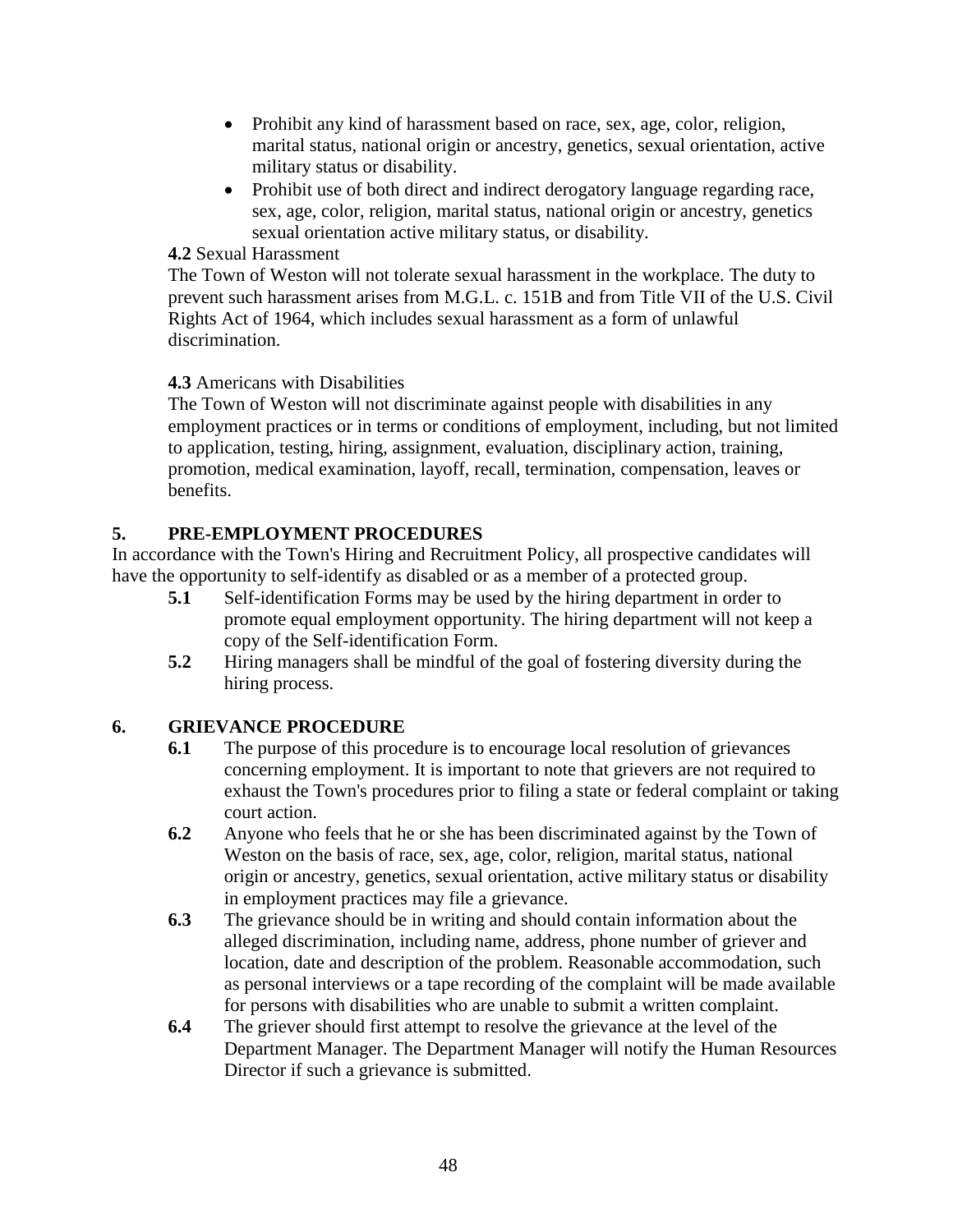**6.5** If the grievance is not resolved to the satisfaction of the griever, or if the Department Manager lacks authority or jurisdiction to correct the problem, the grievance should be submitted in writing by the griever and or his/her designee as soon as possible to:

> Human Resources Director Town Hall 11 Town House Road Weston, MA 02493 781-786-5090

- **6.6** Within fifteen (15) calendar days after receipt of the grievance, the Human Resources Director will meet with the griever to discuss the grievance and possible resolutions. Within fifteen (15) calendar days after the meeting, the Human Resources Director will respond to the griever in writing, or, where necessary, in a format accessible to the griever. The response will explain the position of the Town of Weston and may offer options for substantive resolution of the grievance.
- **6.7** If the response by the Human Resources Director does not satisfactorily resolve the issue, the griever may appeal the decision of the Human Resources Director to the Town Manager by filing a written appeal within fifteen (15) calendar days of receipt of the decision of the Human Resources Director.
- **6.8** Within fifteen (15) calendar days of receipt of the appeal, the Town Manager will meet with the griever to discuss the grievance and possible resolutions. Within fifteen (15) calendar days after the meeting with the Town Manager, the Town Manager will respond in writing, or, where necessary, in a format accessible to the griever, with a final resolution of the grievance.
- **6.9** All documentation resulting from the grievance procedure will be kept in the Town of Weston Human Resources Office. Such documents will remain as confidential as circumstance and/or the law will permit.
- **6.10** This grievance procedure is meant to be informal, and cannot be legally binding on either party. Any grievance or complaint involving existing or threatened civil or criminal litigation may not be addressed using this informal procedure.

#### **7. COMPLAINANT PROTECTION**

No retaliatory action will be taken against those persons who file complaints of sexual harassment or discrimination (believed by them to be true) on the basis of race, sex, age, color, religion, marital status, national origin or ancestry, genetics, sexual orientation, active military status or disability, or against individuals who cooperate in such investigations. Anyone knowingly making false accusation or filing complaints for the purpose of malicious intent will be subject to disciplinary action.

#### **8. SANCTIONS**

Violation of this policy by Town employees will lead to appropriate disciplinary action up to and including termination from Town service.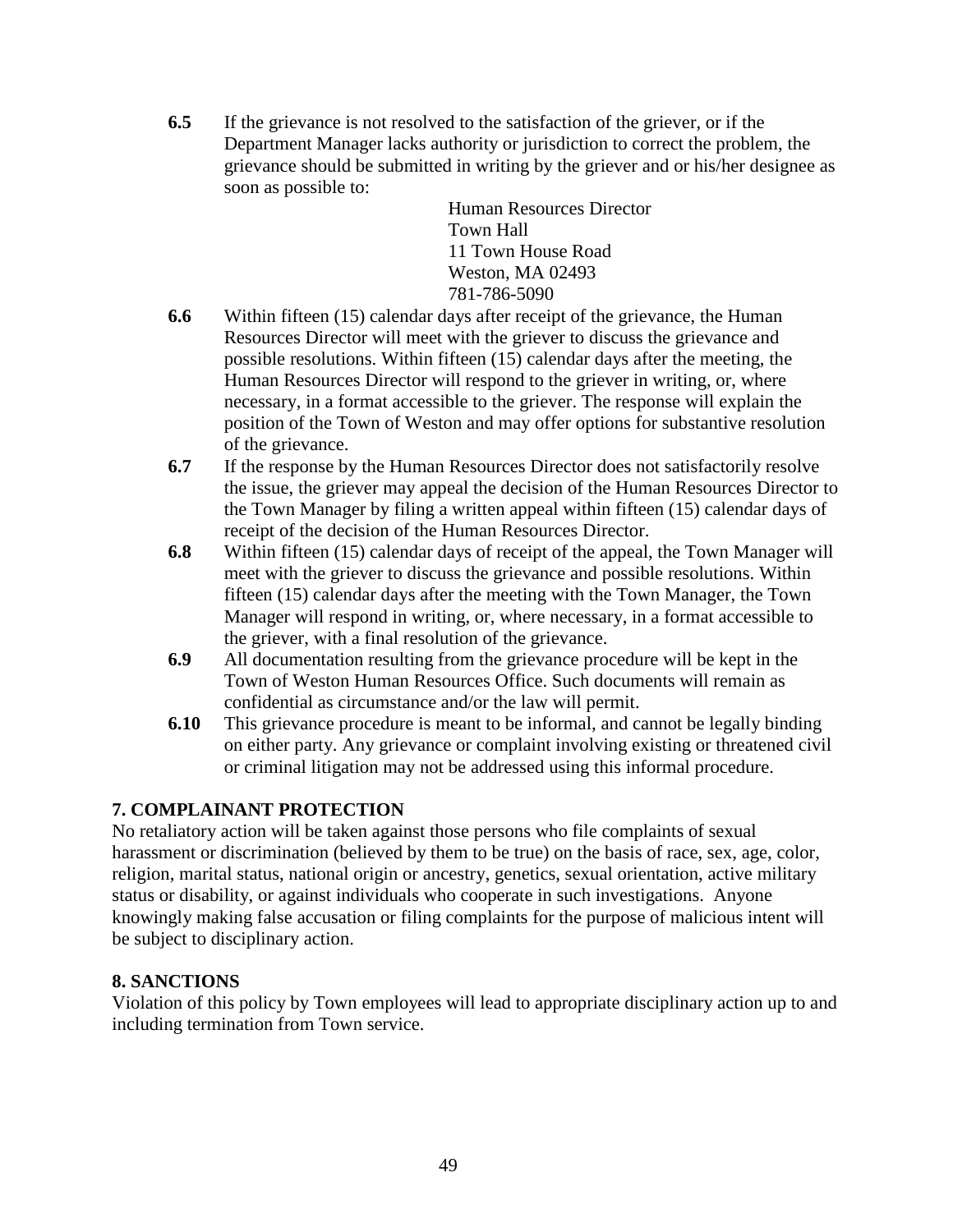#### **Attachment A Affirmative Action Officer**

Leon A. Gaumond, Jr. Town Manager Town Hall P.O. Box 378 Weston, MA 02493 781-786-5020

#### **Affirmative Action Officer Designee**

Lisa Yanakakis Assistant Town Manager/Human Resources Director Town Hall P.O. Box 378 Weston, MA 02493 781-786-5090

#### **Massachusetts Commission Against Discrimination**

MCAD One Ashburton Place Suite 601 Boston, MA 02108 Main Phone: (617) 994-6000 Non English speaking: (617) 994-6071 TTY: (617) 994-6196 Fax: (617) 994-6024 Online: assistanttochairman@state.ma.us https://www.mass.gov/orgs/massachusetts-commission-against-discrimination

#### **United States Equal Employment Opportunity Commission**

EEOC Boston Office John F. Kennedy Federal Building 475 Government Center Boston, MA 02203 Phone: (800) 669-4000 TTY: (800) 669-6820 Fax: (617) 565-3196 https://www.eeoc.gov/field/boston/index.cfm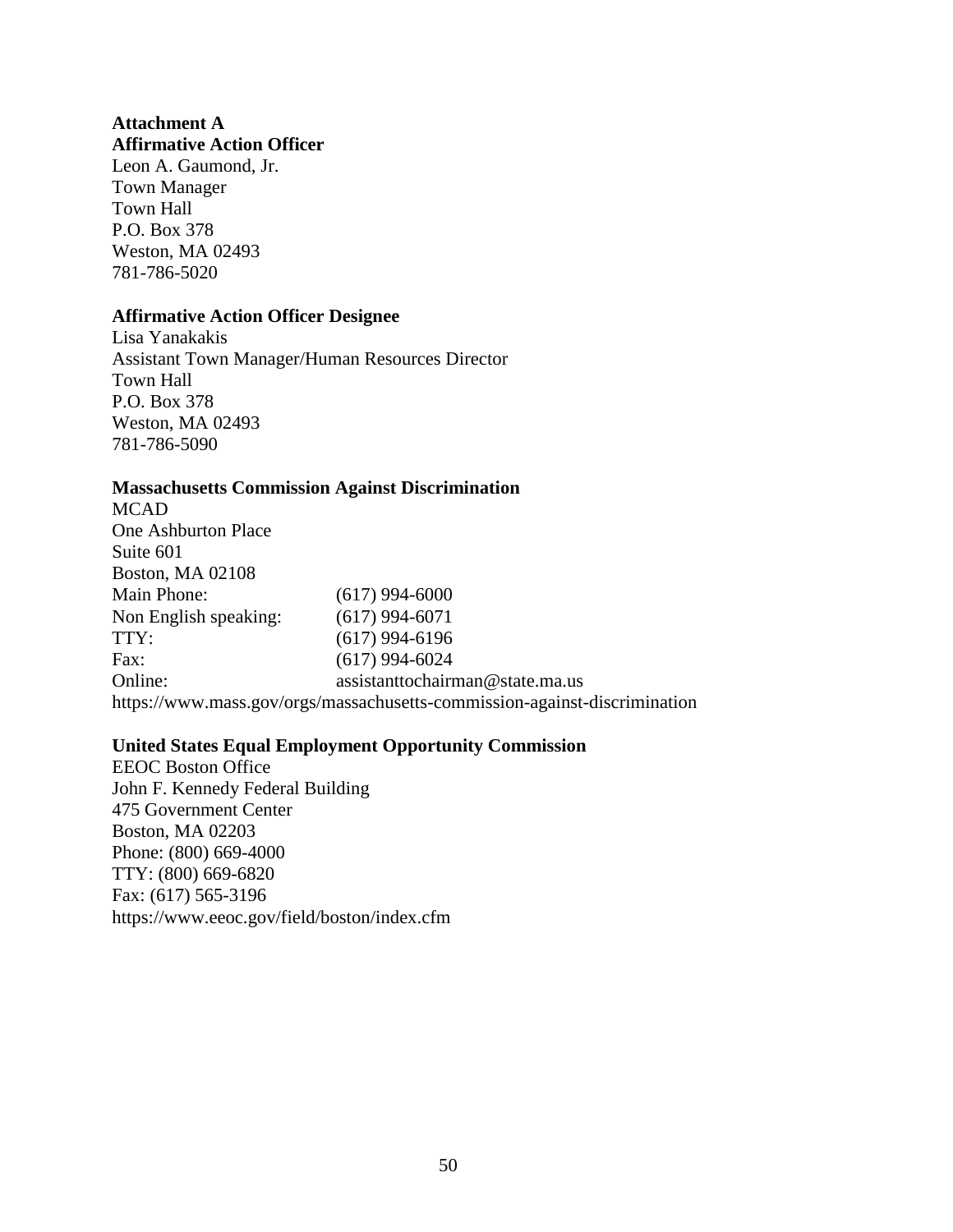## **TOWN OF WESTON EMPLOYEE WORKPLACE VIOLENCE POLICY**

#### **1. PURPOSE AND SCOPE**

The Town of Weston maintains a zero tolerance policy toward workplace violence, or the threat of violence, by any of its employees, customers, the general public, and/or anyone who conducts business with the Town. The Town aims to provide a workplace which is free from intimidation, threats, or violent acts.

#### **2. DEFINITIONS**

Workplace violence includes, but is not limited to harassment, threats, physical attack, or property damage. A threat is the expression of an intention to cause physical or mental harm regardless of whether the person communicating the threat has the present ability to carry out the threat and regardless of whether the threat is contingent, conditional or future. Physical attack is intentional hostile physical contact with another person such as hitting, fighting, pushing, shoving, or throwing objects. Property damage is intentional damage to property which includes property owned by the Town, employees, or others.

#### **3. APPLICABILITY**

This policy applies to all employees of the Town of Weston (excluding those employees under the supervision and control of the School Committee) vendors, contractors, officials and members of the municipal community.

#### **4. POLICY**

The Town subscribes to the concept of a safe work environment and supports the prevention of workplace violence. Prevention efforts include, but are not limited to informing employees of this policy, instructing employees regarding the dangers of workplace violence, communicating the sanctions imposed for violating this policy, providing a reporting hierarchy within which to report incidents of violence without fear of reprisal; and prohibiting all employees who are not sworn officers of the Police Department from possession of a firearm, or other dangerous weapon as listed in Chapter 269, Section 10 of the Massachusetts General Laws, on Town property or in a Town vehicle.

#### **5. PROCEDURES**

- **5.1** Each incident of violent behavior, whether the incident is committed by another employee or an external individual such as a customer, vendor, or citizen, must be reported to the Department Manager. The Department Manager will assess and investigate the incident and determine the appropriate action to be taken. The Department Manager will inform the Town Manager of all reported incidents of workplace violence and will inform the employee who is victimized of their right to have the Police Department notified. The Department Manager will commit to writing the facts surrounding any incident of violent behavior.
- **5.2** In critical incidents in which serious threat or injury occurs, emergency responders such as Police, Fire and/or Ambulance personnel must be promptly notified. As necessitated by the seriousness of the incident, the Town Manager may assemble a Management Response Team that consists of staff from the Department subjected to the act or threat of violence, Human Resources Department, Town Counsel, and may include the Employee Assistance Program, Police Department and others as deemed necessary.

The Management Response Team is responsible for establishing the prescribed actions to be taken in order to address a threat or violent incident. Such actions may include, but are not limited to: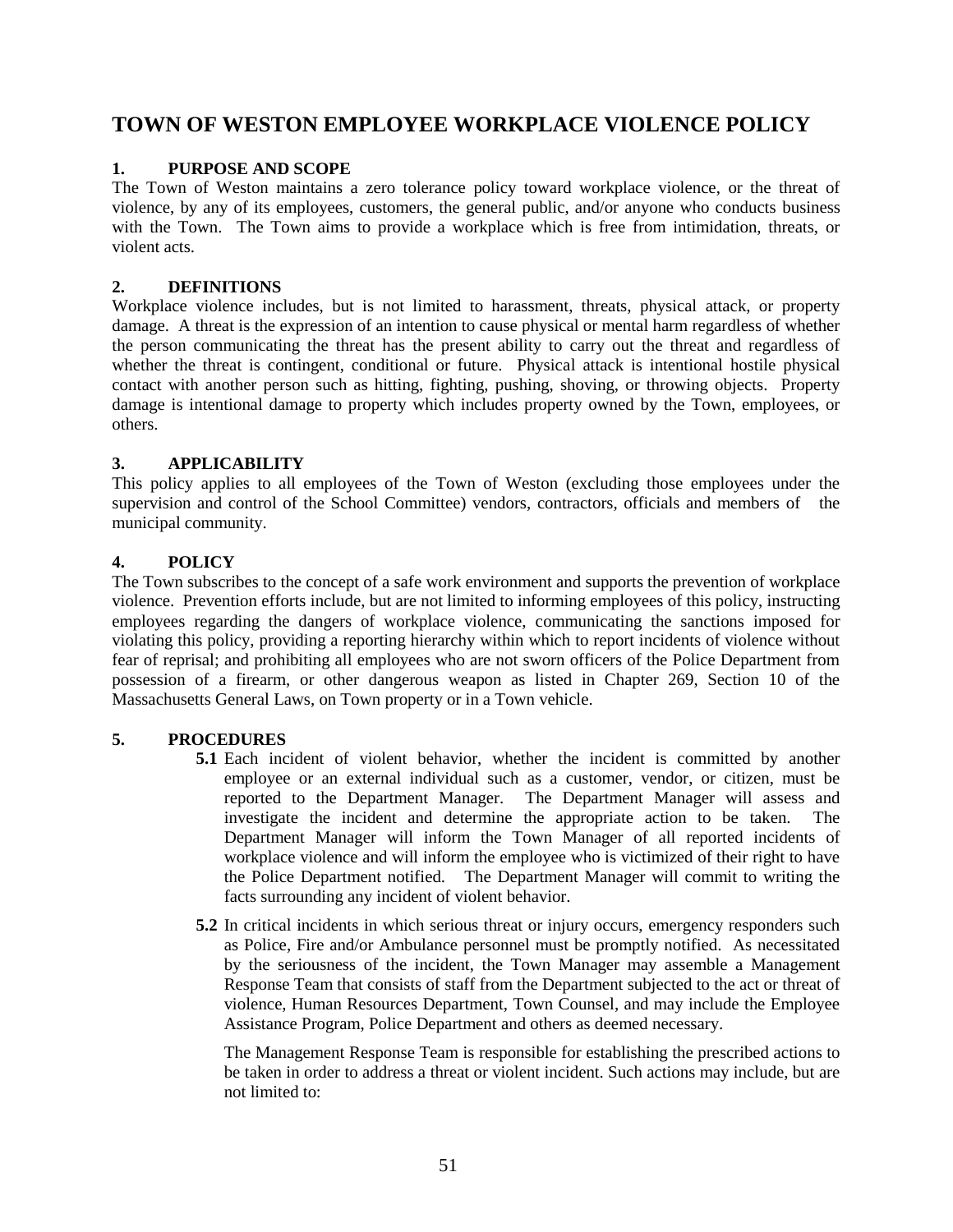- evaluating the potential violence problems,
- assessing an employee's fitness for duty (through mental health professionals),
- establishing a plan for the protection of co-workers and other potential targets,
- coordinating with affected parties such as victims, families, employees, media, or law enforcement personnel,
- referring victims to appropriate assistance and community service programs,
- assuring that immediate (within 24 hours) and on-going counseling is available to traumatized employees.
- **5.3** Any employee who acts in good faith by reporting real or implied violent behavior will not be subjected to any form of retaliation or harassment. Any action of this type resulting from a report of violence must be reported to the appropriate Department Manager and/or Human Resources Director for investigation and decision regarding proper action.
- **5.4** On an as needed basis, the Department Manager may request a security audit from the Police Department to identify appropriate workplace security measures. All employees should openly communicate with each other to be aware of any unusual activity that may identify the potential for or actual occurrence of a violent incident.
- **5.5** The Human Resources Director, or his/her designee, will orient all new employees to procedures set forth in this policy regarding reporting incidents of violence, what to do if the employee is threatened and/or if an incident of violence actually takes place, and steps for dealing with the after effects of an act of violence.
- **5.6** Department Managers may offer additional referral services from the Town's Employee Assistance Program to any employee who becomes the victim of an incident of workplace violence.

#### **6. SANCTIONS**

It is a violation of this policy to engage in any act of workplace violence. Any employee who has been determined by the Town Manager, Department Manager, or Police to be in violation will be subject to disciplinary action up to and including termination and, depending upon the violent act, may be subject to criminal sanctions.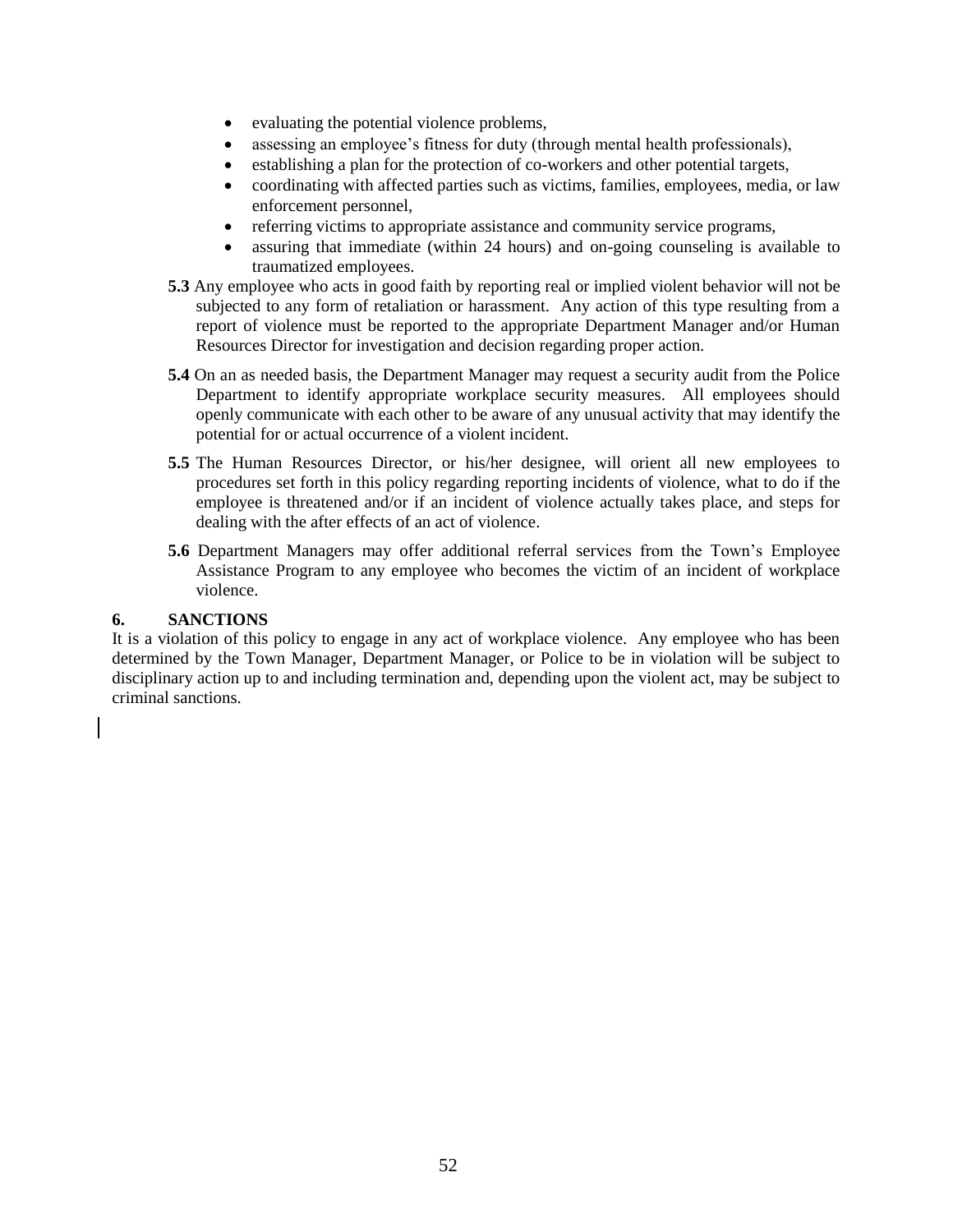#### **POLICY ON REPRESENTATIVE/LIAISON MEMBERS AND ASSOCIATE MEMBERS FOR APPOINTED BOARDS, COMMITTEES, AND COMMISSIONS**

#### Date Approved: May 23, 2018

Harvey Boshart, Chair Board of Selectmen

#### **Associate Members**

Consistent with its desire to encourage resident participation in the work of town government on boards, committees, and commissions (hereafter referred to collectively as boards), this policy of the Board of Selectmen provides for the appointment of associate members to boards it appoints, where this is helpful and desirable for the boards in connection with particular projects and tasks. The Selectmen recognize that boards may benefit from access to specific expertise, especially in connection with particular projects and tasks, and a workload that is shared by more town volunteers. At the same time, associate members may enjoy heightened civic engagement and greater recognition of their volunteer efforts.

Per custom, associate members may be selected, recruited, and initially approved by the members of the board with which they would be associated, since these board members are typically in the best initial position to match the board's needs with the interests and skills of potential volunteers. In addition, associate members must be approved by the Board of Selectmen, after being proposed and recommended by the relevant board. Such proposals and recommendations should specify (i) the particular project or task that the associated member would be involved with, (ii) the extent to which volunteers for such roles were solicited publicly (or if not, the reasons why that was not considered necessary or desirable), and (iii) the expected duration of the associate membership and related project or task.

Associate member terms shall expire annually, on June 30 of each year, but may be renewed by the Board of Selectmen each year, if and as may be requested by the relevant board through its chair, taking into account the duration of the related project or task.

Associate members are not counted toward the determination of a quorum and may not move, second, or vote upon matters before the board. However, at the discretion of a board's chair, associate members may sit with regular members of the board, participate in board discussions of their related projects and tasks at meetings, and work outside of meetings in a manner approved by the chair.

At the same time, it is important to distinguish between members and associate members. State law, town by-laws, and best practices require board member accountability and constrain board member actions, participation, and membership. Accordingly, for board matters not related to their particular projects or tasks, associate members generally should not be participating in board discussions and deliberations like full members (even where that might otherwise be accompanied by express acknowledgment of their associate status and lack of a formal vote); instead, in such matters not related to their particular projects or tasks, associate members should generally conduct themselves in the same manner as other members of the public who may be attending (*e.g.*, directing their questions and comments to the chair when public input is solicited on a matter, rather than to the applicant or other attendees). This distinction and expectation are especially important where a board is acting in any authorizing or adjudicatory role, recognizing that the substantive perceptions of applicants and the public are especially important where a board is fulfilling this type of role and may not be adequately addressed by mere acknowledgements of associate or non-voting member status.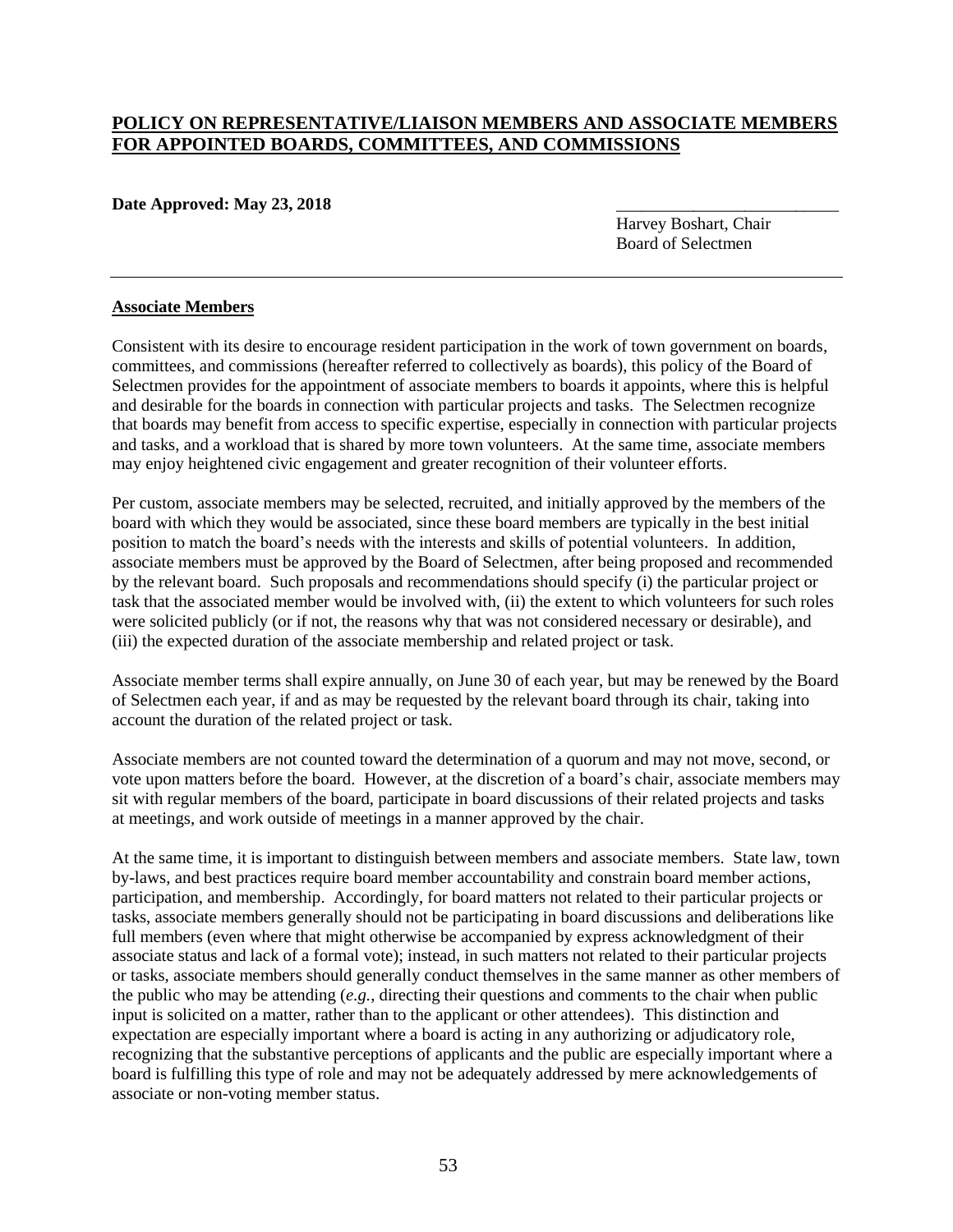The use of associate members may not be used to circumvent the provisions of the Open Meeting Law (OML). If any questions arise on compliance with the OML, a board should contact the Town Manager's office for clarification. Associate members are distinct from Alternate Members whose appointment, responsibilities, and authority are governed by state regulations. Moreover, this policy regarding associate members is not applicable to the Zoning Board of Appeals.

Where a board desires to have someone participate and contribute like an associate member but without being limited as such to a particular project or task, the board through its chair should discuss the matter with the Board of Selectmen, including whether a revision to the board's charge and membership would be a preferable approach. In some cases, where a board seeks liaison with another town board, an associate member might be sufficient, or the board and Board of Selectmen could consider adding a formal liaison member position, discussed below.

#### **Representative/Liaison Members**

In many cases, a board's charge and membership include one or more positions designated as representatives or liaisons of other boards (including but not limited to the Board of Selectmen). This policy of the Board of Selectmen seeks to clarify the following with respect to such representative or liaison members (in each case subject to the specific charge or other provisions for a given board):

1. A representative/liaison member shall generally be designated by the relevant other board, through its chair. A representative/liaison member will typically be a member of the other board but may instead be an associate member of the other board or a non-member who is willing to fill the representative/liaison role on behalf of the other board. If a representative/liaison member is a member or associate member of the other board but later ceases to serve in that capacity, the other board may appoint a new representative/liaison member to serve in that person's place or allow that person to continue serving as the other board's representative/liaison, and such person shall continue serving as the representative/liaison member unless and until the other board (or its chair) does specify a replacement.

2. Representative/liaison members of a board are generally expected to represent the views of their respective other boards, rather than just their own individual views, and to be effective liaisons between their respective boards, serving as a conduit for two-way communication between the relevant boards. A representative/liaison member's votes on a board should generally reflect the position of the relevant other board (as reasonably discerned by the representative/liaison member if the other board does not take a formal vote on such position), whether or not the representative/liaison member agrees with the other board's position. However, the foregoing is in no way intended to limit a representative/liaison member's ability to advocate for or against any position in his or her capacity as an individual resident.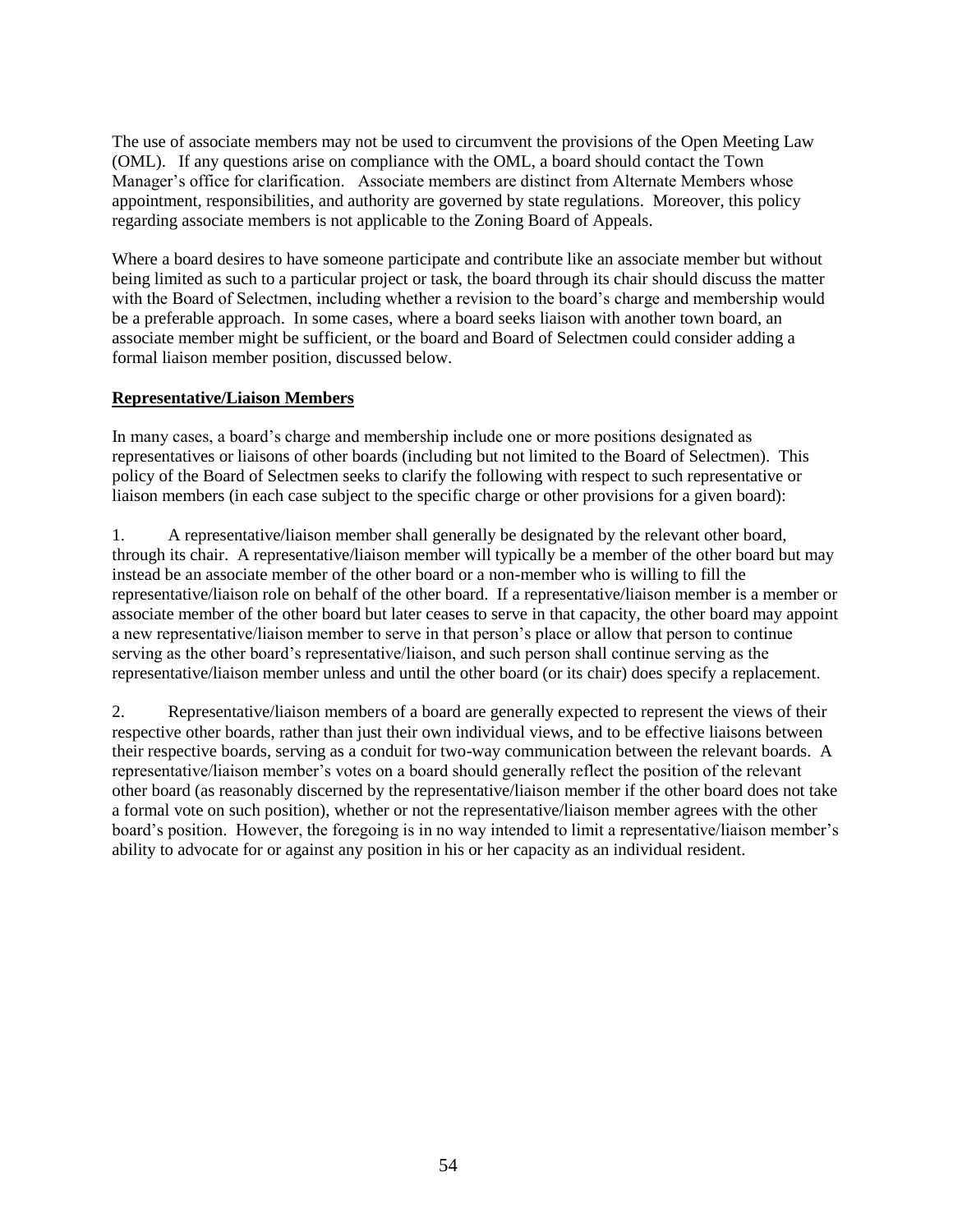#### **INDEX**

Adjudicatory hearings V-C et seq. Due process in V-C Agenda, content and preparation of V-B (c) Appointed board or committee members Legal requirements for eligibility II-A Resignation from office II-D Vs. Elected II-A Audio-taping meetings V-B (a) Ballot questions, use of Town of Weston funds for III-C Bidding process for purchase of supplies and services IV-C Budget requests IV-C Business activities (personal) with Town of Weston III-A Caucus, Weston Town II-B Caucus Nominees II-B Campaign contributions III-B Campaign Finance Reports II-B; III-B Chair, board or committee As spokesperson for board or committee VI-B Designation by appointing authority IV-A Duties IV-A; V Election of IV-A Rotation among members IV-A Clerk, board or committee IV-A Complaints, employee VIII-G Conflict of interest Defined III-A Debt exclusion, support or opposition by board and committee members III-C Disability accommodation III-F Discrimination III-E Disruption of meetings or hearings V-B (f)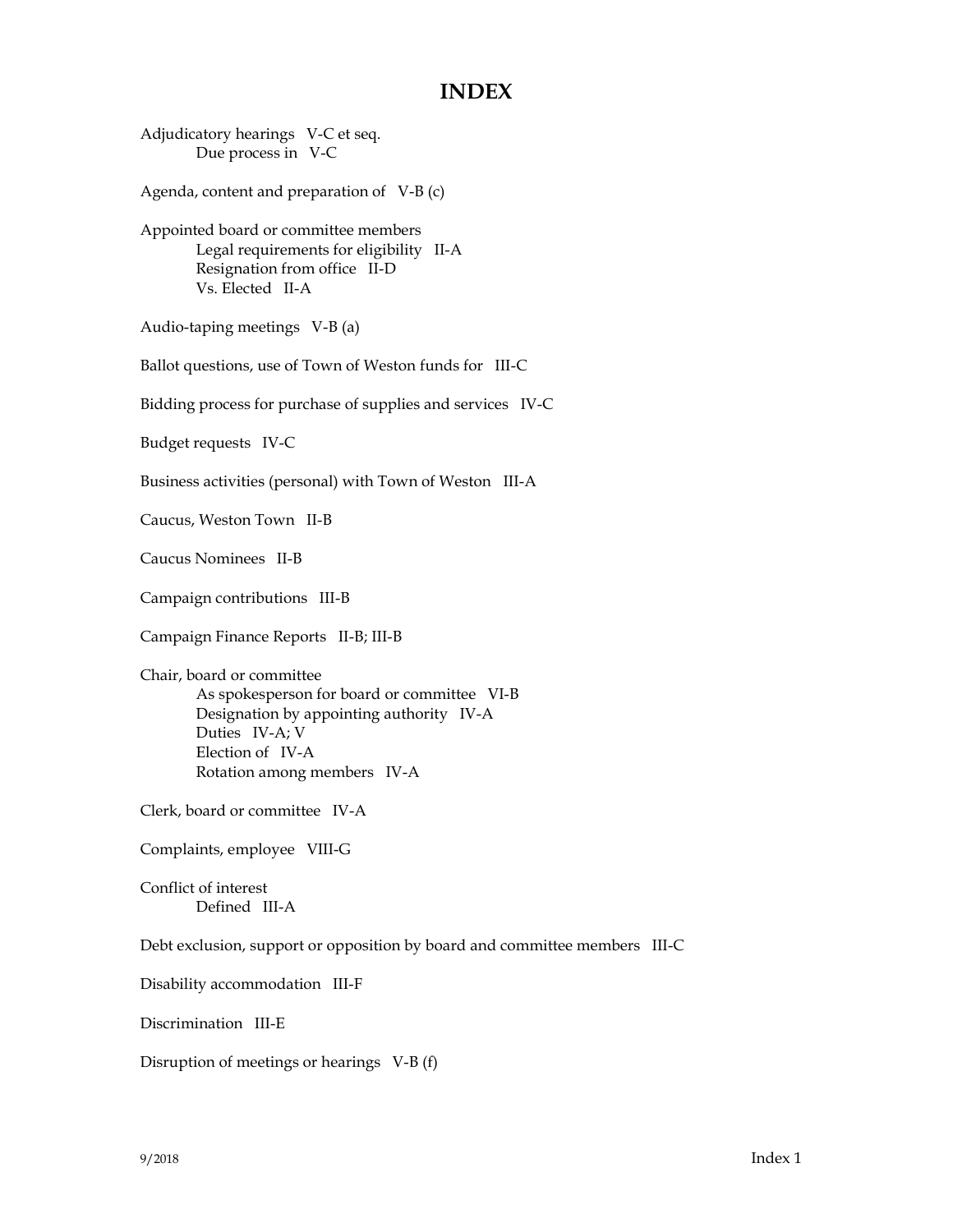Due Process In adjudicatory hearings V-C (b) Elected board or committee members Financial records II-B; III-B Legal requirements for eligibility II-A Process for running for office II-B Resignation from office II-D Vs. appointed II-A Election results II-C E-mail, as public record VII-A Emergency budget requests IV-C Emergency board or committee meetings V-A (a) Executive session for boards and committees V-B (g) Expenditures by boards and committees IV-C; VIII-E Expense reimbursements VIII-E Fees, setting for Town of Weston services III-D Public records, for VII-C Gifts to board and committee members III-A Goals, setting by boards and committees IV-B Harassment III-E Hearings V-C; Adjudicatory V-C (b). Deliberation in V Disruption in V-B (f) Notice of V-A (a) Posting of V-A (a) Indemnification of board and committee members III-G Invoices, submission for payment IV-C; VIII-E Legal counsel Town Counsel IV-E Counsel other than Town Counsel IV-E Mailing, large scale VIII-C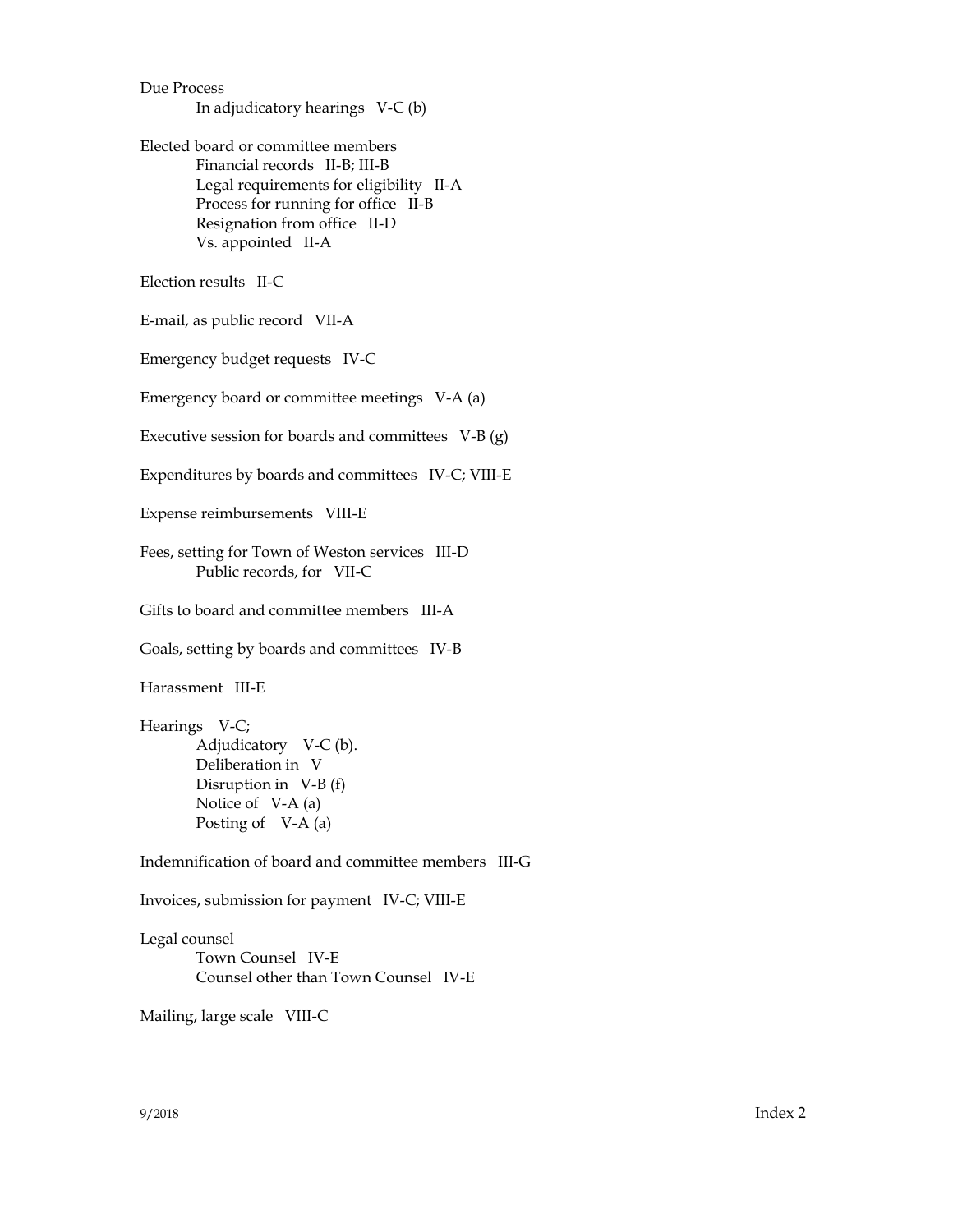Meetings

Agenda V-A (a) Canceling V-A (b) Conducting V-B (e) Defined by gathering of a quorum V-B (b) Disruption in V-B (f) Executive session V-B (g) Frequency V Hearings V-C. Location V-A (c) Arranging location V-A (c) Posting V-A (a) Procedure for calling V-A (a) Public participation in V-B (e) Remote participation V Minutes, contents and preparation of V-B (d) Executive session  $V-B(g)$ For sub-committees, special committees and task forces IV-D Retention of V-B (d) Municipal employee Defined III-A Restrictions on political contribution and support III-b Nomination papers (for elected office) II-B Open Meeting Law Application to sub-committees, special committees and task forces IV-D Requirements V-B (a) Performance reviews of staff VIII-G Personal business with Town of Weston III-A Personnel Matters, Town of Weston employees VIII-G Photocopying, assistance with VIII-B Policies, setting by boards and committees IV-B Posting notice of committee and board meetings V-A (a) By sub-committees, special committees and task forces IV-D Press Attendance at meetings V-B (a) Communicating with VI-C Private meetings V-B (a) Proposal submission for purchase of supplies and services IV-C Proposition 2 ½ Override, support or opposition by board and committee members III-C Private gain, use of office for III-A

Public hearings: See Hearings